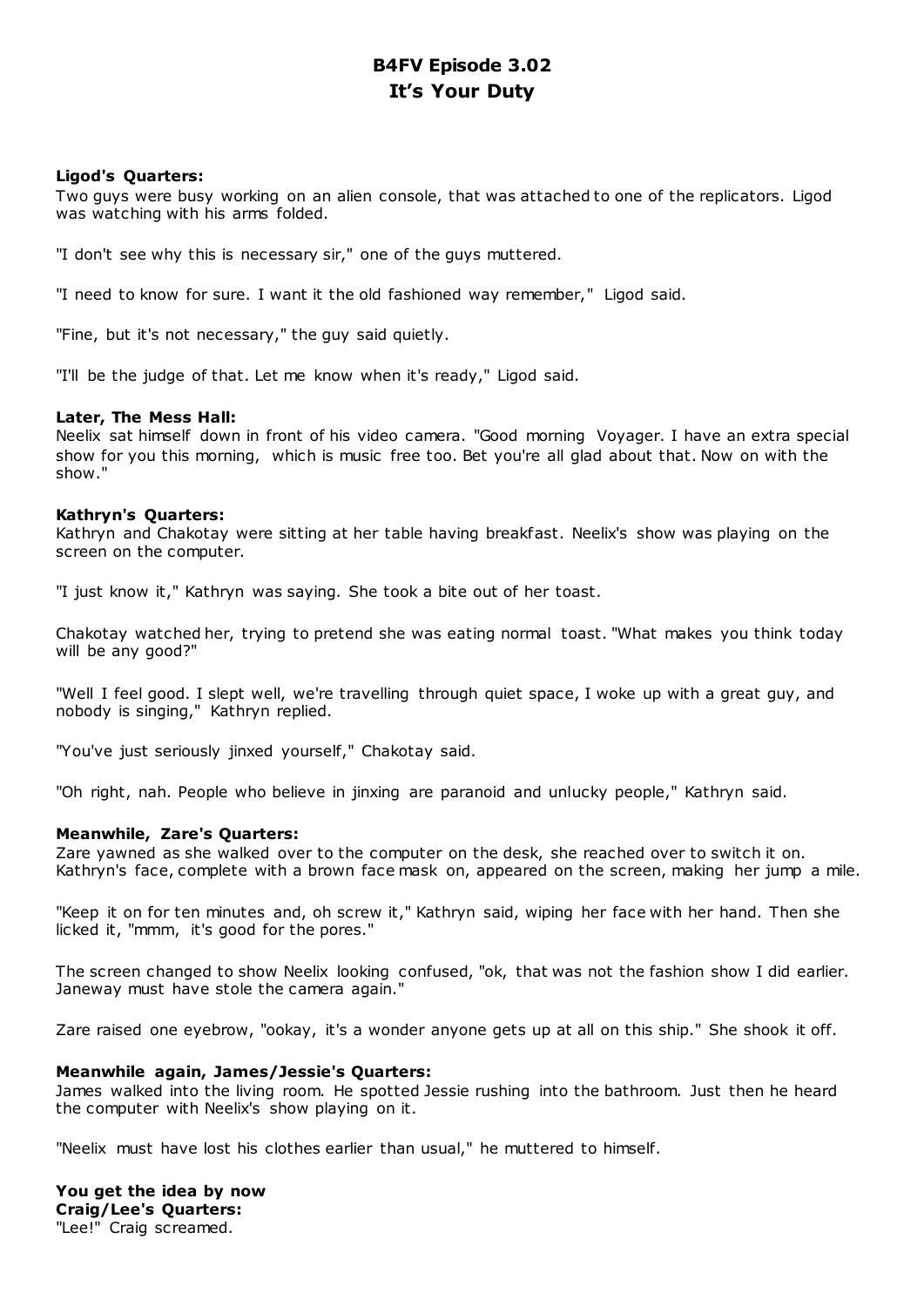Lee rushed out of the bathroom, with a toothbrush hanging out of his mouth. "What?"

"What did I tell you about leaving your horror movies paused and everything?" Craig grumbled.

Lee frowned, he took the brush out of his mouth. "I didn't," he said, looking at the screen. "That's just Neelix dude." He walked off.

Craig looked at the screen. Neelix was doing a fashion show, dressed up in a tight purple jogging suit. Two crewmen stood behind him, trying not to laugh.

"Maybe we shouldn't try on the size ten's," he muttered.

Craig shuddered, "that's worse than any horror I've ever seen."

# **And again**

#### **Harry's Quarters:**

Harry walked into his quarters looking half asleep. His computer was sitting on the table nearby.

"I'm so tired, need sleep," he muttered to himself. He switched the computer on. Kathryn's face appeared on the screen, a little too close up. He of course jumped in shock.

"Hello anyone who's watching this. Remember coffee is good, but it's mine. There's not enough to share so find something else," she said. She backed away a little, you could now see James coming up behind her. She didn't notice him until he snatched one of the cups she had next to her, and walked away.

"What did I just say, get here!" she screamed, jumping up to her feet.

Neelix appeared instead looking confused again, "once again, that was the wrong file."

Harry turned off the computer, "no sleep for me after all."

#### **Meanwhile, on a planet nearby:**

Inside a dark underground cavern, the two Vampire Masters stood waiting.

"It's almost time," Yuji said.

"What if there's no truth to the legend?" Tryce asked.

"Then we'll just take the planet anyway. It'll just take longer," Yuji sighed. "No worries, I'm sure it's true."

Three goons wandered in, they all bowed. "We've just got word, the second watcher ship met up with Voyager. The watcher and one of the Slayers transferred to it."

"And the first ship?" Yuji demanded.

"In orbit," goon 2 replied.

"So they're desperate enough to send trainees, how pathetic ," goon 3 sneered.

"No, what's pathetic is that they're sending us what we need as well as a buffet," Tryce said.

Yuji smiled, "it's not pathetic, it's just insanely generous."

#### **Voyager, the Conference Room:**

Zare waited patiently nearby the window, with her arms folded. Two Security guys guided Ligod and his two companions into the room, they walked out.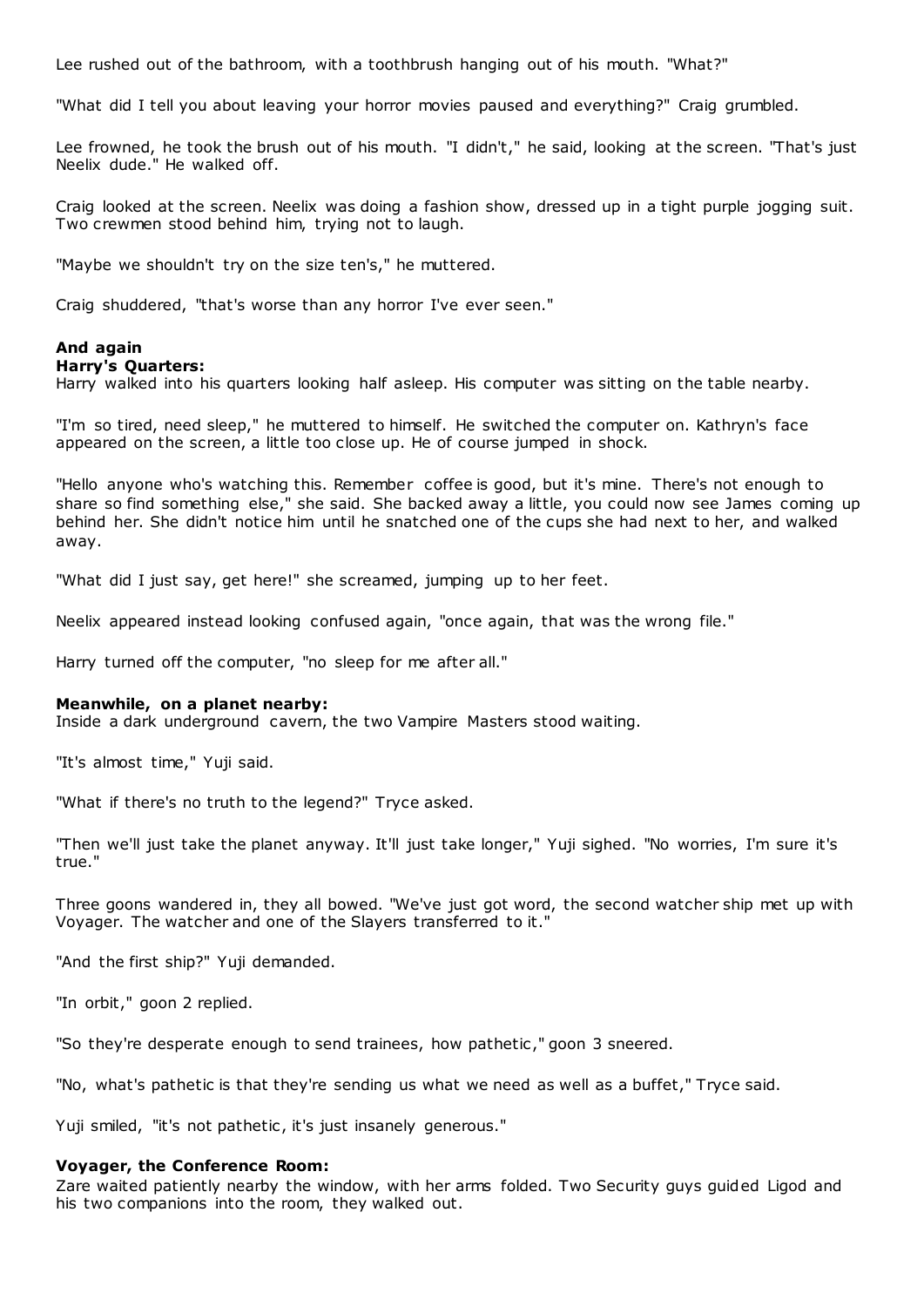"Now that we've almost arrived, I think it's time you were told about the mission," Ligod said.

"Ok, I'm listening," Zare said.

"The Masters are planning to do the Citzarian Ritual on the third planet of the Tendaran system," Ligod said.

"But, that's just a legend," Zare said, frowning.

"A legend we can't just ignore," Ligod sighed.

"But I'm sure a Chosen's blood is what starts the ritual, this is the last ship we should have travelled on," Zare muttered.

"It's all that's needed. You and James are the potentials, but we still don't have any proof of who is the Chosen," Ligod said.

"I think me getting rejected for being a fake by those demons is proof enough," Zare said.

"No, they may have been confused as well," Ligod said.

"Right," Zare rolled her eyes. "If you're unsure why get both of us here. That's rather dangerous considering there's already vampires aboard," Zare questioned.

"We have no choice. All Naturals are on missions, the trainees are all we have," Ligod replied.

"A lot of them would do just fine without us," Zare commented.

"But they can't go down there on their own with goons and Masters," Ligod sighed. "Don't worry, I have a plan that won't go wrong."

#### **The Bridge:**

Kathryn raised her eyebrow, glancing at Chakotay. He was staring into space, twiddling his thumbs. Tom and Harry were talking at opps. Tuvok was absent.

Jessie stepped off the turbolift, looking a little pale. Kathryn glanced back at her, "that's the second time you've left your post. Is something wrong?"

Jessie sat down at her usual station, "yeah, I think Neelix's food has taken it's toll, that's all."

"You should go to Sickbay," Chakotay pointed out.

"No, it'll go away, it always does by the afternoon," Jessie said.

Kathryn raised her eyebrow again, "you mean you feel sick probably every morning, and it goes away later?"

Chakotay came back to life, eyes widening. He shook his head, "nah."

"Yeah, I should stop eating Neelix's food," Jessie muttered, resting her head in her hand.

"Uh huh," Kathryn sighed.

Jessie groaned, "no, not again." She placed her hand over her mouth, whilst standing up.

"Again?" Kathryn shook her head. Jessie ignored her, and ran into the turbolift again. "Great, it better not be what I think it is."

"Same here," Chakotay said.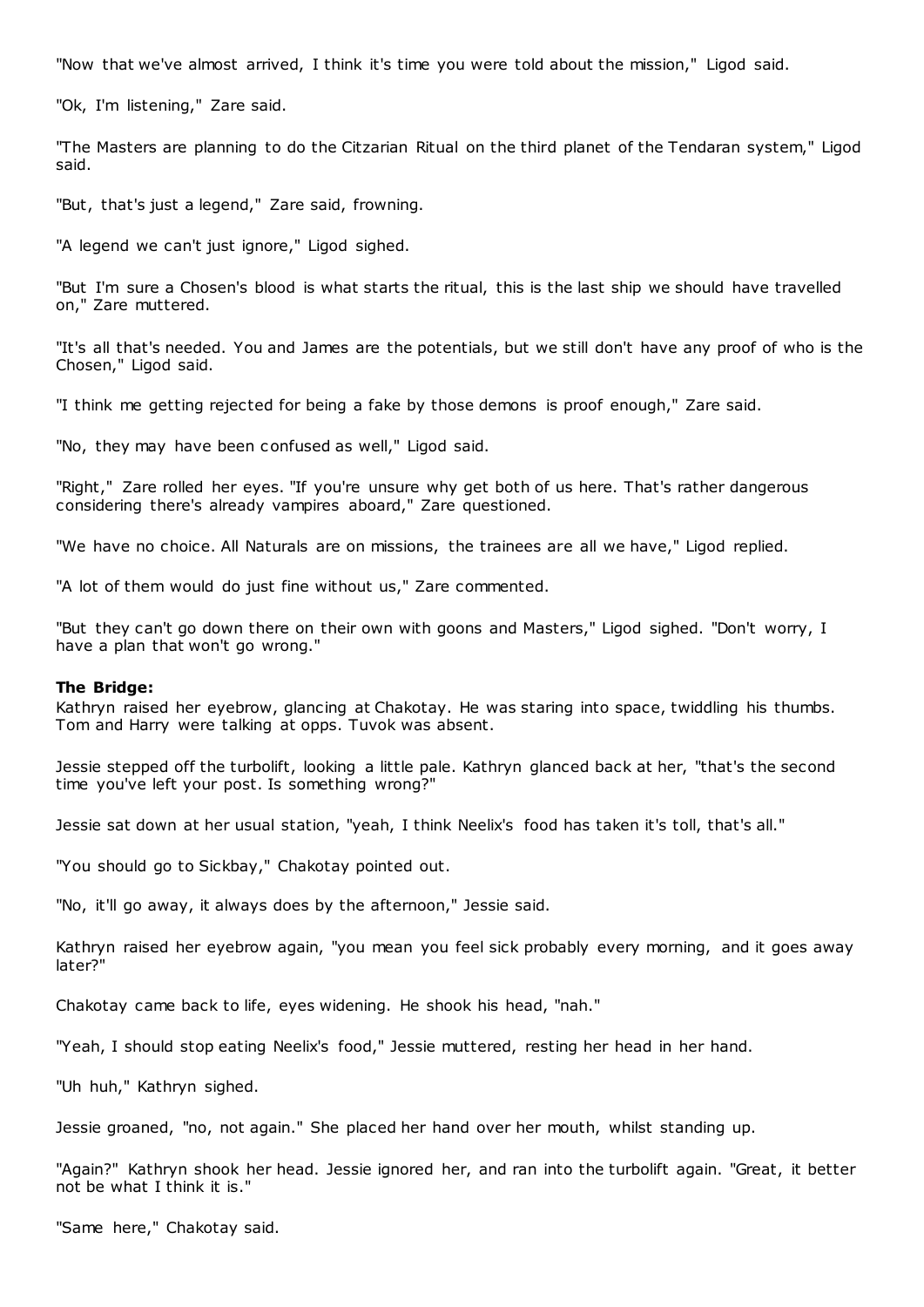Kathryn turned to him, "what do you think it is?"

"Well I ate that Mystery Stew yesterday, I hope she didn't eat that too or I'm in trouble," Chakotay replied.

"I don't think that's it. Last time the victims all had fits," Kathryn said, not caring at all. Chakotay's eyes widened but she didn't notice.

Jessie walked back in, "damn, if I could sue, I would."

Kathryn rolled her eyes as she stood up, "I doubt you could sue anyone for this Jessie."

"I said, if I could," Jessie muttered.

Kathryn sighed, "can I see you in my Ready Room?"

"It's not my fault ok. If you really insist on me staying on the bridge, I can be sick on the floor here," Jessie grumbled.

"Please?" Kathryn calmly said, she headed for her Ready Room. Jessie groaned as she followed.

"Wow, you get told off being ill now. Neelix will be devastated," Tom commented.

## **The Ready Room:**

Kathryn sat down uneasily behind her desk, Jessie sat down opposite looking a little confused.

"How long's this been going on?" Kathryn asked.

"All morning," Jessie replied.

"No, you've had to leave your post on lots of other days," Kathryn said.

"Oh, well it hasn't been as bad as today. It's been about a month," Jessie replied.

"Shouldn't you see the Doctor, or have you?" Kathryn questioned.

"No. It's just Neelix's food. By the time I go to Sickbay to get treated, it'll be lunch time again. There's no point," Jessie replied.

"So you're sick later in the day too?" Kathryn questioned.

Jessie shrugged, "actually no, it seems to save it all for the morning. James must think I'm on those weird no food diets or something."

"He knows about this, does he?" Kathryn asked.

"Not exactly. He saw me go to the bathroom once, and I think he noticed today," Jessie replied.

"Uh huh," Kathryn sighed. She folded her arms on the desk. "You see the thing is, no one else is having these symptoms. Last week ten crewmembers had fits, but that's it."

"Oh yeah, that was the day I decided to plead James to give me some rations. I wasn't going to eat that crap," Jessie said.

"Good thing you did. Anyway it's obviously not Neelix's food, unless he's cooking something different just for you," Kathryn said.

"Oh right, I wonder what it is then. I can't be ill for this long," Jessie muttered.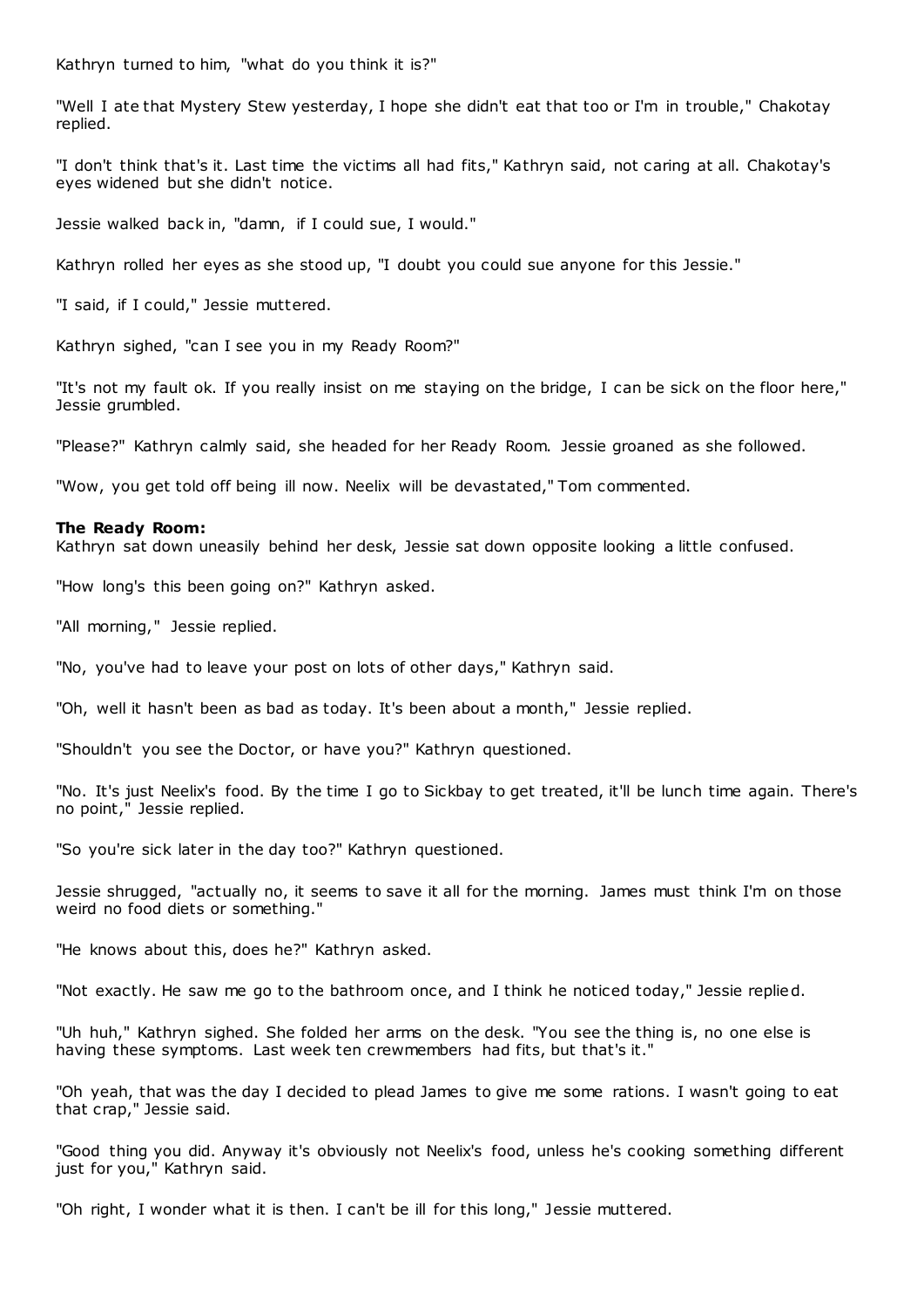Kathryn sighed, "no, but I think I know what it is. You just have to tell me some things."

Jessie stood back up, "hold onto that thought." She rushed out the other door.

Kathryn tapped her commbadge, "Kes, please come to my Ready Room."

In: "On my way now."

A little while later Jessie came back, she sat back down. "Ok, what were you saying?"

"I just need to know a few things so I know for sure," Kathryn replied.

Jessie shrugged, "um ok."

"Ok how can I put this without annoying you?" Kathryn muttered to herself. "Have you and James, been um, putting it politely as I can, intimate physically since New Earth?"

Jessie stared at her with wide eyes, "what!?"

"It's about this, just answer," Kathryn stuttered.

"Oh my god, what does that have to do with anything?" Jessie said, bewildered.

"Jessie, I just need to know so I know for sure what's wrong. Believe me, I'd sleep better if I didn't know," Kathryn said.

"Just once, but it's really sick that you're asking," Jessie grumbled.

"Was this before or after your sickness began?" Kathryn asked.

"Before," Jessie replied.

Kathryn quickly butt in, "did you ask Kes or the Doctor for something? You know those hypospray injections you're supposed to have before..."

"What injection?" Jessie replied, looking confused.

Kathryn groaned into her hand, "oh god."

"Hang on, are you suggesting that James was secretly ill and he's infected me or something?" Jessie questioned, looking confused still.

"No," Kathryn groaned. "But you're getting closer."

"Well he couldn't have passed on anything else, those kind of illnesses were cured a century or so ago. I know that much," Jessie said.

"Jessie, did you even do first or second year senior school Science?" Kathryn muttered.

"Yes, but when it came to that subject, Danny liked to be my teacher," Jessie replied.

"Did she not tell you of the risks?" Kathryn asked.

"No, infact I thought because of the way she taught me, you know was for nothing. Years later James told me the truth," Jessie muttered.

"Oh, that's ironic ," Kathryn groaned.

"It was a bit of a mixed up way to get told," Jessie said.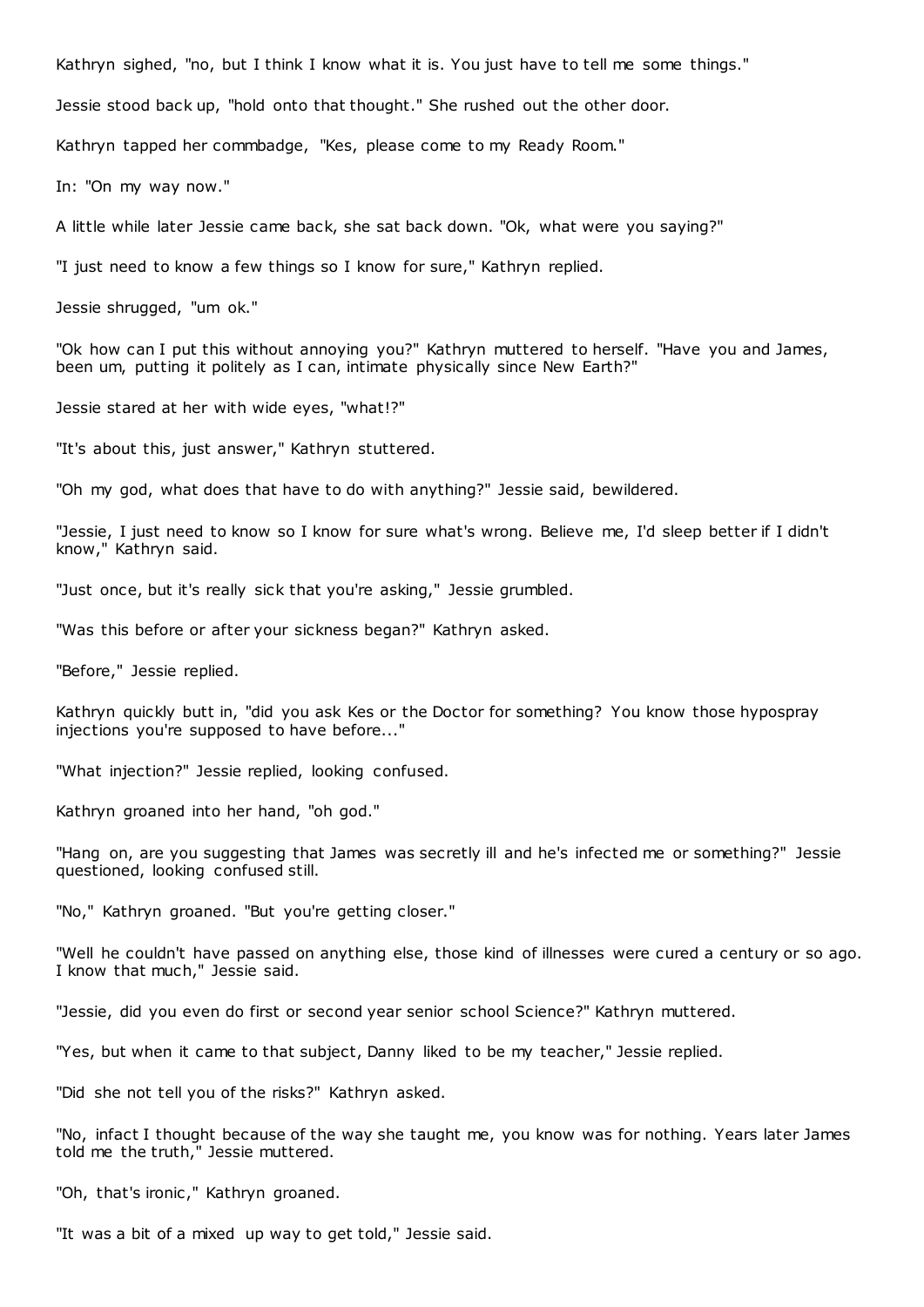"That's not what I meant," Kathryn groaned again.

"What did you mean then? I've never gotten irony," Jessie questioned.

"It's obvious," Kathryn muttered. "I just find it ironic that the person who taught you how to get pregnant, has gotten you pregnant. It's the most disturbing homework I've ever heard of."

Jessie raised her eyebrow, "what?"

"God, how stupid can a girl get," Kathryn groaned. "Jessie, you're having morning sickness. Plus you've been a lot more moody, and at some points you've been easily pushed around, not literally. You have to be pregnant."

"Uh, no I'm not," Jessie muttered.

"Yes you are. If James told you already then you'd know, I've been there. I should know," Kathryn said.

"But, we've only just properly got together two months ago," Jessie stuttered.

"That's not how it works, and you should know it," Kathryn said. The door chimed. "Come in, please."

Kes strolled in, "you wanted to see me?"

"Yes. Jessie has been sick a lot, can you scan her to settle an argument we're having?" Kathryn asked.

"Sure," Kes replied, she opened up a tricorder.

"Besides I can't be. When I was um, with him, I got the usual pain I get everytime. It was obviously too late, so there," Jessie said.

Kathryn frowned, "that's interesting."

Kes looked a little uneasy, "ok I'm done."

"Well, what is it?" Kathryn asked.

"Jess, um you're a month pregnant," Kes replied.

"What, you're in on this too!?" Jessie snapped. She took the tricorder off her, "let me see that."

"If that's the case, why did she get the pain?" Kathryn asked.

"Um I'm not fully understanding the whole subject yet, so I'm not really sure," Kes replied.

Jessie was turning pale again, "oh god, I was wondering why I only got the pain and that's it. Also why it was early." She put the tricorder down on the desk.

"I'm so glad we got there in the end, but it's not good news," Kathryn grumbled.

"Actually it's good news, isn't it?" Kes questioned.

"No, they're not ready to be parents. Especially just two months or so after working things out, or whatever they did," Kathryn replied. Jessie got out of the chair, and headed over to the window.

"Well I think it's great news. Humans obviously don't realise how lucky they are. You can have as many children as you want, while we only have one chance," Kes said.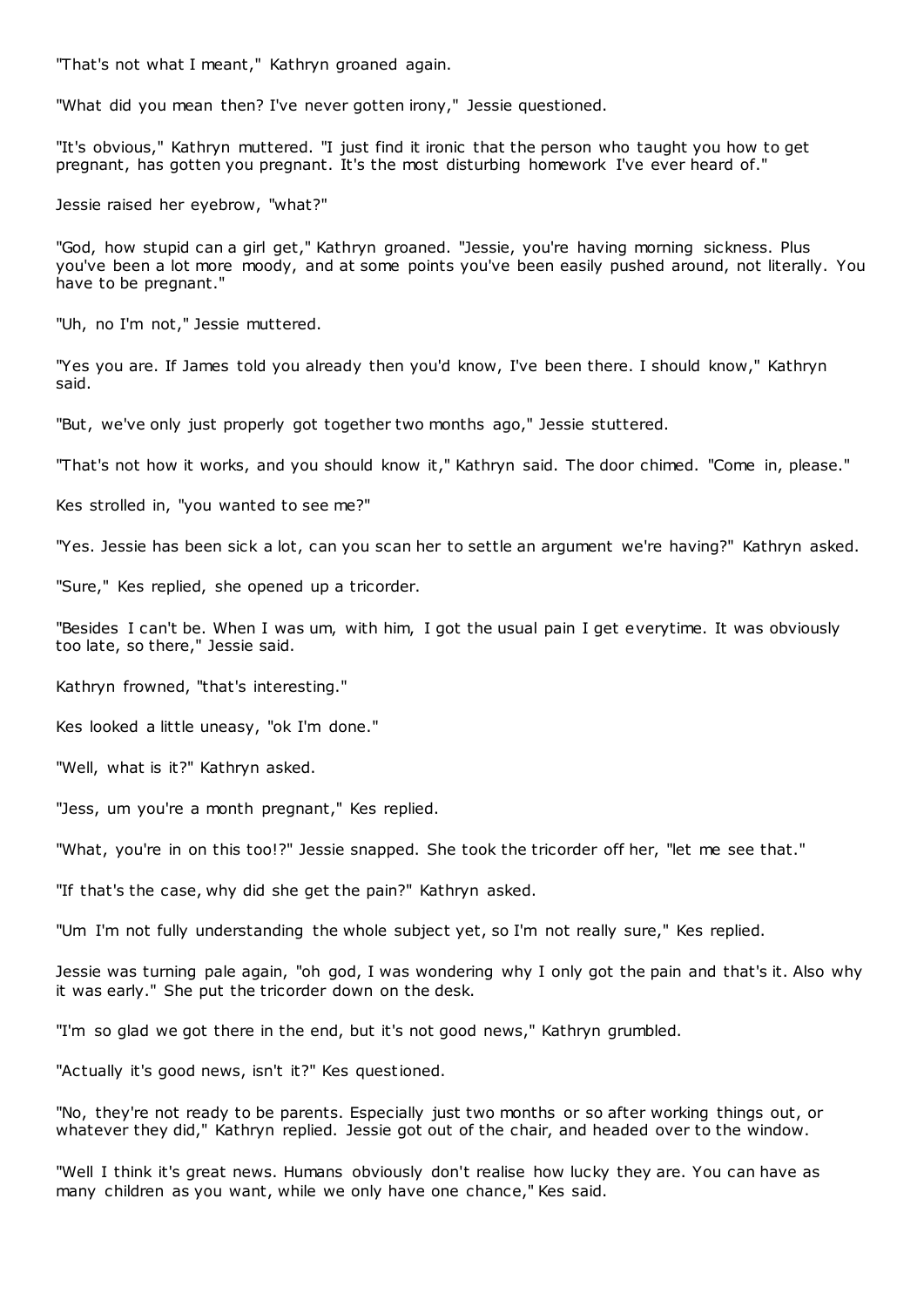"Yes but it's possible to have a child from the ages eleven to about fourteen, doesn't mean we should. It isn't good now as they're still very young, and immature. If they really want one, it's best to wait until they're older," Kathryn said. "At least Ocampans have their children at the right age or not at all."

"I see what you mean," Kes sighed. "As far as I'm aware, there are four things she can do. One is to keep it, two is to put it into stasis until they are ready. Three is to get another couple to adopt. Four is to kill it, which I'm not in favour of."

"Stasis one is out, we'd lose power a lot and that's just going to kill it anyway," Kathryn said. "She can't let someone else adopt her baby, it'll be more painful than actually giving birth."

"So you're suggesting that they abort it?" Kes asked, looking bewildered.

"That's up to her," Chakotay butted in.

"Yes but," Kathryn stuttered. She noticed Chakotay, "wait, when did you come in?"

"About a minute ago," Chakotay replied.

"Next time, press the chime," Kathryn grumbled.

"Sorry," Chakotay meekly said.

"I don't think that's the answer," Kes said.

"Well she can't do anything else," Kathryn groaned.

"Um, it's not up to us, is it? It's up to her and James," Chakotay pointed out.

"I knew you'd say that," Kathryn sighed.

Chakotay sighed too, "I know it's hard to accept but Ja... they, are both grown ups and," Kathryn cleared her throat whilst glaring at him. "And it's inevitable that more children will be born on board. We discussed this already."

"I know but they're too young to have children," Kathryn groaned.

"Actually no they're not. There have been younger parents, like their own for example," Chakotay said.

"I'm well aware of that," Kathryn grumbled. "Those are usually the tarts who don't give a damn, and have one IQ. Oh and there's the poor ones who get too drunk, and are taken advantage of. Of course, you can't forget rape."

Kes raised her eyebrow, "your species is strange."

"Ok, who asked you?" Kathryn snapped.

"Now now Kathryn, remember the Prime Directive just once," Chakotay said.

"I do respect other cultures, you should have said that to her not me!" Kathryn grumbled.

"I think you should have a coffee and calm down," Chakotay gently said.

"I am calm!" Kathryn snapped. "I've only just got over the Seska thing."

"No offense but James and Jessie are nothing but crewmembers to you. It's none of your business, so you shouldn't really be mad," Kes said.

"Ok, you out," Kathryn snapped.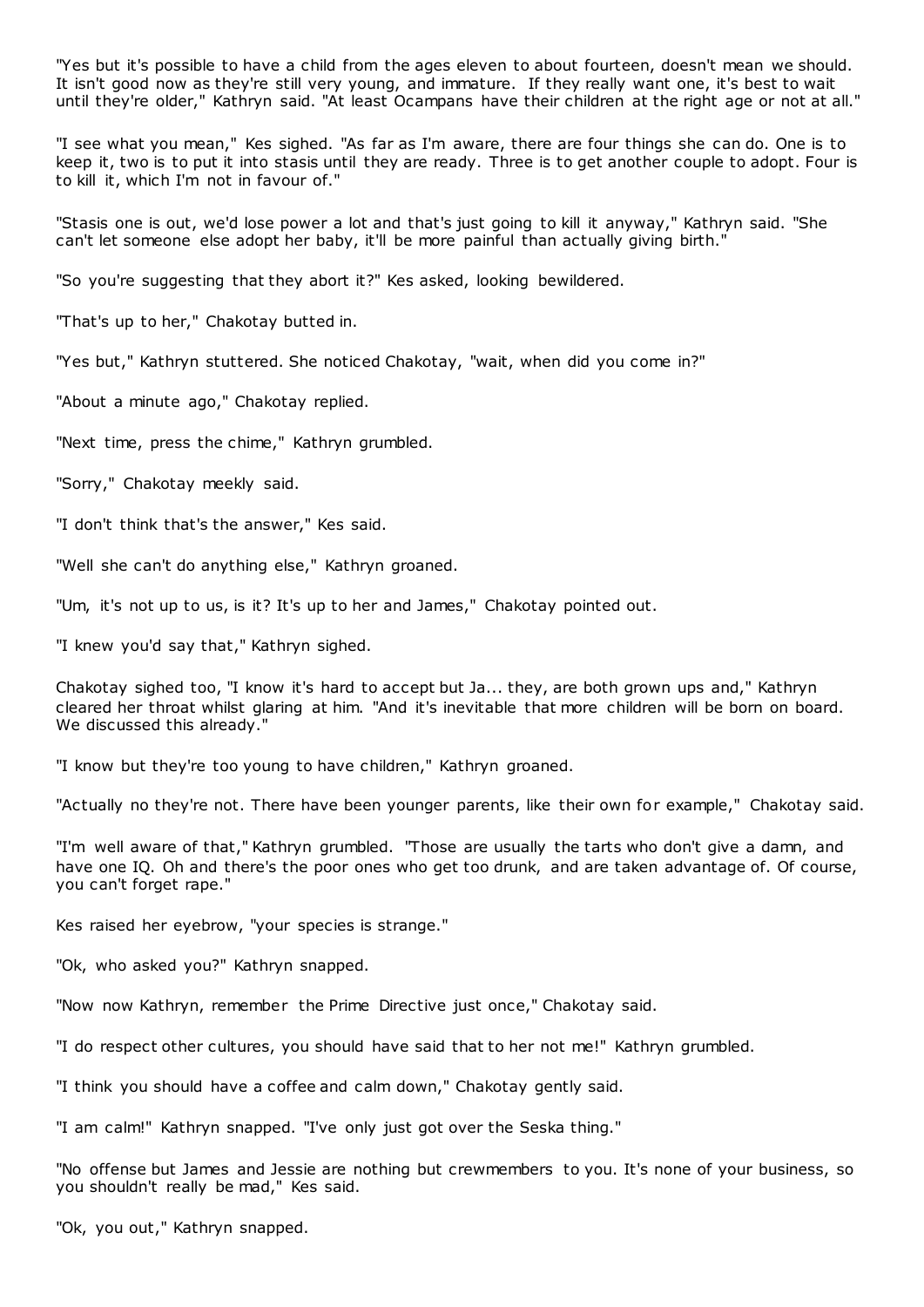"I was just saying," Kes muttered.

"Kathryn, I," Chakotay said.

"Aaah, stop taking everyone else's side. They're too young, no adoption or stasis, the case is closed," Kathryn snapped.

"No it's not," Jessie said.

"Who asked... oh wrong person," Kathryn muttered, embarrassed. She turned to look in her direction, "I hope you're siding with me."

"Half yes, half no," Jessie replied as she turned back to face the others.

"What do you mean?" Kathryn asked.

"Well stasis will kill it during a power down. Also I couldn't have someone adopt my baby, I wouldn't be any better than my mother then," Jessie replied.

Kathryn sighed, "no, you have to fully side with me. You're way too young to raise a child."

"Sorry, but the others are right. It is none of your business," Jessie said.

"So you're just going to keep it, now? I don't agree with that," Chakotay said.

"And what makes you think it's your business?" Jessie muttered.

"I know it's not, and I accept that. I only want to advise," Chakotay replied. "The Captain is right, you aren't mature enough to handle this, let alone James. Maybe you might get lucky and do just fine, but he has no chance."

"What does that mean exactly?" Jessie asked.

"Yeah Chakotay," Kathryn said, narrowing her eyes.

"Well I'm not saying he'll be like his own parents, but something will rub off. He's too bad tempered," Chakotay replied.

Jessie interrupted, "so am I, but it doesn't mean we'll hurt our child."

"I'm not saying you would. That child will watch you two lose your tempers, and think it's ok to use violence," Chakotay said.

"We'll try and tame it down when he or she's around," Jessie muttered.

"Ok but he is violent enough to murder people. He's also rude, sarc astic , doesn't respect authority, has a huge ego and thinks and can get away with anything. Hardly a good role model for a child," Chakotay said.

"Well, for a man, James has a very small ego. Yes he think he's tough, but he is. About everything else he's always putting himself down," Jessie said.

"What do you mean by *for a man*?" Chakotay grumbled. He shook it off, "fine, he's only proud of his Slayer-ness, but someone with no ego is just as bad. Besides the other things are the biggest factor here."

"That's not really fair. You're forgetting that he's also kind, considerate, sweet, yeah a little sarcastic but he can be funny. He's also caring and can be very selfless. All good qualities," Jessie said.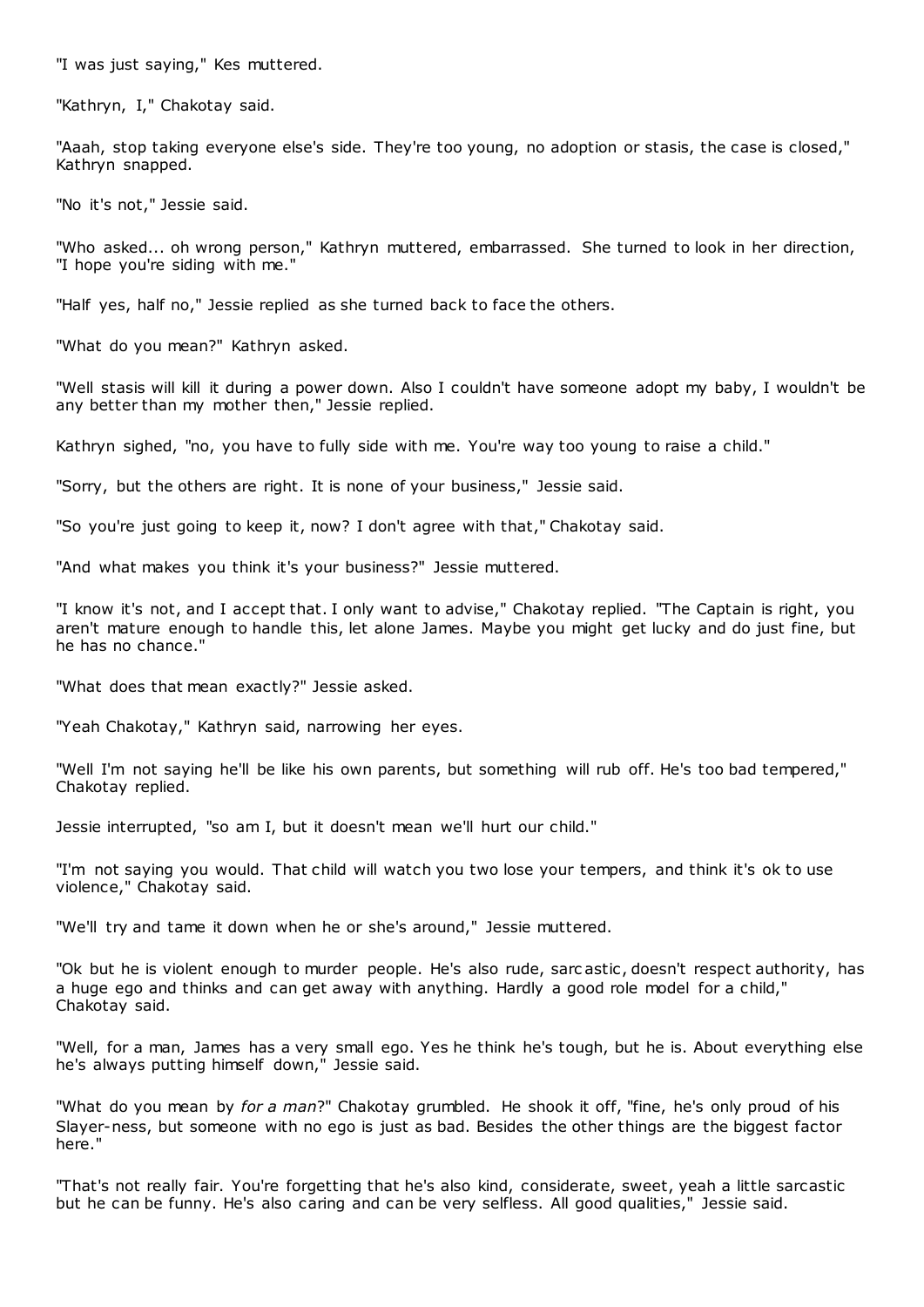"Right, he's only like that with you for obvious reasons," Chakotay muttered.

"Actually he's not," Kes said.

Kathryn nodded, "yes she's right. Everyone has their bad and good sides. James' good side out weighs the bad."

"Oh best of all he's not afraid to open up like some guys, and isn't afraid to cry in front of people. Also unlike a lot of men, he does respect women," Jessie muttered.

"Right? A lot of guys cry, all you have to do is kick Tom somewhere and he'll cry like a baby," Chakotay said, shaking his head.

"All my points are valid. He's only violent because of his past, and obviously Slayers have to have a temper. He's only rude to people when they're rude, and nosey. Sarcasm is annoying, I'll give you that. He doesn't respect authority cos Janeway's mostly always high, and no one can respect that," Jessie said.

Kathryn stood up with her hands on her hips, "hey, I was on your side."

"All right but I still think he's too rude, sarcastic and thinks he can get away with murder. That's probably cos he already has before. I don't believe he's kind, considerate, c aring or sweet. Selfless I suppose," Chakotay said.

"Fine, you don't believe me?" Jessie muttered. "James and I were in the same primary school classes, filled with bimbo girls and boys who all loved to bully me. They all tried to get me to cry, they all wanted to do that. The only way the boys could do that was pretend they liked me, try and kiss me a lot. Sometimes them coming near me was enough.

"So when all the boys had to choose the lead angel for the school play, they picked me. They knew I was very shy and would probably burst out crying on stage. Not to mention one of the boy's parts was to kiss the lead angel on the cheek at the end."

"What kind of play is that?" Kathryn asked.

"Just some dumb Christmas play about angels. It was pretty crap," Jessie replied. "Anyway James was the only one who didn't audition for the part of the boy. Everytime the others auditioned for it, they tried to kiss my cheek. By the end of the audition my face was waterlogged from all the crying.

"The teacher was at a total loss so she had to pick one of them, but James stepped up for it. He just pretended to do it, the teacher liked that as it was cry free, and she cast him."

"He only pretended, that's weird," Chakotay muttered. Kathryn turned to glare at him.

"Yes cos he knew I would be humiliated in front of everyone every night of the play, so he came to my rescue. He hated the school plays, and vowed to never do them, but he still did it. I call that considerate, sweet and selfless," Jessie said.

"I don't," Chakotay muttered.

"Fine, this one should convince you," Jessie grumbled. "One night when I was twelve, I woke up in pain and it was so bad I was crying. That was then I had my first. James knew what it was, when I didn't. He got me a hot water bottle, and tried to take my mind off it.

"A normal thirteen year old boy probably would have been disgusted, avoided me, or would have made fun of me. He just had me talking and giggling all night so I forgot about it, until I tried to get to sleep. I couldn't turn over as it hurt more to do that, so he held me still for the rest of the night. We didn't sleep though, we just continued to talk.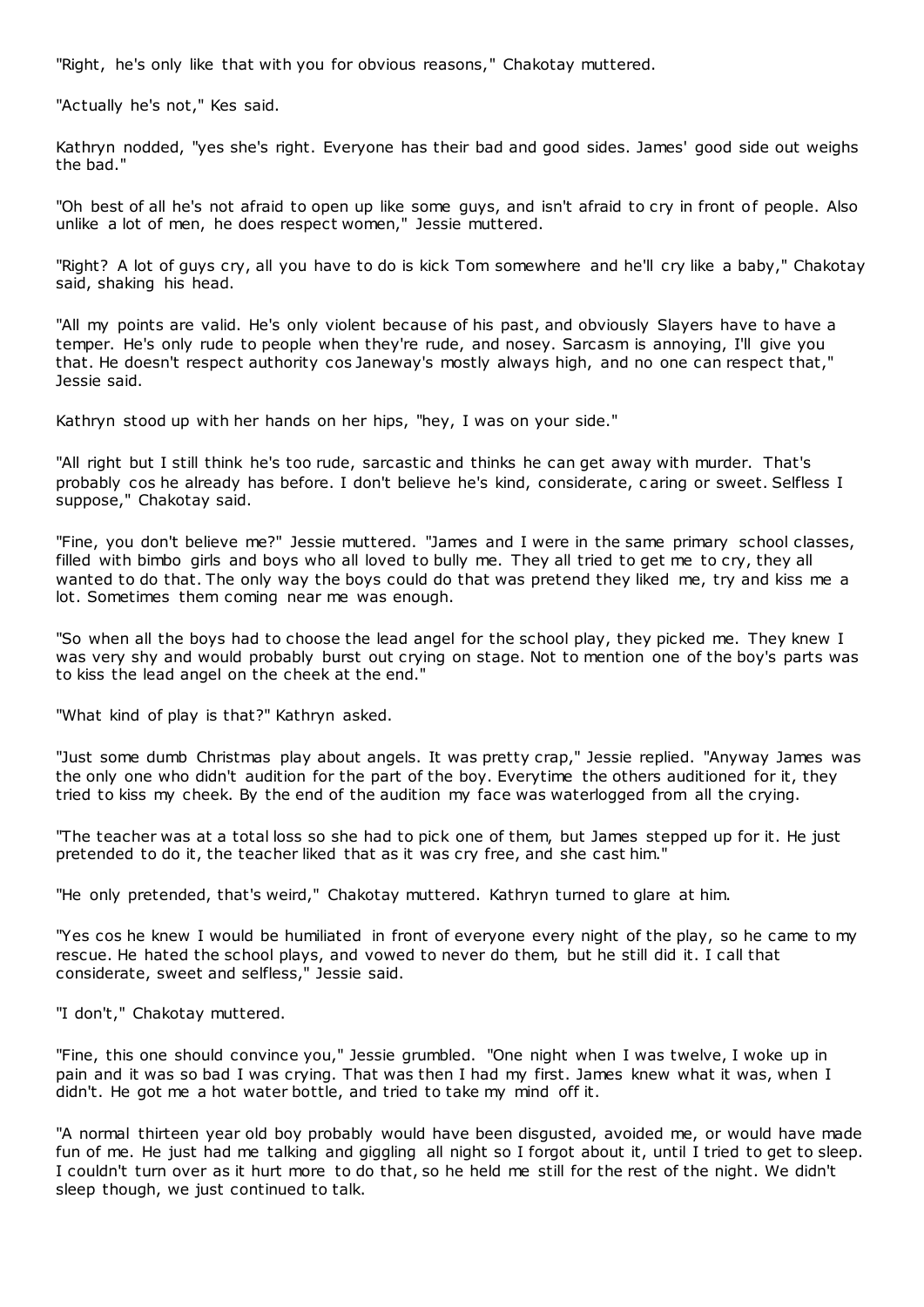"Before then he was just a normal friend, but that night we got to actually know each other, and we've been close ever since."

Chakotay groaned, "yes close, you're pregnant now, what does that tell you?"

"It tells me that I found him worthy enough to date, and I hated men. In a way I still do. If someone like me can befriend, get close to, and date him, and most of all let him, you know touch me, then he must be a decent guy. I want him to father my child, as there's no one better for the job. Now that's the case closed." Jessie walked out.

Kes smiled, "well, at least she's ok now." She followed her.

Chakotay looked bewildered, "ookay, that was um."

"Shut up will you," Kathryn mumbled, wiping tears from her eyes.

"You're crying?" Chakotay questioned.

"Yes, I've never been so proud of him," Kathryn sniffed.

"Proud? Hasn't he just gotten the girlfriend he's properly had for two months, pregnant?" Chakotay questioned.

"As far as I'm concerned they've been together for a year and a half. It's all good," Kathryn replied.

"Yes but you're going to be a grandmother. Didn't that bother you before?" Chakotay asked.

"Yes but it's good. I'll still be alive when there's great grandchildren at this rate," Kathryn replied.

"Ok, I'll give you that," Chakotay said. "I still think a lot of kids are more mature than your son though."

# **The Security Office:**

Tuvok was blabbering on behind the desk, while James was sitting opposite scraping something on the desk.

"That's mainly it. Of course some people might call in, instead of reporting it. Now remember, you have to prioritise. Violent outbursts are more important than a missing PADD," Tuvok said. "This should keep you out of trouble for once. Only join a team if I tell you or you think you're needed in an emergency." He looked down to catch James still drawing on the desk. "Mr Taylor."

He looked up, "what?"

"What are you doing?" Tuvok asked.

"Well making notes. That's why I asked for a padd," James replied. "What do you think?"

Tuvok raised his eyebrow, "did you listen to me at all?"

"Yes I understood it ten minutes ago when you went through it then. I'm not stupid," James replied.

"Then what is your duty?" Tuvok asked.

James tried not to laugh, "what?"

"What's so funny?" Tuvok asked.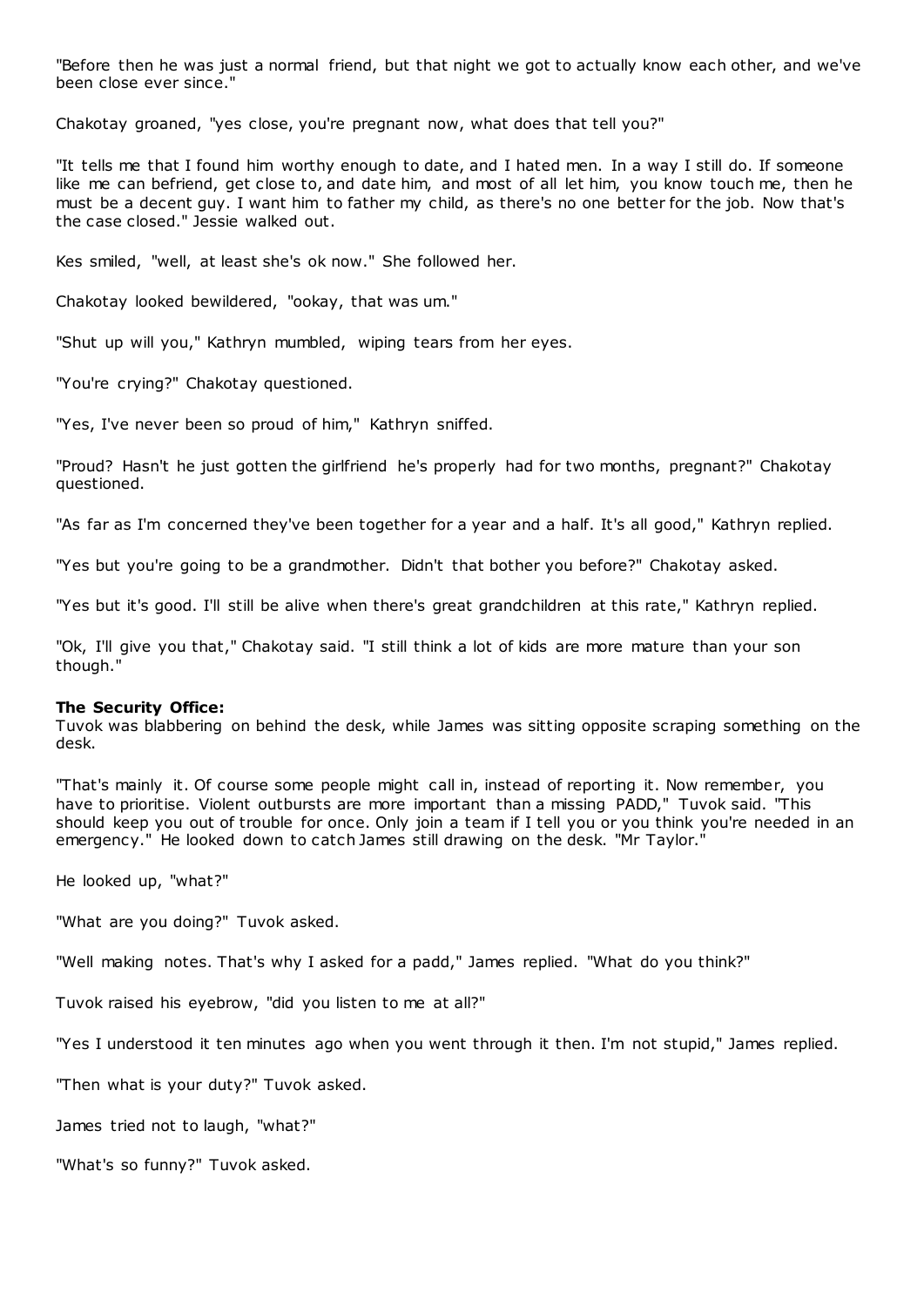"Nothing," James replied. "My job is to look through the computer security complains, get teams assigned to whatever, or deal with stuff myself. Also assign teams when someone calls Security, and deal with visitors. In other words cover for you while you do nothing at Tactical."

"I do not do nothing. I'm not trying to get out of doing my job. The Captain just thinks that your old job got you into more trouble than before you were punished, this should keep you out of it," Tuvok said.

"I wouldn't hold my breath, if I were you," James muttered.

Tuvok's eyebrow went higher, "indeed. Call me if you get stuck or have trouble with something." He stepped out.

"Now this is punishment," James said to himself. He turned to the computer on the desk.

Zare and Ligod walked in. "Finally, I thought he'd never leave," Zare grumbled.

"No, I was wrong, this is punishment," James muttered.

"I'll ignore that," Ligod grumbled.

Zare smirked, "don't worry, it gets better."

"No, that makes me worry more," James said.

"That planet we're heading to, Ligod wants you to come along, which is a stupid idea," Zare said.

"It's a good idea!" Ligod snapped.

"Oh yey, what is it this time?" James muttered.

"The masters are planning to block out a planet's star by doing a ritual. It has to be done at a certain time, and in the place the Masters are now, underground. All we know is that it involves draining a Chosen's blood," Zare said.

"We don't know when, but when they do this the planet will be overrun a lot more quickly than before. This planet's sun is up for 80% of the day, it's a dry world but it's inhabitance is in the billions," Ligod said.

"So, what do you want me to do?" James asked.

"We think they have their army underground already. We have trainees Slayers, no Naturals, and you two," Ligod said.

"So you mean you have one Natural, one Chosen?" James said.

Ligod stared blankly, "yes, exactly."

"Unfortunately Ligod now is unsure who the Chosen is. He thought it was you, now he thinks it still could be either one of us," Zare said.

"We have to send a Natural into battle with the goons and possibly the Masters, the trainees will have no chance if they're attacked. But we can't risk sending you two down until we know for sure. I have a backup plan in case we don't find out, but it's very risky," Ligod said.

"Of course it is, it's your plan," James said.

"I knew you'd say something like that," Ligod grumbled.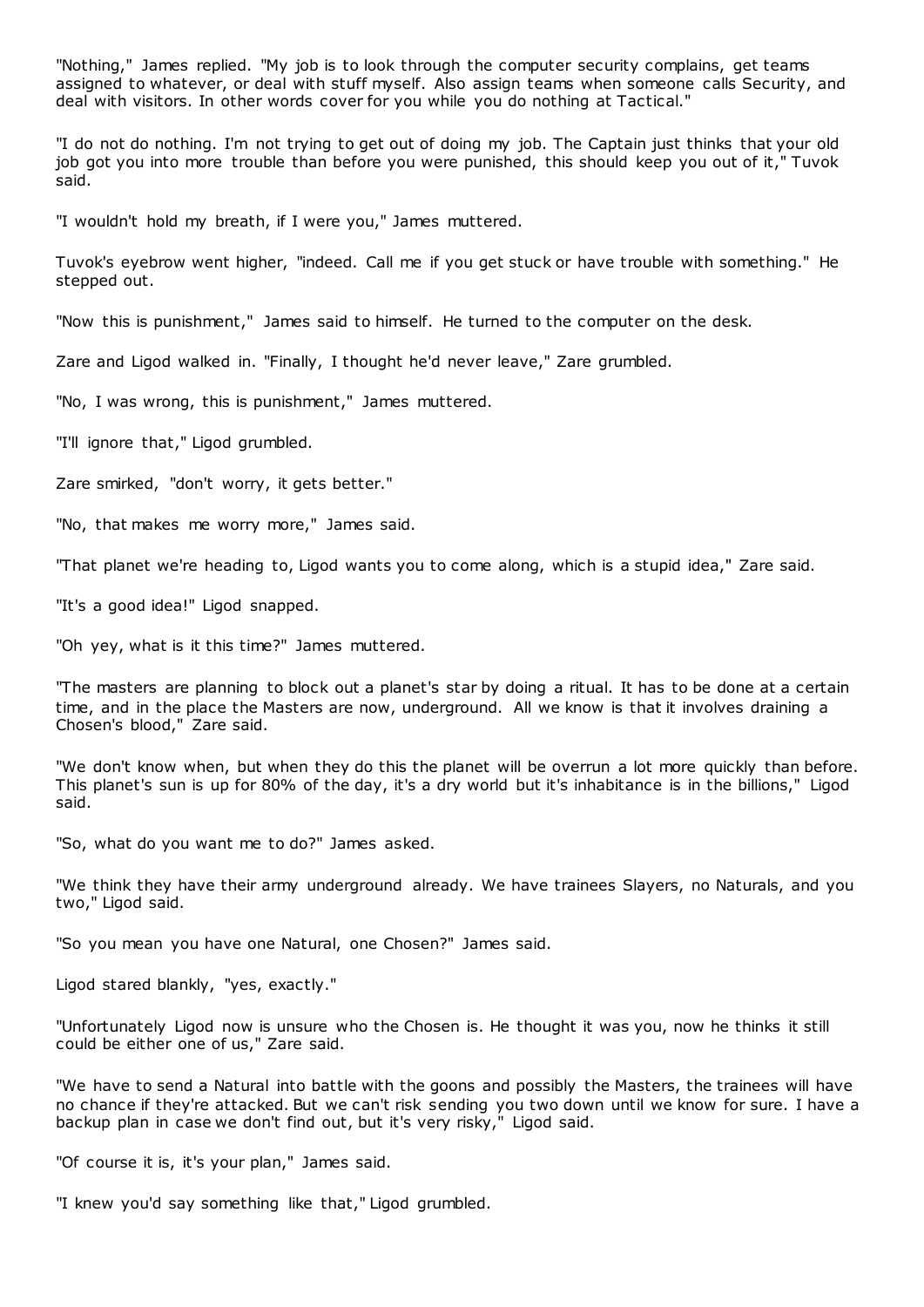Zare shrugged, "there are only a few things we could do to find out who's Chosen, and who's not. But I think it's a waste of time."

"Nonsense. You are the one with the younger brother, James' only sibling was older than him," Ligod said.

"So that's it then, it's Zare. I thought we already sorted that out," James said.

"Yes but that demon rejected me for being a fake Chosen, then it went after you," Zare muttered, folding her arms. "We're not forgetting that the eldest Watcher said there was a temporal paradox going on, that's causing all this trouble."

"Yes but that could mean that the timeline was changed so James would replace you as Chosen, or vice versa. Until we know what the paradox is, we cannot use that as evidence," Ligod said.

"He has a point for once," James said.

Zare rolled her eyes, "well maybe originally I didn't have a brother in another reality or something."

"Actually, if we're going to guess like that, my mother got pregnant when I was three, and she aborted it. Maybe originally she didn't," James said.

Ligod sighed, "like I said, there is no point in using it until we know more."

"So, how are you going to prove who's the Chosen, and who isn't?" James asked.

"Simple. Only the Chosen should have a clear Chosen mark, like a bruise or tattoo," Ligod replied.

"Ligod, we already did this. I got a tattoo that screwed up," Zare said.

James shrugged, "I've got a few bruises if that helps."

Ligod sighed, "oh yes that's right. The eldest watcher already was clear on that one. The next thing is a test of strength. No matter how much a Natural trains, their strength never exceeds a Chosens."

"How are we going to test that?" Zare asked with a raised eyebrow.

"What about an arm wrestle?" James suggested.

Zare frowned, "what's that?"

"It's just a test of strength. The idea is that you have to pull the other's arm down, whoever does it wins," James replied.

"I was more thinking of a practise fight or something," Ligod muttered.

"That's not really fair. Zare's a girl, and I'd probably take it easy on her," James said.

"Don't you say something like that when you lose," Zare said, smirking a little.

James stared at her, narrowing his eyes, "only once, and it wasn't a fight."

"If it wasn't a fight, what was it?" Zare asked, looking confused.

James looked nervous, "ok, arm wrestle or not?"

"Ok, you're on," Zare said. She sat opposite him.

Ligod groaned, "this should be interesting."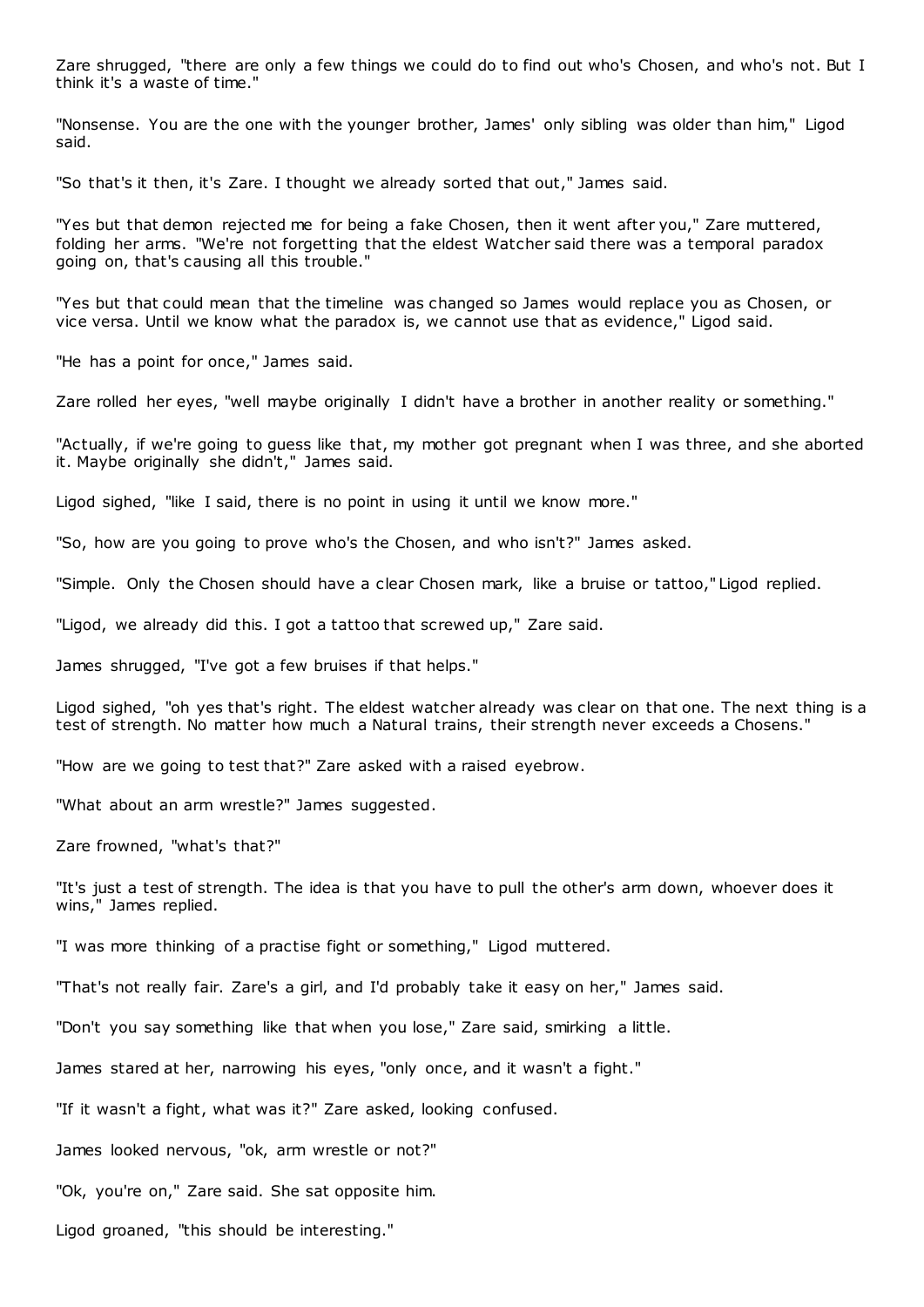James rested his right elbow on the table, Zare got it and did the same. They took a hold of each other's hands, the match begun.

## **Ten minutes later:**

Ligod sighed, "well I was wrong."

"Come on, this is hurting my arm," Zare moaned.

James rolled his eyes, "it's not my fault you're a weak Chosen."

Zare narrowed her eyes, "I'm not a Chosen or weak!"

"Then why are we still playing?" James asked, shrugging.

"Because you're probably cheating, I've never played this before," Zare grumbled.

Ligod rested his hands on the table, "ok both of you stop it, this is not proving anything."

"Look stop trying to make yourself look like a Natural, so you can be right, and just win will you!" Zare snapped.

"For god's sake, I am," James groaned.

"Why do you two ignore me?" Ligod asked.

Zare let go of James' hand, "I can't take it anymore, he really hurt my arm."

"Does that mean I win or what?" James questioned.

Ligod rolled his eyes, "there's only one test left that I can think of."

"Doesn't your arm hurt?" Zare asked, rubbing her arm.

"A tiny bit," James replied.

"Well that's proof enough for me," Zare muttered.

"Will you two listen to me!" Ligod yelled at the top of his voice.

Zare groaned, "ok, what's the last test?"

## **The Holodeck:**

"A Chosen will always have better senses, more speed with training and more accuracy," Ligod said. "Computer, activate the training program I just finished."

"Will this take any longer? I think skiving on my first day as, whatever my job title is, isn't a good start at all," James questioned.

The holodeck disappeared, a large open field appeared instead.

"Oh, pretty," Zare said sarcastically.

"It's the best I could do in a hurry," Ligod said. He turned to James. "You shouldn't even be doing a job like that anyway, this is more important."

"Fine," James muttered.

"Now as James will have less training than Zare, there's no point in doing a speed test," Ligod said, folding his arms.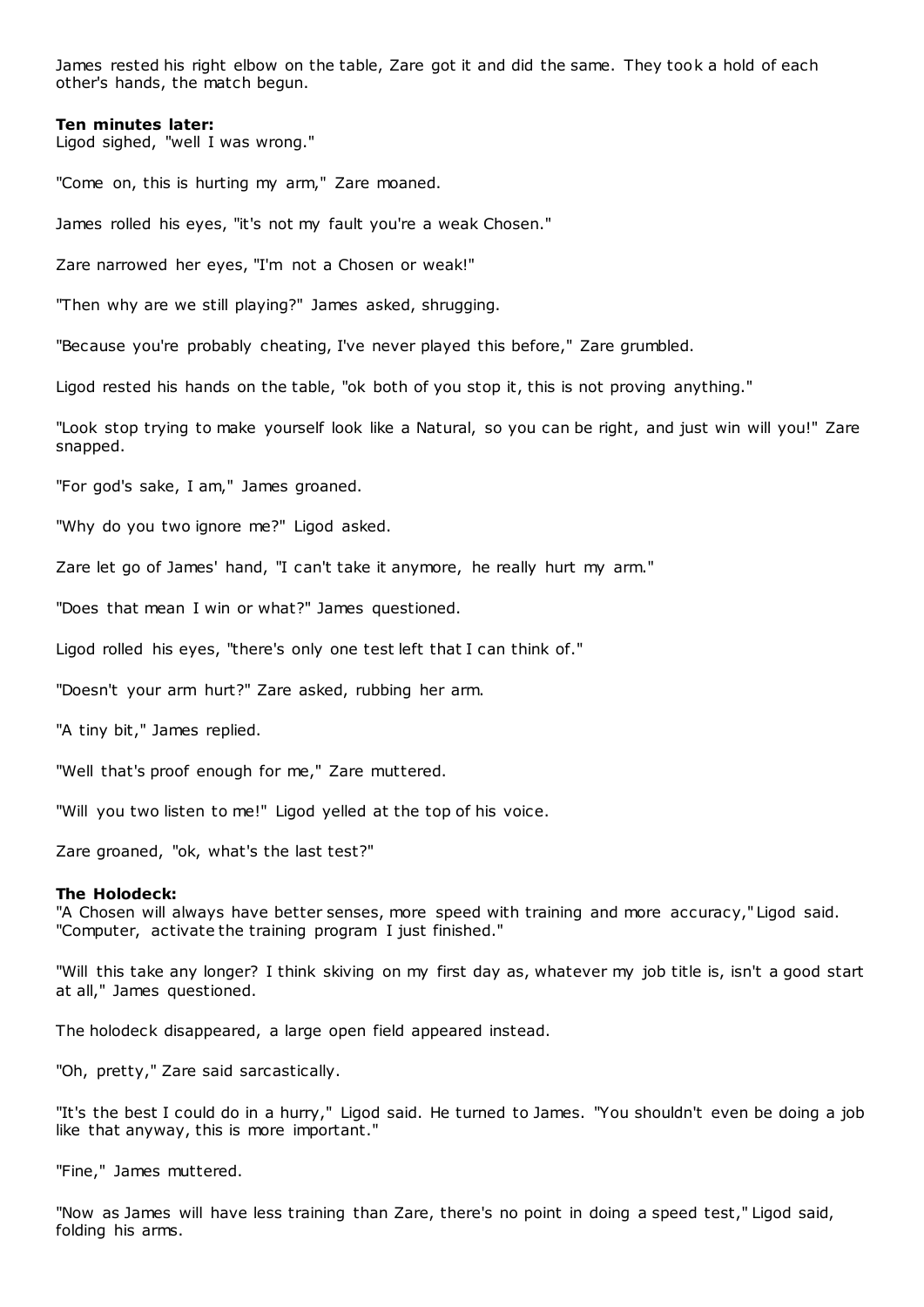"What makes you think she's had more training than me?" James asked.

"You don't have a watcher, you shouldn't have had any training at all," Ligod replied.

"Actually I did a lot of training in Manchester, and I do plenty here," James said.

"All right, but I still think it would be an ineffective test," Ligod said. "Now, the game of Hikatama will solve this mystery."

"Ohno, that game sucks, it's too easy," Zare groaned.

James looked confused, "um, what's Hityorma?"

"It's Hikatama," Ligod muttered. Zare tried to keep a straight face but failed. "Hit your ma sounds an awful game though."

"Is that what I said?" James muttered, still confused.

Zare giggled, "yeah you did. The game is just a simple ball game. T he computer aims a ball at you, it throws it but you don't know where it's throwing it from. You don't have much time to catch it so you have to know where it's coming from very quickly."

"It is in fact a difficult game which always has more people getting hit by the ball, than catching it," Ligod said. "It's an excellent test of the senses."

"It's good for accuracy too as you have to throw it back to the place it was thrown from. You're allowed to get it one metre away from where it was thrown from, and no further," Zare said.

"It does sound like a bad game," James said.

Zare shrugged, "yep."

Ligod clasped his hand together, "now then, let's get started."

#### **Meanwhile, the Transporter Room:**

Kathryn stood by the station, arms folded, looking very impatient. The transporter girl was just filing her nails.

"Where is that girl?" Kathryn grumbled. She tapped her commbadge. "Janeway to O'Tani."

In: "Yes Captain, where are you?"

"I was going to ask you the same thing. Why aren't you at the Transporter Room?" Kathryn asked.

In: "Because I don't want to beamed into space."

Kathryn glanced at the transporter girl, "oh we're still flying."

"Yep, there's nowhere to beam to," transporter girl said.

"Why didn't you say so before?" Kathryn snapped. The transporter girl shrugged. "Sorry Faye, I'll be at the shuttle bay as soon as I can."

In: "Okay, can I fly by the way?"

"Hell no," Kathryn grumbled as she tapped her commbadge. She walked out.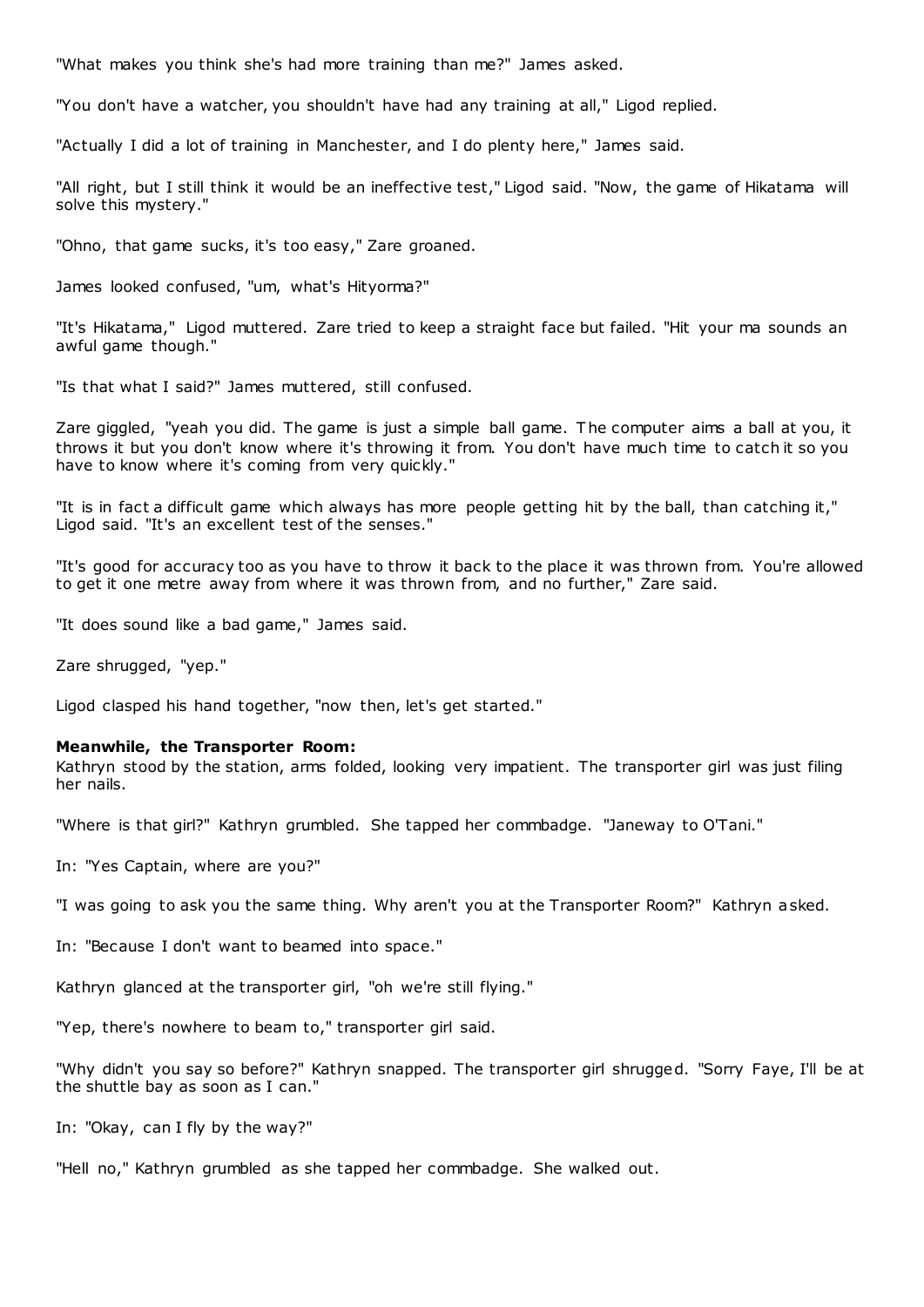# **Holodeck:**

Ligod paced back and forth looking a bit annoyed himself. "This is not getting us anywhere. Computer what are the stats?"

The computer responded, "21 to 21."

Ligod groaned, "end game."

James and Zare looked confused as they turned to Ligod. "Why did you do that? Do you know who it is?" Zare asked.

"No I'm afraid not. All I can do is guess from what I've seen so far," Ligod said. "If James is the Chosen, then Zare has obviously had very good training. If Zare is the Chosen, then I'll have to retire. You're both equally matched from what I've seen."

"But that's not possible," Zare said.

"Well I suppose James was doing better at the arm wrestling, but he's probably done it before. As for the game, you both play it very well," Ligod said.

"Yeah but James has never played it before," Zare pointed out.

James shrugged, "you've never arm wrestled before."

Ligod nodded, "exactly. Zare has been trained since she was a little girl, she's fast, strong, you get the idea. I'm not sure how much training James has had, so right now I'm more confused than before. We'll have to go to our back up plan."

"Which is?" James questioned.

"At sunrise tomorrow morning, you both will lead the trainees into battle. We'll let the goons let us know who is the Chosen," Ligod replied.

"What makes you think they'll know?" James asked.

"They're telepathic, I'd imagine they have other abilities as well. They can obviously sense who's a Slayer and who's not," Ligod replied.

"It's a stupid plan that'll get an entire planet's population killed," Zare muttered.

"There's no alternative. We can't just let the trainees go into battle on their own. My plan will work, I'll explain it fully tomorrow. In the mean time I suggest you both prepare," Ligod said. He headed for the exit.

## **Shuttle Sacajawea:**

Faye and Kathryn were sitting at the front of the shuttle. Kathryn was working, while Faye looked like she was playing a game on her console.

"I don't think I have been spending time with my crew, you see. This is an excellent opportunity to get to know you and," Kathryn was saying. She noticed what Faye was doing. "Um, you're supposed to be working."

Faye stared at her, blushing a little. "Yes I am," she said as she pressed some buttons, turning off her game.

Kathryn sighed, "were you listening to me then?"

"Yeah, you want to get to know some of the crewmembers you don't really see or talk to," Faye replied.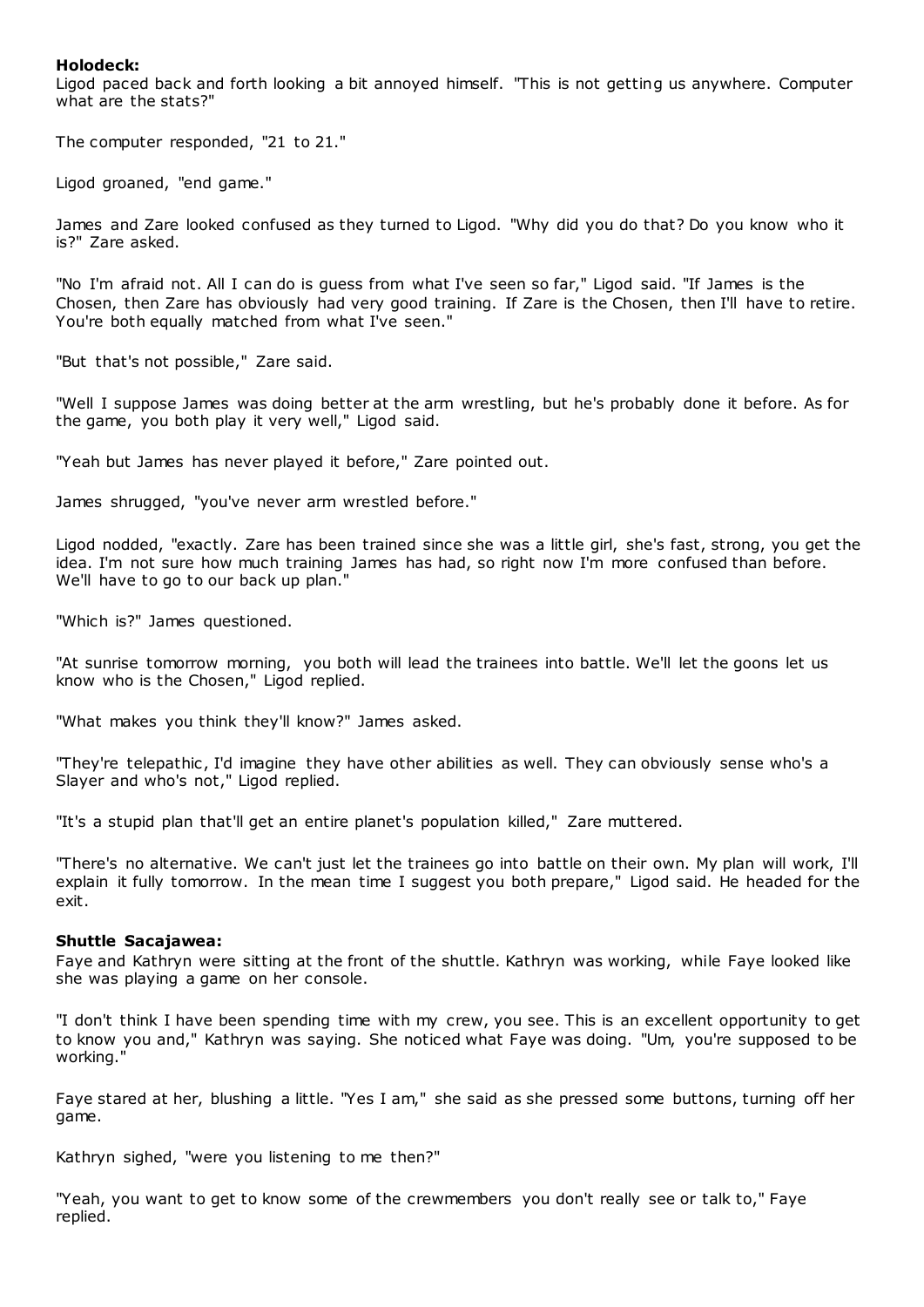"Yes, so um," Kathryn stuttered nervously. "Um, how are you?"

Faye tried to keep a straight face, "ok I guess."

"You had that invisibility and self harm incident a while ago. How do you feel about it now?" Kathryn quietly asked.

Faye's console started beeping, "ok that doesn't sound good." Kathryn moved her chair over to her side. "That's one of our escape pods."

"That's odd, hail it," Kathryn ordered.

Faye frowned as she looked over the so many panels, "ok, um." She pressed a few of them, hoping one of them would do it. The lights went off, and came back on seconds later. "Oops."

Kathryn sighed, she leaned over to press one of the panels. Justin appeared on the small monitor, making the two girls back off a little in fear.

"Hi guys, um I know we're enemies but you don't mind helping me out, do you?" he stuttered.

"What happened?" Kathryn asked.

"Well last thing I remember was singing for you guys on Voyager," Justin replied.

"If you call it that," Faye muttered.

"Then some guy shot me. I woke up in this pod, and I can't find my ship," Justin said.

Faye glanced at Kathryn, "what should we do, destroy it?"

"Faye, how could you be so inhumane?" Kathryn snapped.

"He unleashed crap like Rock Your Body and Cry Me A River onto the world, and you're calling me inhumane?" Faye grumbled, turning her head away in a huff.

"We may as well beam you aboard until we find your ship, Mr Timberlake," Kathryn muttered.

Faye shuddered, "ohno."

"Oh thank you Captain," Justin said cheerfully. The screen changed back to black.

"Please tell me that was just for show," Faye said.

"We have to help anyone in need, it's our duty as Starfleet officers," Kathryn said.

Faye looked nervous, "but, if you rescue him you'll just have to rescue me instead."

#### **Voyager, the Mess Hall:**

Kes and Jessie were sitting at a table nearby the window. Neelix was serving more of his Mystery Stew to crewmembers, every one of them kept throwing it out the door everytime somebody walked through the doors.

One bowl nearly hit Sid as he walked in, "hey, don't waste that. Fits sound like fun." He went over to Neelix. "Can I have three bowls please."

"Have you told James yet?" Kes asked, fiddling with her real food with her fork.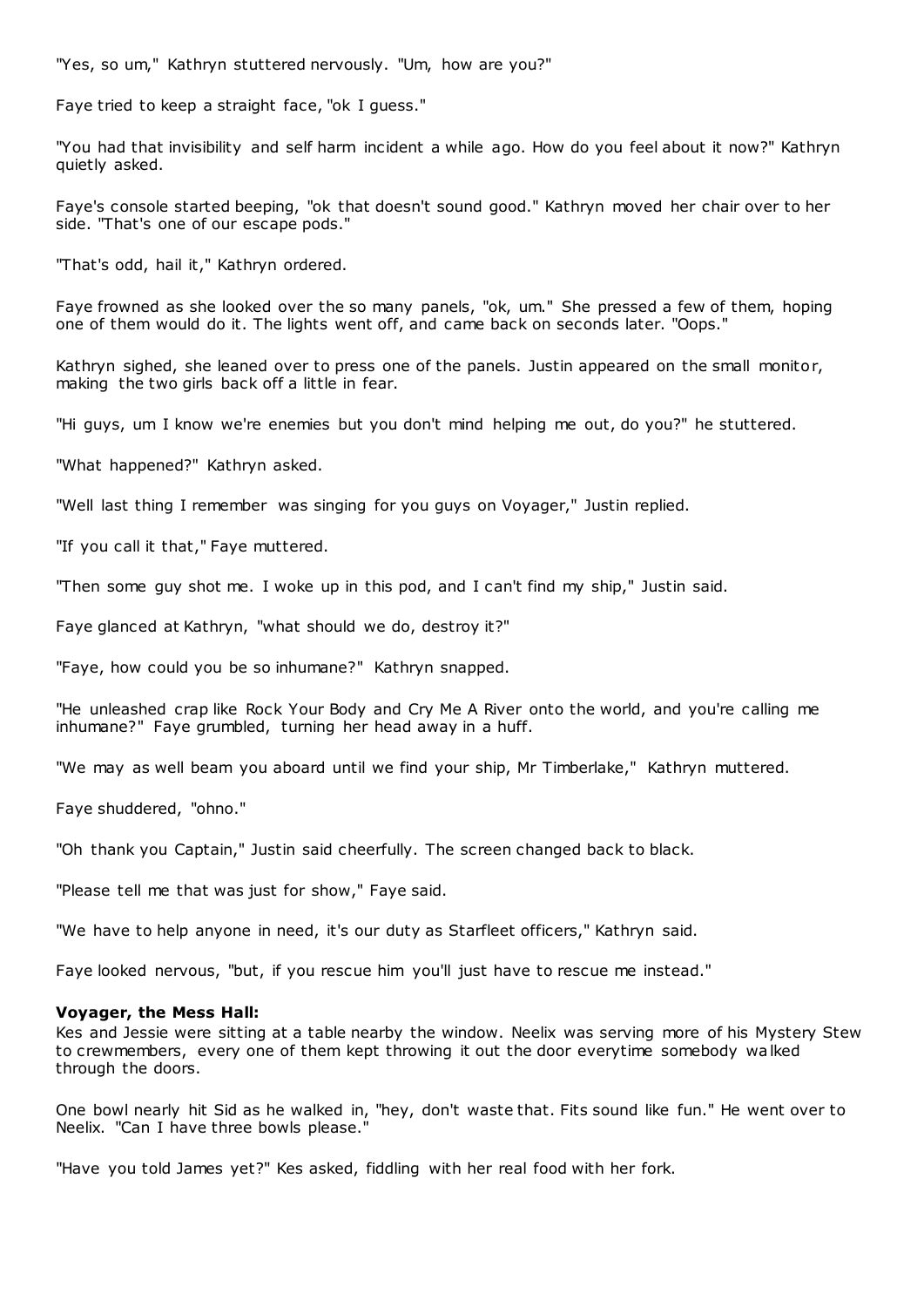"No, I don't know if I can," Jessie replied. She scooped up some of her food with her own fork. She was about to put it into her mouth but she noticed that she had blue carrots on it. "I won't have to if I keep eating this stuff."

Kes tried to keep a straight face, "why don't you have enough rations for food anyway?"

"I saw this really nice necklace in the database, so I'm saving up for it. I guess I can scrap that idea, you know with a baby coming," Jessie replied.

"Yeah well, I think your health's more important than a necklace," Kes said.

"I suppose you're right. It'll always be in that database anyway," Jessie said.

Kes smiled, "so why do you think you won't be able to tell him?"

"Well while you guys were arguing about it, I was more thinking of what it would be like. I never thought about how much he'll freak out when I tell him," Jessie replied.

"Jess, he has every right to know as much as you do," Kes said.

"I know that. It's just this is a lot sooner than I planned, well actually I didn't have a plan," Jessie said. "The point is, we're still new to the whole couple thing, there's a lot we haven't done yet."

"He'll find out anyway and it's going to be a lot better coming from you. Get it over with, then you won't have to dread it any longer," Kes said.

Jessie nodded, "you're right, good idea."

Kes smiled, "I have my moments."

#### **Meanwhile:**

James and Zare were walking down a corridor, arguing about something. Zare had a hold of an alien phaser rifle.

"I don't care how cool it is, if someone catches you with that and with me, we're both in trouble," James snapped.

"But it has heat sensors, oh and it even came with a knife," Zare said.

"Look I've warned you, and you won't listen so I have no choice," James muttered as he stepped in front of her, forcing her to stop. "I'll take that off your hands."

Zare shook her head, "no, it's mine."

"But if you're not Security, you're not allowed weapons," James said.

"I've got a battle tomorrow, so you can't do that," Zare grumbled, keeping a tight hold of the rifle.

James grabbed a hold of it, and tried to pull it off her, failing miserably. "Come on, if you don't cooperate I'll put you in the brig."

"I'd like to see you try," Zare muttered, glaring icily at him.

"Come on Zare, be a sport," James groaned.

Zare kicked him in the leg, "get off it!"

"Ow, that actually hurt," James grumbled. He pulled at the rifle again, she pulled it back.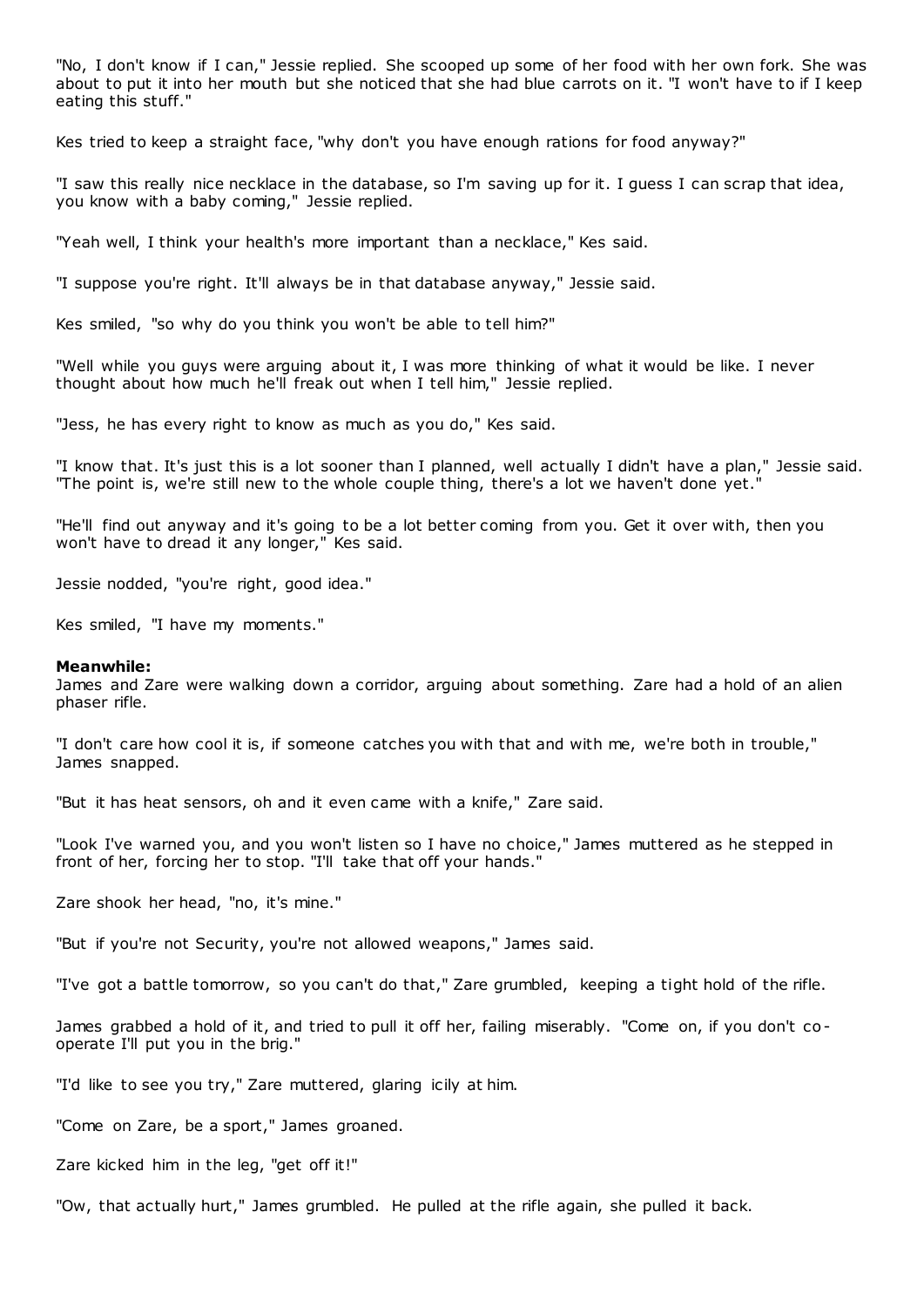"You just want it for yourself," Zare muttered.

"Yeah, so?" James said, pulling the rifle towards him again.

They continued playing tug of war with it as Tuvok passed them. He stopped to watch them.

"Give it, it's mine!" Zare snapped.

"You're not supposed to have it out in corridors," James muttered. "I'm confiscating it, so there."

"Confiscating it doesn't mean keeping it for yourself, so give it!" Zare snapped. She kicked him again.

"Stop doing that, I haven't hurt you," James groaned.

"You're lucky I'm not kicking you somewhere else!" Zare snapped.

Tuvok raised his eyebrow, "Mr Taylor, aren't you supposed to be in the Security Office?"

James and Zare slowly glanced in his direction. "Yes, I'm doing work now. Look if I can't take a weapon off another Slayer, how can anyone else?" James said.

Zare rolled her eyes, "he's trying to steal it away from me."

"Well I'd better take it then," Tuvok said.

"But it's mine, and I need it for tomorrow," Zare moaned.

"And I want to do my job without help," James muttered.

"Please Miss Zare. He is right about you having weapons on this ship, please hand it over," Tuvok asked calmly.

Zare groaned, "I'm not letting go until he does."

James sighed, "fine." He let go of the rifle, Zare then handed it to Tuvok.

"Just come to me tomorrow morning, I'll give it back for your awaymission," Tuvok said. He walked off.

"I'd better get it back," Zare grumbled, folding her arms.

"You will, stop acting like a baby," James said.

"Oh I'm the baby? You're the one who wanted to steal it from me," Zare grumbled.

"I was messing with you, I have enough weapons," James said.

Zare rolled her eyes, "yeah I'm sure you were."

"Fine, believe what you want," James said.

Zare sighed, "how did we end up fighting like that anyway?"

"I think I started it," James replied.

Jessie turned the corner and stopped nearby them, but neither of them noticed her.

Zare nodded, "yeah probably." She smiled cheekily, "Tuvok didn't get the free knife the gun came with, you know."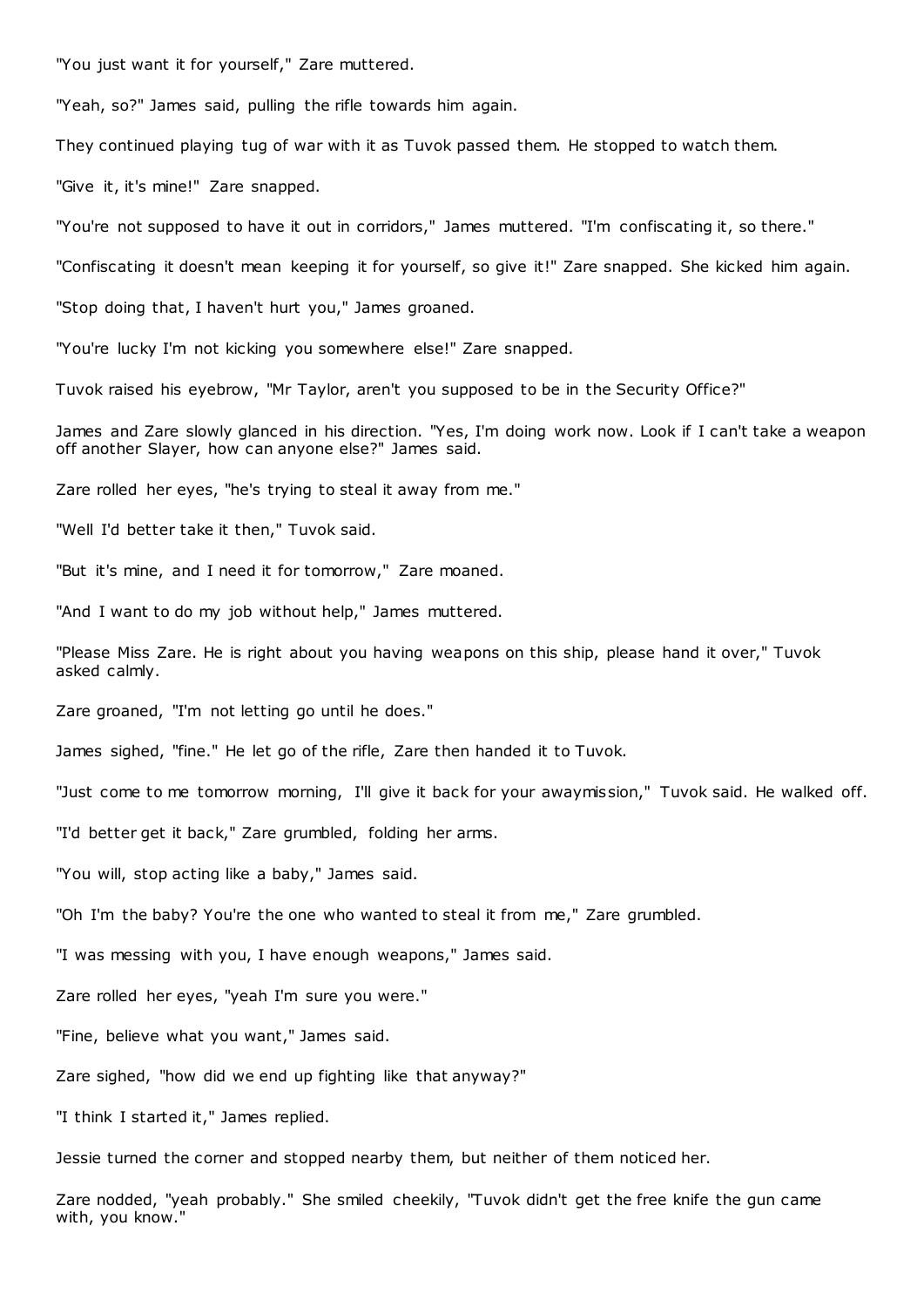"That's a point, why would you need a rifle like that to fight vampires?" James asked.

"It was an excuse ok," Zare muttered.

"Yeah I'm sure, you just forgot that they don't work on vamps," James said.

"No I didn't," Zare grumbled. She pushed him lightly, "I would never forget something like that."

"God, you have no sense of humour do you?" James commented.

"Well, you have no sense of seriousness or whatever," Zare said. "Argh, why do I keep talking like an idiot in front of you?"

"I don't know, have you been around Tom lately?" James replied.

"Yeah but explain why it's just around you then," Zare said.

"Maybe it's me then," James said, shrugging. "I didn't really know that idiocy was contagious though."

"Well that's because you're infected, stupid," Zare said, smiling cheekily again.

Jessie just rolled her eyes in disgust. She was about to go up to them, but changed her mind. Zare chose that moment to move closer to James, like she was going to kiss him. Instead of going up to them, Jessie turned and ran back the way she came.

James and Zare quickly separated just after she gave him a very brief kiss. "What the hell are you doing!" they both yelled at each other.

"God, you cheating pervert," Zare snapped.

"Me? I wouldn't cheat, you just jumped at me," James snapped back.

"No I didn't, why would I? Unlike you, I don't break all the Slayer rules!" Zare snapped. She turned around and stormed off.

James looked rather bewildered, "but I didn't do it." He pulled a disgusted face, wiping his mouth with his hand. He walked away.

## **Meanwhile:**

Jessie ran around another corner, which lead to a dead end. She stopped to lean on the wall, and get her breath back. Tears were now streaming down her face, wiping some away with her left hand she collapsed onto her knees.

Danny walked around the corner looking confused, "Jess was that you running at fifty miles an hour?" The confused look on her face immediately turned to a concerned one. "Jess, what's wrong?"

"Zare, I knew it, I just knew it," Jessie stuttered, trying desperately to dry her eyes.

Danny knelt down next to her, "what about her?"

Jessie glanced at her, "you, Kes, everyone, even James thought I was just imagining it. I was right."

"I don't understand," Danny said.

"She liked James, still does. She just made a move," Jessie muttered. "I didn't want to see anymore so I ran."

"Ok, what happened?" Danny asked calmly.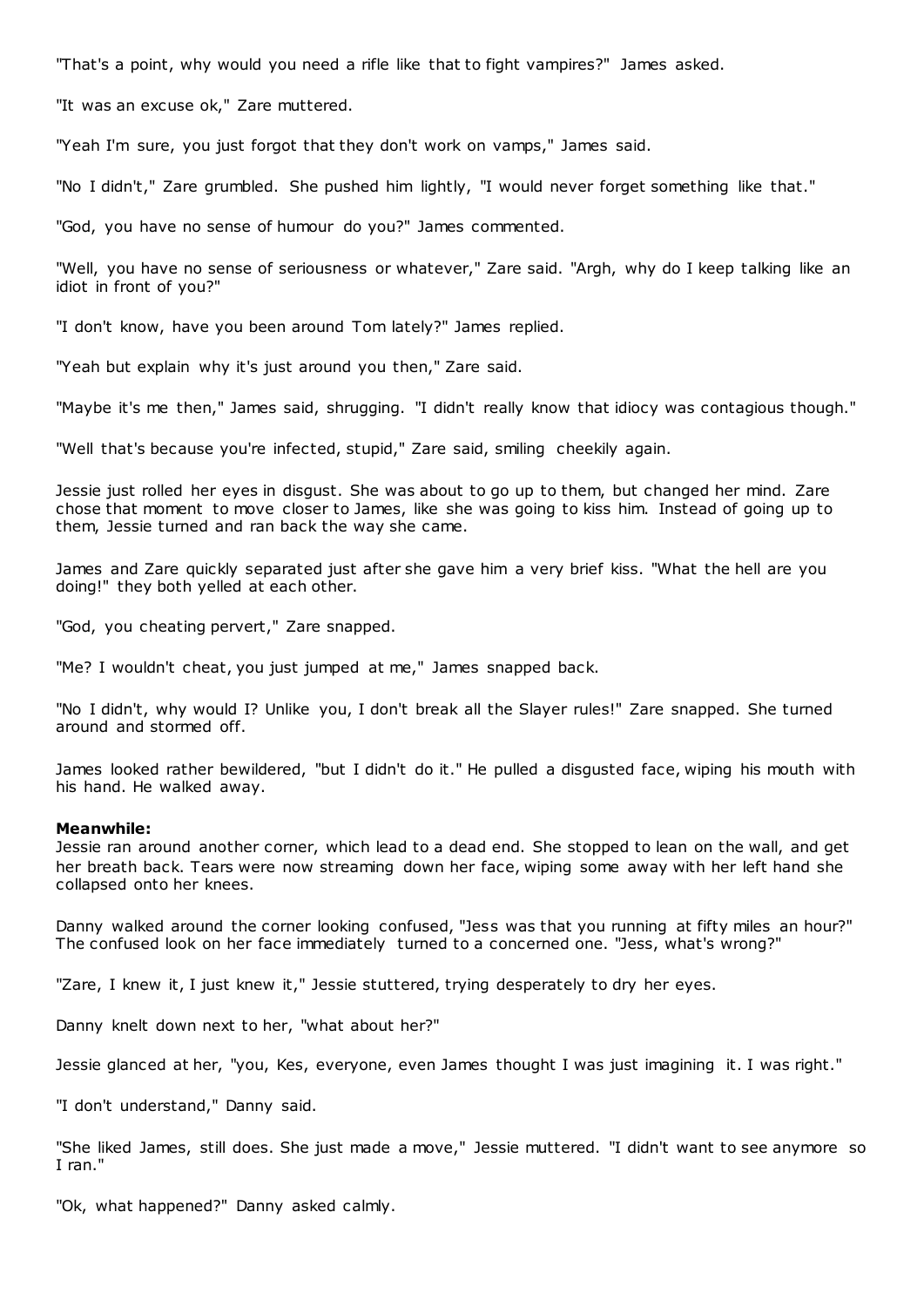"I was looking for James, and I found him and Zare talking. She was flirting with him a bit, he was just being his usual teasing self so it was hard to tell if he was responding to it," Jessie muttered, s till trying to dry her eyes. "I was just about to go up to them when I saw her go to kiss him. That's when I ran."

Danny's eyes widened, "woah really?"

"Yes really," Jessie replied.

"Did you see the actual kiss?" Danny asked.

Jessie shook her head, "no I was probably half way down the corridor when that happened."

"Jess, it may not have happened. He probably noticed it and stopped it," Danny said.

"What if he didn't?" Jessie questioned.

"Well then he would have pushed her away," Danny replied, shrugging.

"No," Jessie groaned, closing her eyes. "What if he let her."

"Jess, we are still talking about your boyfriend here," Danny said. "Come on, it's James, he wouldn't do that. He's too obsessed about you to even notice another girl hitting on him, let alone cheat on you."

"You think so?" Jessie quietly said.

Danny nodded, "I know so. He's probably hitting himself now or something for letting that happen. Go find him, and talk to him about it."

"I guess so, I mean of course he wouldn't do that," Jessie muttered. "Why did I get so upset over nothing, it's not like it's the first time this has happened."

"Correct me if I'm wrong but this hasn't happened while you've been dating him. I would be upset too after seeing something like that, don't worry about it," Danny said.

Jessie weakly smiled, "yeah you're right." She pulled herself to her feet. Danny stood up too. "Thanks Dan."

"Anytime, I don't want to see you guys break up or anything," Danny said. "By the way, if we ever get a running team, I know who to suggest."

Jessie raised her eyebrow, "you'd better not."

#### **Shuttle Sacajawea:**

"This is weird," Faye said.

Kathryn walked over to her side, "what is?"

Faye frowned, "we're next to that escape pod again."

"We're flying in circles? Which idiot's flying this thing?" Justin questioned.

Kathryn growled, "I assure you, I am flying in a straight line, it shouldn't have brought us back here."

"Well you wanted to rescue him," Faye said.

"Run a diagnostic on the ship's systems," Kathryn ordered.

"Have you got a few weeks to spare or something?" Faye asked.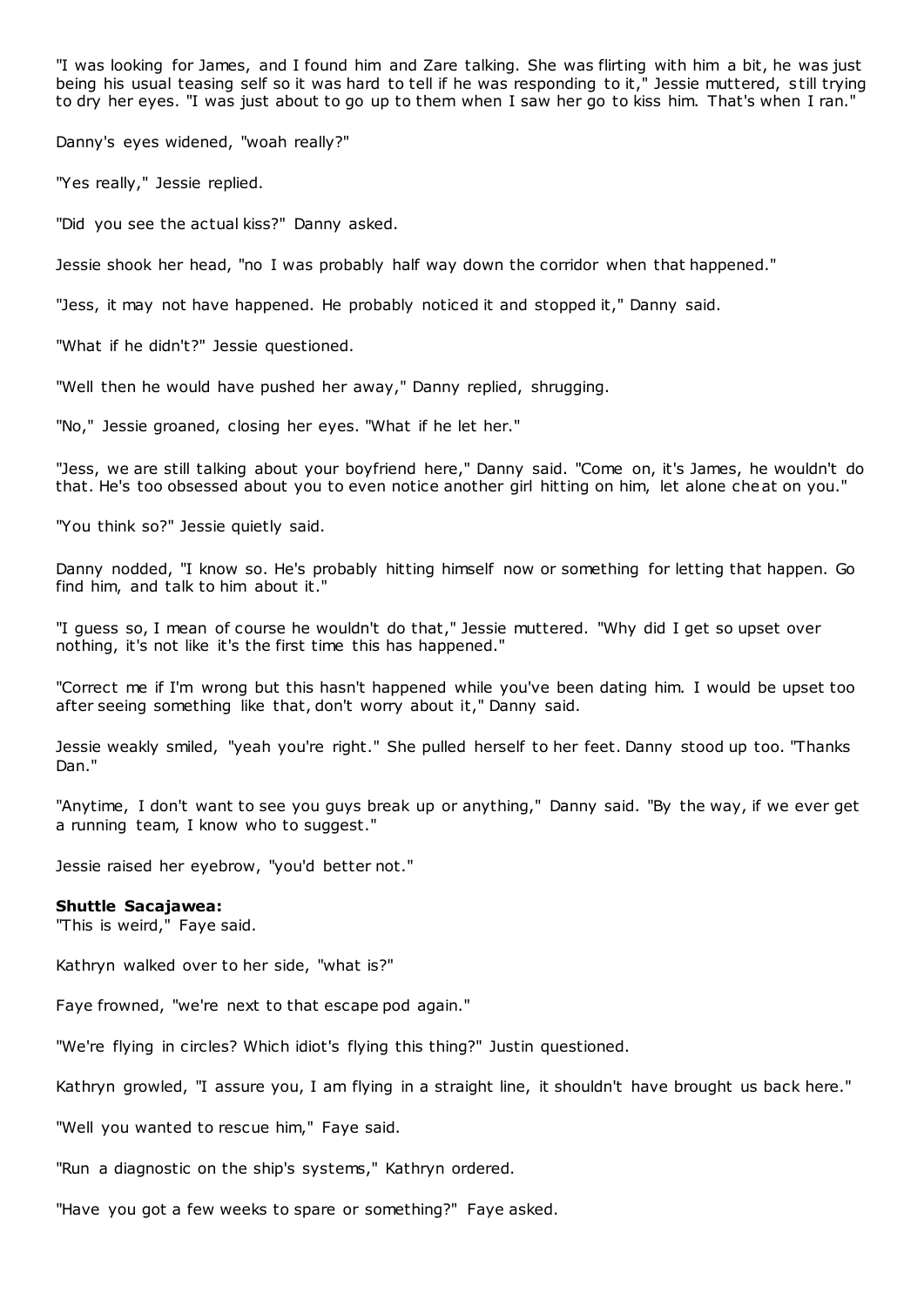Kathryn rolled her eyes, "fine I'll do it." She sat down in her chair.

"Maybe it's a space anomaly thingy," Justin said.

Faye glanced back at him, "specifically?"

"No, I've never heard of that anomaly hun," Justin said.

Faye shuddered, "don't ever call me that."

Kathryn shook her head, "she asked if you could narrow it down."

"Oh right," Justin laughed in an annoying way. "One time our ship was going around in circles, it turned out we were stuck inside a bubble thing."

"Faye, can you at least scan for something in this area. If we're in something like that, we'll detect something," Kathryn commanded.

"Yeah I could do that," Faye replied.

"Can I help you cutey?" Justin asked.

Faye shuddered again, "no thanks."

# **Voyager, James/Jessie's Quarters:**

James walked into the main living area, he headed straight into the bathroom. Just then Jessie walked into the room. She looked around, "James, are you here?"

James emerged from the bathroom, "Jess, how long have you been here?"

"About five seconds," Jessie replied, shrugging.

"Oh right," James sighed.

"There's something..." Jessie started to say, but James said something similar at the same time. "You first."

"It's ok, what were you going to say?" James questioned.

Jessie looked a little uncomfortable as she walked over to him. "Um actually, no you go. I lost my nerve."

"Ok," James said. He took a hold of both of her hands. "I um, Jess, you are going to hate me for t his but I have to tell you. Zare and I were talking and..."

Jessie looked even more uneasy, "oh right, yeah I know."

"What, huh?" James stuttered, looking confused.

"I know what you're going to say. I saw it," Jessie quietly said.

"Oh, that's never good," James muttered. "I don't know why it happened, but I just want to say that I'm sorry it did. Zare did do it, but I should have realised sooner."

"It's ok James, it wasn't your fault," Jessie said.

"That doesn't make me feel any better though. I still think that I've betrayed you," James muttered.

Jessie smiled, placing the palm of her hand across the side of his face. "Like you'd ever do that."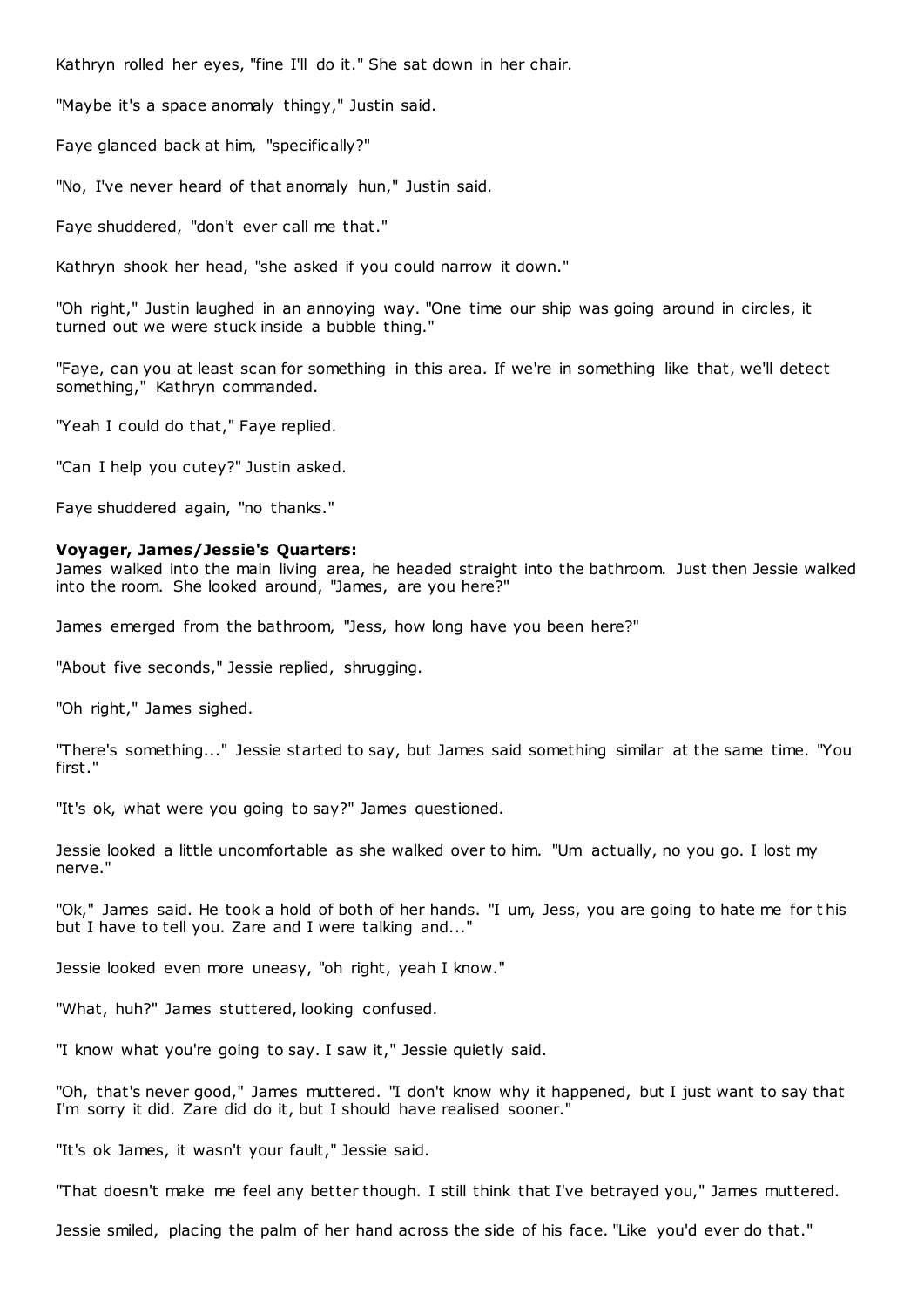"Wait, aren't you mad at me?" James questioned.

"No, I was more upset than anything else," Jessie replied.

"You should be mad at me then," James said.

"No I'm not, I'm sure you'll be mad at yourself for the two of us," Jessie said.

James nodded his head, "you're damn right there."

"How did Zare handle rejection?" Jessie asked.

"She claims that I tried to kiss her, so not very well," James replied.

Jessie smirked, "good, she deserved it."

"I would have thought you'd of seen that part," James said.

"Well I ran off before the actual kiss so," Jessie uncomfortably said.

"Oh so you knew what was going to happen long before I did," James muttered. "God, what an idiot you must think I am."

"Nah, I don't think that," Jessie said.

James looked around the room, "so um, do you want anything?"

Jessie looked confused, "want anything?"

"Well you know, I could get you something or do something to make this up to you," James replied, looking back at her.

"You don't have to do that," Jessie said.

"Oh yeah I do. I deserve to be punished, are we agreed?" James said.

"No we're not," Jessie replied.

"There's got to be something I can get, or something I can do to show you how sorry I am. Saying it doesn't feel good enough for me," James said.

"Well I don't think you have to," Jessie muttered.

"You said you were upset when you saw it. I've definitely got to do something to make up for that," James said.

"No that wasn't your fault. Zare got me upset, not you. Seeing other women trying to get their hands on you gets me upset. It's hardly something you can control, is it?" Jessie said, looking a little embarrassed.

"All right but you don't need to get upset over it," James said.

Jessie groaned, "yes I do, stop being like that."

James smiled, "no you got me wrong, at least I think so. There's nothing to get upset over, because no other woman is going to drag me away from you. You don't have to worry about it, I'll be yours as long as you want me to be. Just remember that if there's a next time."

Jessie blushed a little, "see, you don't need to do anything for me."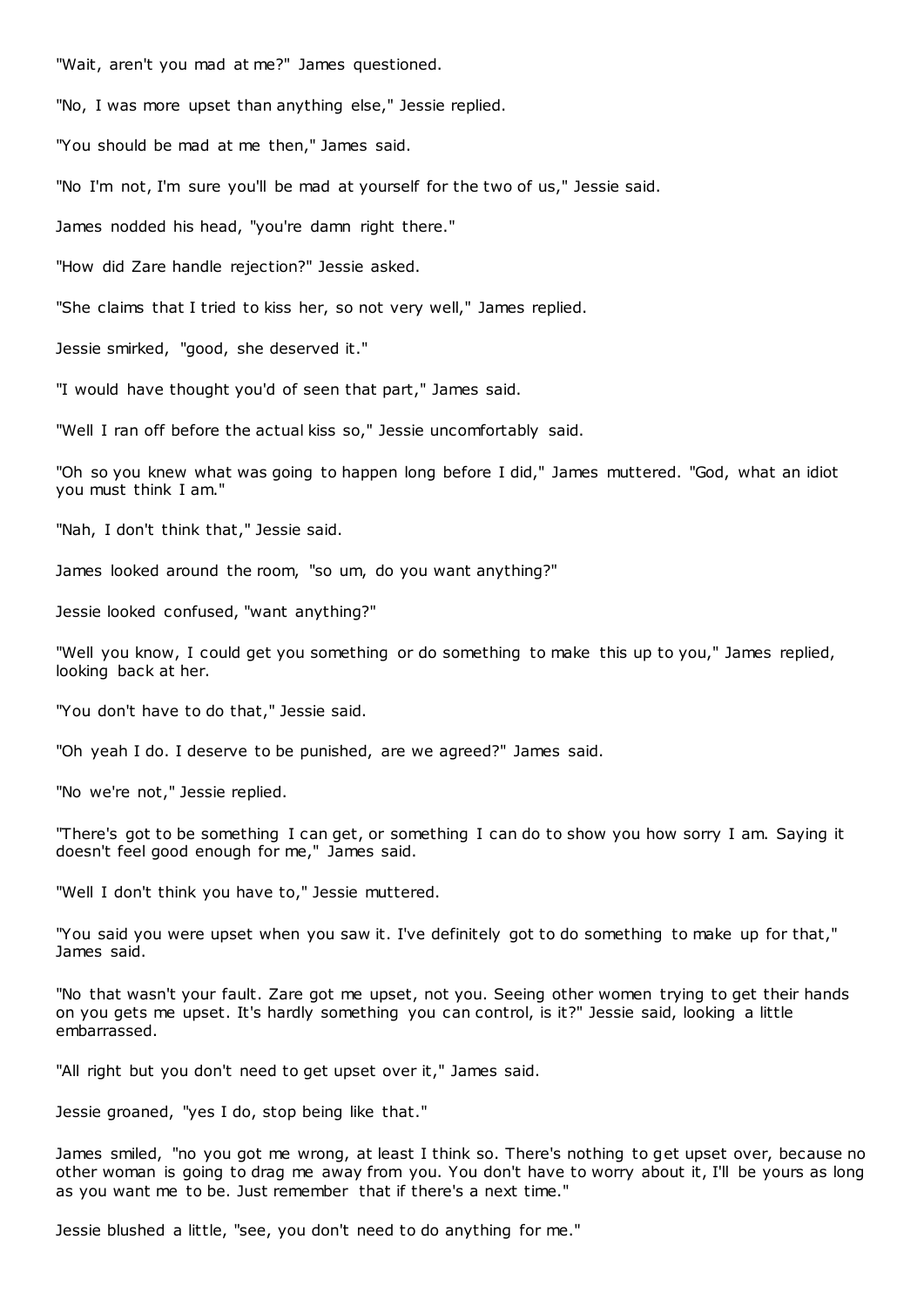"I still want to though, I just want to prove to you that you're the only girl that I want," James said.

Jessie sighed, "um well."

## **Shuttle Sacajawea:**

"We're in one of those bubbles," Faye said.

"Cool I was right," Justin said.

Kathryn groaned, "great. How did you get out of it?"

"I don't know. I got killed off during that mission so I missed it," Justin replied.

"Ugh typical," Faye groaned.

"What do you mean?" Justin asked.

"What do I mean, ok I tell you. If you stopped being annoying that won't keep happening, and you'd actually be useful to somebody for once," Faye grumbled.

"No, that's not very nice," Justin pouted.

Faye groaned, "my god, that's what your song was about. You seemed to get why people were doing it, why forget it?"

"Oh I see. Singing my songs is the reason why people would want to kill me, that's shallow," Justin grumbled.

"Oh come on, you can't call that singing. It sounds like somebody keeps kicking you every now and then," Faye muttered.

"That's no reason to hurt me," Justin said.

"No, that just makes people want to hurt you because you're hurting their ears. People want to kill you because you're an annoying jackass," Faye said.

"I've got it!" Kathryn blurted out.

"You're just a shallow, heartless little girl aren't you?" Justin snapped.

"Yes, maybe I am. It's people like you that drive people so crazy that they turn like that," Faye snapped back.

"You two shut up and listen to me!" Kathryn yelled.

Faye and Justin turned to her. "What, you have a plan?" Faye questioned.

"This is just like that temporal rift we were stuck in nearly two years ago. We'll just do the same," Kathryn replied.

"I don't know what you did," Faye sheepishly said.

"That's ok, I've done this before and I can do it again," Kathryn smugly said.

#### **Later, Ligod's Quarters:**

The two guys Ligod was with, were sitting in front of their new station, which had a few monitor screens on it.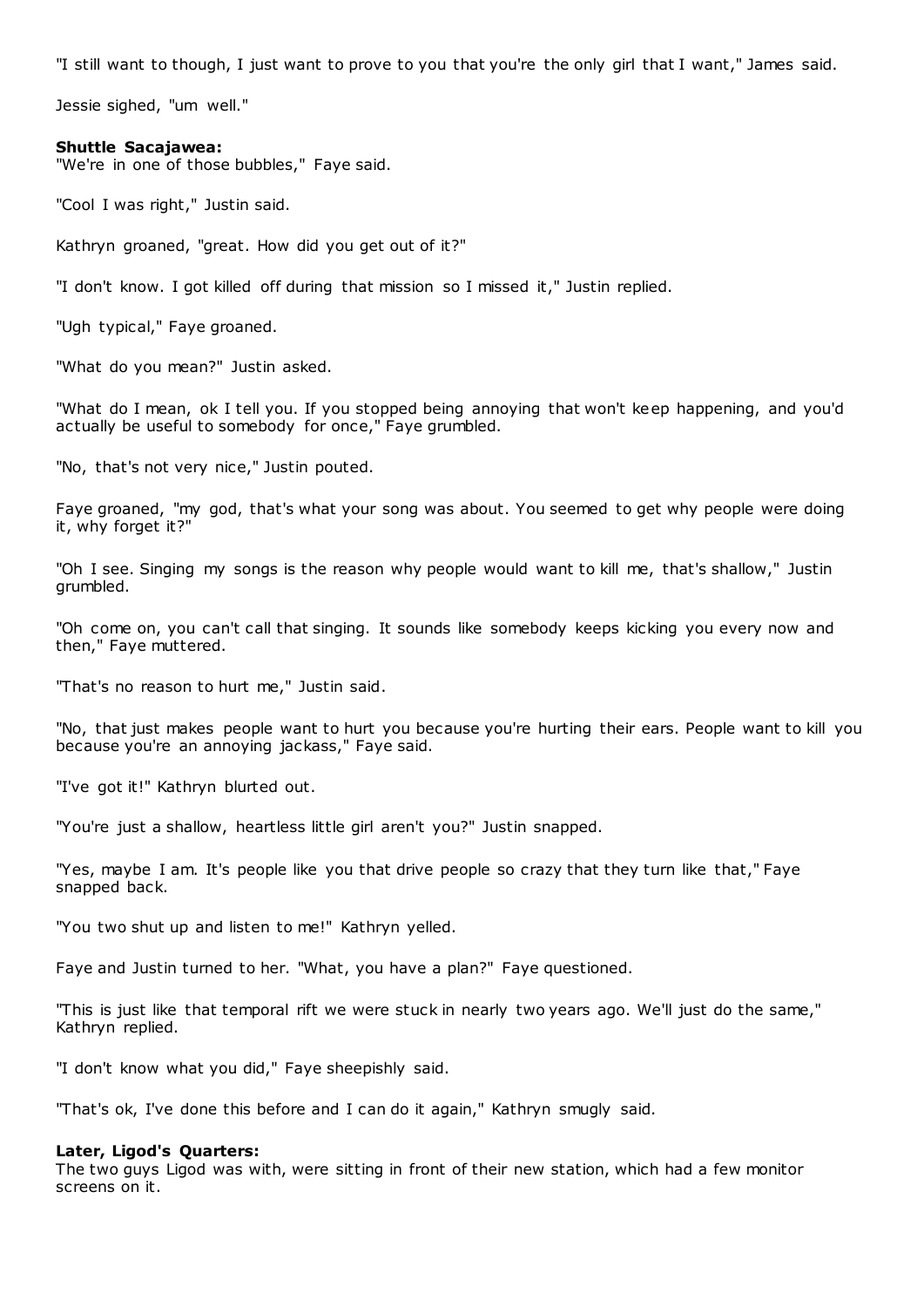Ligod was talking to a device, with his back to the others. "Yes sirs, I do believe Zare could do with extra training." He started pacing. "Yes, I saw her, she's attracted to the other one and she tried to kiss him." He sat down on the chair nearby. "That sounds like an excellent solution, as soon as this is over I'll send her to you."

"Uh boss," one of the guys stuttered.

"In a minute," Ligod snapped.

"Oh, how do you turn it off?" the guy who spoke stuttered.

"Are you kidding, this is called science, it's no worse than watching the insect or animal versions we see at school," the other guy said.

"Um yes it is. Those insects or animals won't hunt us down and kill us for watching this," the first guy said.

"Right, how will they know?" the second guy said.

"I still have no idea. Zare is exceptionally trained, obviously as I'm her watcher," Ligod said. He frowned, "hey, that's not my fault. Getting to James."

"Uh huh, that's a very good idea boss," the first guy said.

"Shh, if you tell him he'll shut it off," the second guy whispered.

The first guy stared at him, "you're sick. I'm not watching anymore."

"Yes he is stronger, I've seen it. Zare, thanks to her training is a little bit more accurate than he is, and has better senses. Trouble is without knowing what the paradox is, we won't ever know for certain. There's evidence for both you see," Ligod said.

"Boss, this is very important," the first guy said.

"Why is it more important?" Ligod asked.

"Well um it's about James, he's um, you should just see this," the first guy stuttered.

Ligod sighed, "fine. Sir, I'll talk to you later." He switched off the device, then walked over to the others. "What is it?"

"Just look at Monitor Two sir," the first guy said.

Ligod looked at one of the monitors, he looked a little pale. "I see, that's enough. Switch it off."

"Thank god," the first guy sighed.

The second guy looked disappointed, "aaw man."

"This is a recorded tape, why didn't you tell me when it was actually happening?" Ligod asked.

"We were busy with that weapon sharpening for an hour, then we went back to monitoring," the first guy replied.

"It's recorded? Excellent," the second guy grinned.

"Um right, ok, I'll ignore that," Ligod muttered. "Don't look so worried, this is good."

"How sir?" the first guy stuttered.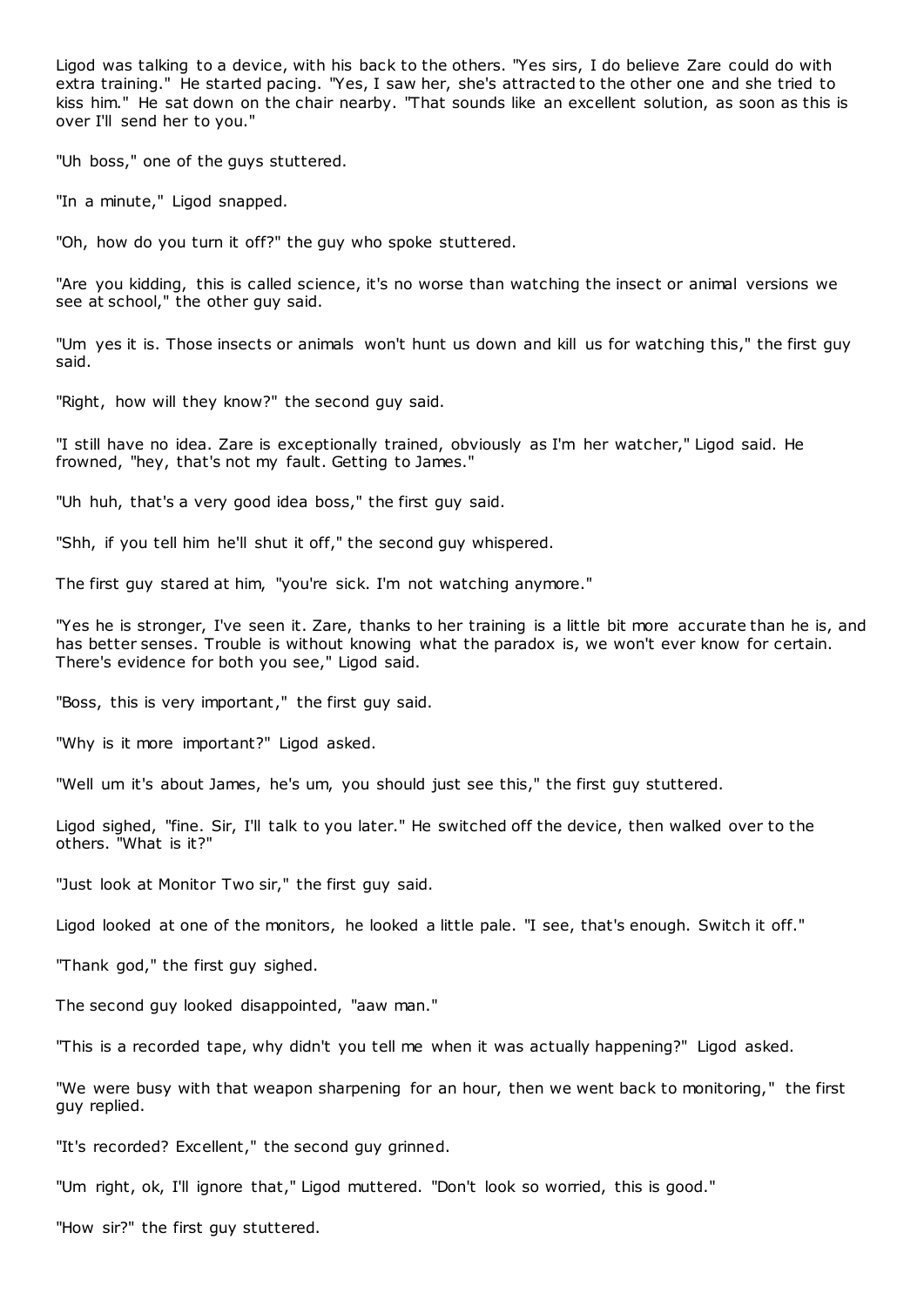"Well it means he's gotten closer to her since our last visit. It won't be long before we'll have our test subject," Ligod said.

"Oh right of course, how silly of me," the first guy laughed nervously.

"Yes well, I can't expect anything better coming from you," Ligod said. "Pretty soon, that pretty girlfriend of his will have an unfortunate accident."

"It's a shame, she's hot," the second guy said. Ligod and the second guy stared at him blankly.

#### **Meanwhile, James/Jessie's Quarters:**

James and Jessie were lying in the bed in James' room, he had is arms around her stomach, she had a tight hold of his hands.

"Well, I'm convinced," she said.

"Ok, you weren't before," James said.

Jessie smiled, "well yeah I was, I'm just more convinced."

James kissed her cheek. "I can't believe that I have to leave for that mission soon."

Jessie frowned, "oh, how long?"

James looked around, "I don't know, I don't have my alarm clock anymore."

"I'm sure it's not for a while yet anyway," Jessie said.

"I hope not, I'm not looking forward to seeing Zare again," James said.

"Please don't say that name after all that," Jessie muttered, glancing at him.

"Sorry," James said.

Jessie grinned, "you're forgiven." She kissed him on the cheek. "You're trying to tell me that you're dreading seeing, her again, but you're ok with fighting lots of vamps."

"No, I'm not looking forward to that either," James muttered.

"Well just stay here then, you don't have to go," Jessie said.

"No I have to, it's kinda my job," James said. He sighed, "I wish it wasn't sometimes."

"Why's that?" Jessie asked.

In: "Geenewell to Taylor."

"Oh, that's not good," Jessie muttered.

James sat up a little, "crap, do you have any idea where it is?"

Jessie shook her head, "no sorry."

#### **Ligod's Quarters:**

"Give him some time to find the commbadge," Ligod muttered to himself.

"If you do that sir, he might know that you were watching him," the first guy said.

"True," Ligod said. "Geenewell to Taylor, respond." He waited a while, and repeated it again.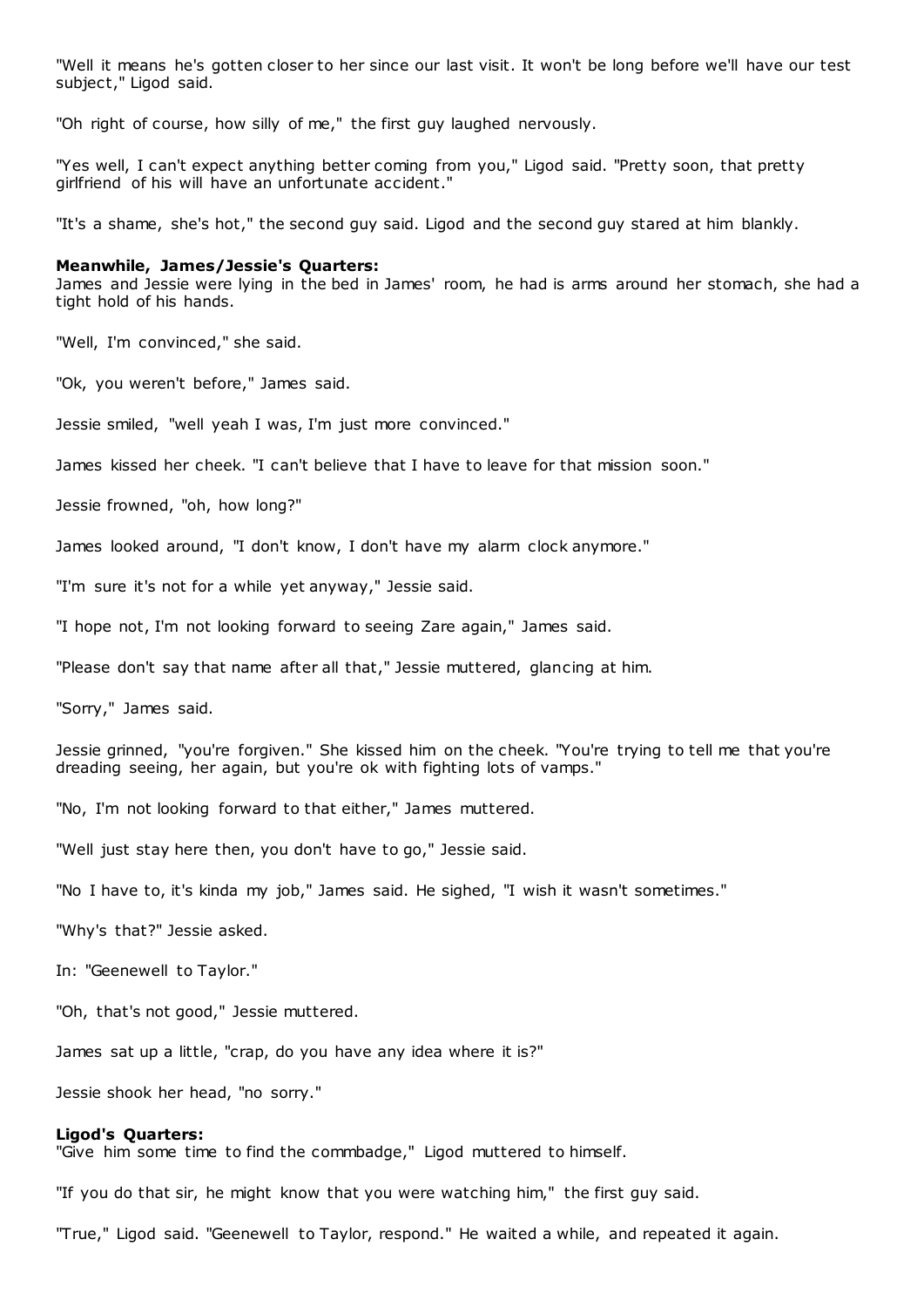In: "Taylor here, what is it?"

"Ah, so glad you can join us. Now I'm heading for the transporter room in a little while, I want to meet you and Zare there," Ligod said.

In: "Ok, I'll be there in ten minutes."

Ligod tapped his commbadge, "good, I'd better prepare."

## **James/Jessie's Quarters:**

"I don't get it, how did the night pass by so quickly," James muttered as he took some weapons out of a small bag.

Jessie pretended to think about it, "well let me think about that, hmm."

"It goes fast for you? That's never good," James muttered to himself.

Jessie tried not to laugh, "in a good way. You know like, I can't believe it's over already way."

"That's good. At least time wasn't dragging unbearably for you," James said, as he organised the weapons he had out.

Jessie sat up, taking the cover with her, "hey, are you trying to say that's what it's like for you?"

James couldn't help but smile, he walked over to the bed, and sat down next to her. "If it is, why would I keep coming back?"

"Well why does it go by slow then?" Jessie asked, not looking happy.

"I didn't say that," James replied, smirking a little.

Jessie looked confused, "um, oh right, yeah you didn't say that."

James leaned in to kiss her. "Sorry I have to go."

"No it's ok. Just get ready to apologise if you get yourself badly hurt or killed, cos I won't be happy with you if you do," Jessie muttered.

"Oh don't worry, I'll try not to," James said, smirking again.

Jessie sighed, "I mean it, be careful."

He leaned in to kiss her again, "I will."

# **Tendaran Three**

#### **In the middle of a desert:**

James, Zare and Ligod rematerialised nearby an encampment. A few hundred people were scattered around the area.

Ligod clapped his hands, "everyone, I have returned." All there was heard was a few groans, and disgruntled muttering. They all gathered around anyway.

"I see they're all thrilled to see you again," Zare commented.

"Yes of course they are," Ligod muttered. "Now then, Trainees I'd like you to meet the Potentials. Well some of you will have already met Zare."

"Oh wow, the potentials. I'm so honored," one guy stuttered, grinning a little.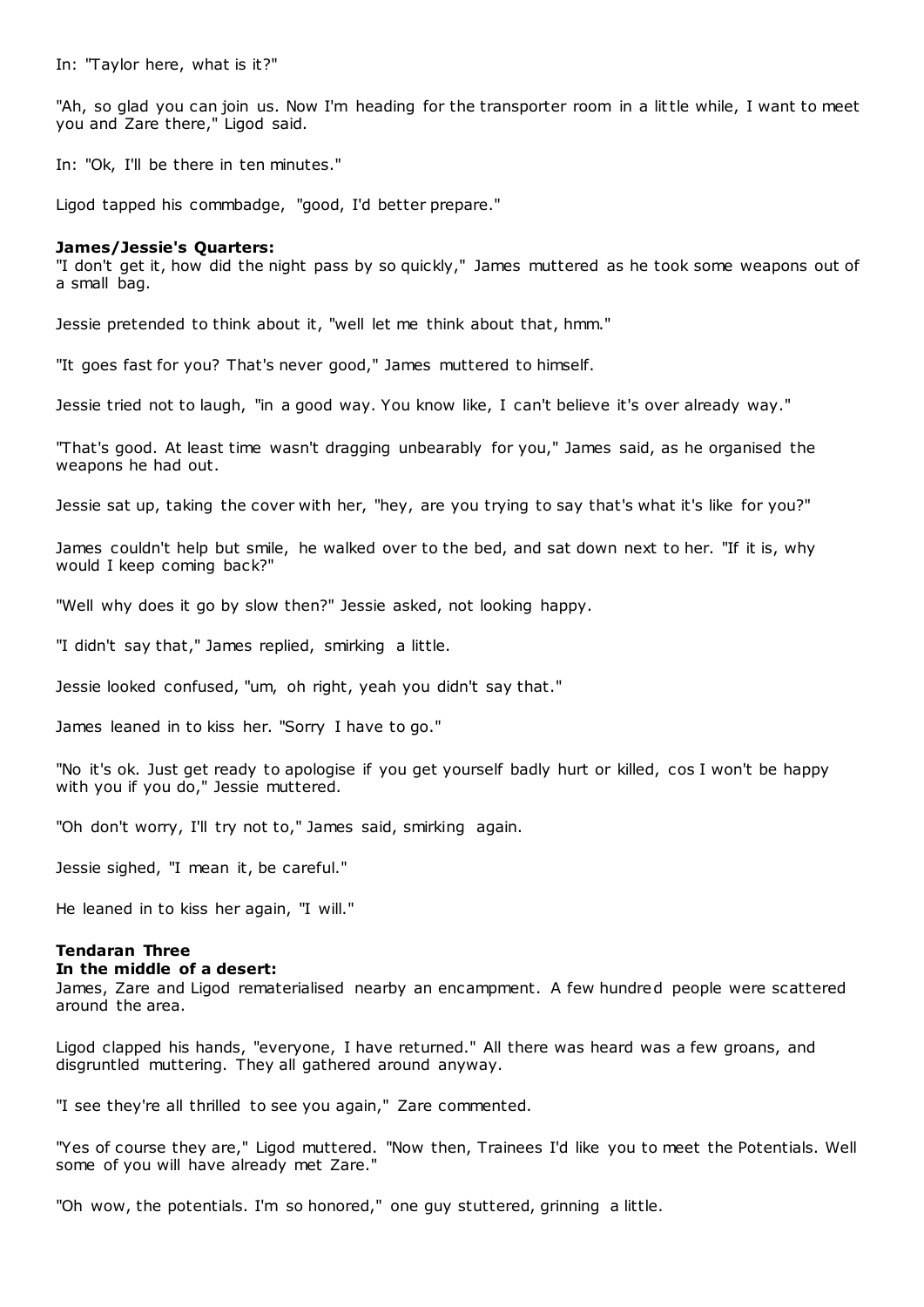"Yes um. Anyway for all who don't know, this is Zare and James," Ligod said. "Sunrise will be in a few minutes so I've got time to explain the plan, answer a few questions and that's it.

"James and Zare will both lead separate teams down underground. James' team will go down first, and attack the vampire army. Ten minutes later Zare will lead hers down and join in the attack. Now here's the hard part. If the goons start to go after James before Zare's team arrives, if you can try and get him out. Your job would also be to warn Zare's team. If the goons leave him alone, and go for Zare instead then you must at all cost, get her out instead."

"What if they go after both of them?" the guy who spoke before asked.

"Then I'm afraid you can't do anything until you know for sure which one they want. They will know who is who, so they'll go after the Chosen," Ligod replied.

The guy put his hand up, "but sir, you said you would have found out who is who before this."

"I'm afraid there's a lot of evidence for both being the Chosens, we're very unsure at the moment," Ligod said. "Anyway, once the Chosen is outside in the sunlight he or she will be safe. Make sure none of the goons get up to the surface, they can go into sunlight unlike regular vampires. Once the Chosen is outside, you must all kill as many vampires as you can. If you encounter a goon or one of the Masters, you must get away from them. Leave them to the Natural who is left behind. Now, is there any questions?"

"How come we're so unsure who the Chosen is this time around?" the guy asked.

"We're not exactly sure. We just know that there's a temporal paradox at work that's confused everyone," Ligod replied.

The guy put his hand up again, "ok my next question is for the mighty potentials themselves. Which one do you think is the Chosen?"

"Um, I think it's James," Zare replied.

"It's her," James replied, not looking at her.

Zare groaned, "you have some nerve mister."

The guy looked confused, "ok I have another question for them. What's with all the tension?"

"He tried to kiss me," Zare blurted out.

James rolled his eyes, "no it was the other way round."

Ligod pretended to look shocked, "now that's just wrong on so many levels."

The guy put his hand up, "but don't ordinary Slayers have to be single, at all times?"

"I'll answer that. Yes they are, for everyone's safety. If someone they fall for gets murdered or even just injured, they are in danger of turning evil. Zare has been good with that rule until now, but James has just ignored the rule completely," Ligod replied.

"I'm still being good, it was him," Zare grumbled.

The guy put his hand up again, "how are you going to divide up the teams?"

"Easy," Ligod said. "Everyone on my right will be on James' team, everyone on my left will be on Zare's team. Now get your self ready, it's almost time." The teams split up.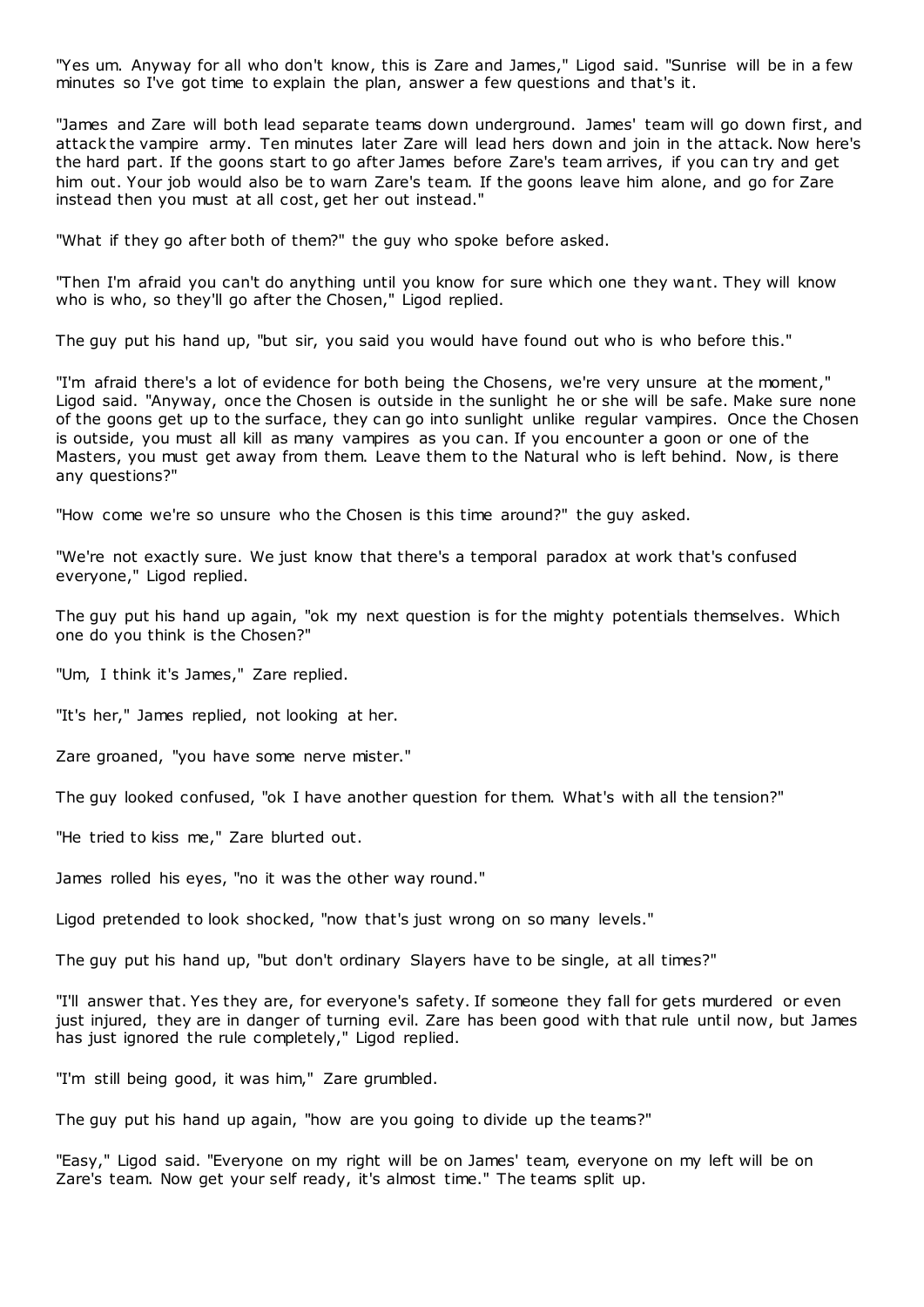# **Underground:**

James and his team headed down a dark damp tunnel. The annoying guy with all the questions was right behind him.

One guy looked worried, "we're almost there now."

The people at the front stopped, forcing everyone else to stop. One trembled, "oh god, there's a lot more down there than the last time."

James pushed his way to the front, the question guy was right behind him. Right in front of them was a drop of about twenty metres, at the bottom there were what looked like hundreds of vampires.

"Can we take this many?" the question guy asked.

"We'll find out. I think the ones who've had the most training should go down with me. The rest can wait a while before attacking," James replied.

"Great idea. I should have expected that from such a good Slayer," the question guy said.

James frowned as he glanced at the ones on his right, "does he even know who I am?"

"I dunno, he's always this hyper," one of the girls replied.

"Great, sounds like someone I know," James muttered. "Let's go." He and most of the group headed down. Half way down most of them jumped the rest of the way, and started attacking the vampires.

"Should we go?" the question guy asked.

"Jeez, everything's a question with you," one guy groaned. The rest of the team headed down too, quickly joining in the fight.

James and two other Slayers fought with a group of rather tall guys.

One of them picked up one of the girls, "aaaw, you're such a cute little thing." She didn't take very kindly to it, putting it mildly, she kicked him where it hurts making him drop her.

James looked up at one of the taller ones, he was so tall he couldn't even reach his heart. "Oh this is not good," he groaned before getting hit across the face. He kicked him hard in t he leg, making him stumble a little. Quickly he kicked him in the other leg, making him fall over. James walked over, knife in hand, he knelt down to stake him.

"Well bigger they come," he muttered to himself.

"The more they hurt," a familiar voice sneered.

James groaned, "oh great." He turned around only to get hit in the face by something very heavy. The force made him fall to the ground.

Frenit smiled deviously, holding a large bit of metal, "well that was fun." The goons walked up behind him. "He's all yours boys."

The goons stepped forward as James stumbled back onto his feet. "Ok, that was annoying."

Frenit smiled, "well you always come prepared for a battle like this."

The goons tried to grab James, he pushed one of them away and pulled himself out of the others grips.

Frenit groaned, "oh, maybe he needs some more of this." He swung the metal at him again, he grabbed it in time. Frenit kicked him in the leg, pulling the metal out of his grip. Before James got a chance to recover he swung the metal towards his face, he fell to the ground again.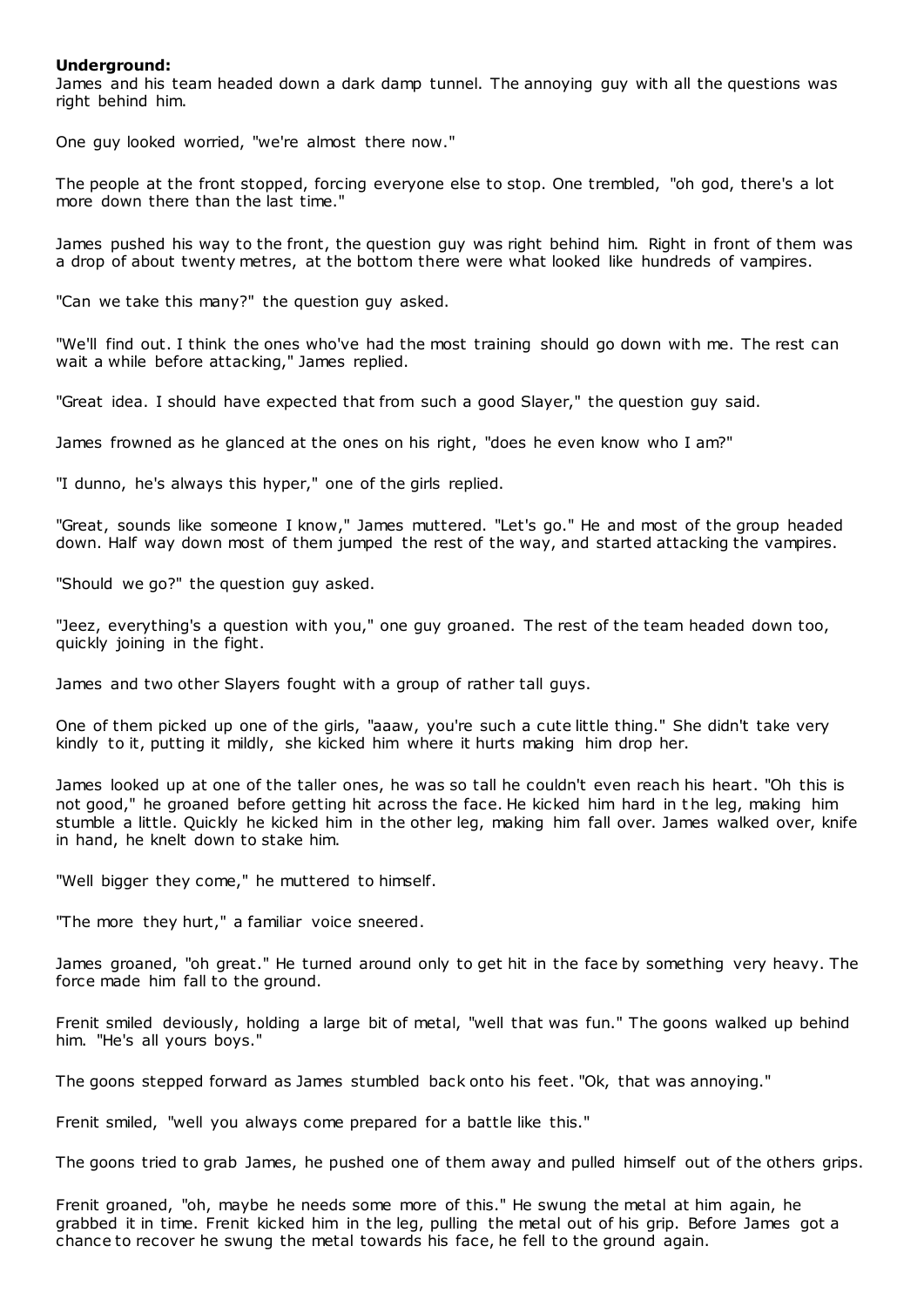Meanwhile Zare's team had arrived on the scene. "Ok, let's get em boys and girls," she said. All, excluding her headed down to the battle zone. She caught sight of Frenit and the goons.

The goons grabbed a hold of James by the arms, Frenit walked over as they did. He hit him again with the metal. "Right, now he's ready." The goons dragged him to his feet.

"What about the other one Frenit?" one goon asked.

"She'll come to his rescue soon enough," Frenit replied.

"Sooner than you think," Zare's voice said from behind him. She used her rifle to hit him across the head. He turned around to face her.

"Well aren't you a fast little girl," Frenit sneered. He swung a fist at her, she ducked and hit him right back, but he wasn't hurt that much. "Oh please," he laughed. He swung another fist at her, this time she grabbed his arm to stop him. He hit her across the head with the bit of metal he had in his other hand. She fell to the ground.

"Excellent," the second goon said.

"Well let's bring our sacrifice and the Masters lunch to them," Frenit said.

"Indeed," the first goon said.

Frenit knelt down to grab Zare by the arm, he dragged her to her feet. James started to struggle against the goons hold on him, one of them pulled out a knife and placed it by his neck. "Now you behave, we can't have you escaping."

"I knew it, it's him you want," Zare muttered, while in a daze.

Frenit smiled, "well that's the thing, we don't know. It's best to take you both."

Zare struggled against him. "I wouldn't do that sweetheart, unless you want this one's throat slashed," the second goon said.

Frenit groaned, "don't be a fool, what if he's the Chosen?"

"That's a good point," the first goon muttered. He got pushed to the ground.

James and the other goon glanced behind them, the question guy smiled. "Thought you could do with a hand."

"Oh thanks," James said. He elbowed the other goon in the stomach, and pushed him away from him.

Zare used the distraction to step on Frenit's foot, she pushed him away enough to get away. She grabbed a hold of James' arm, "come on, we're out of here."

"But he needs killing," James said, glancing at Frenit.

"No, we're going now," Zare grumbled. She raised her voice, "everyone, let's get out of here!" She turned to the question guy, "spread the word to anyone who didn't hear."

"Yes ma'am," the question guy said, he rushed off.

#### **Later, Sickbay:**

A lot of the Slayers were crammed into the main part. The Doctor and Kes were having some trouble moving from one patient to the next.

Ligod, James and Zare stood in the office, they didn't notice the question guy sitting on the desk.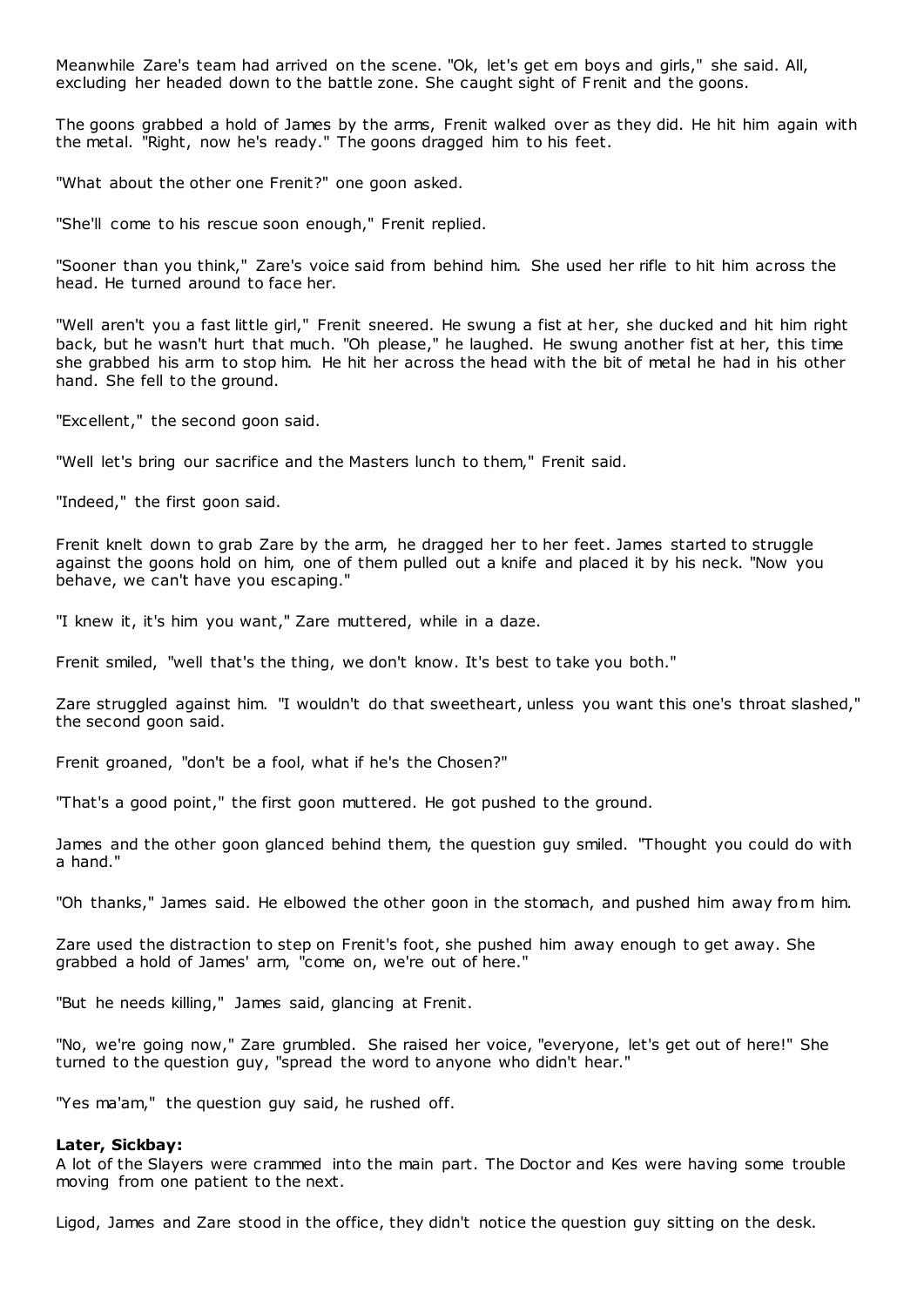"You're saying that the goons didn't know either?" Ligod questioned.

"Yes that's exactly what we're saying," Zare grumbled. "We're no closer to finding out who the Chosen is, and several trainees died needlessly."

"They died defending this planet, I hardly call it needless," Ligod said.

"It wasn't all for nothing. One of the goons was willing to slash my throat to stop you from leaving," James said.

"So, how does that help us?" Zare questioned.

"They were obviously lying when Frenit said they didn't know. Cutting my throat would have made me lose a lot of blood, and not in the right place either," James replied.

Ligod nodded his head, "yes that's true, unless they were just bluffing."

"They were bluffing," Zare muttered.

"Fine I don't care. I say what we do next is just send the Natural down to battle the Masters," James said.

"That's suicide," Ligod said.

"Wasn't that your plan anyway?" Zare asked, raising an eyebrow.

"No, the plan wasn't for them to intentionally attack and on their own," Ligod replied.

"It's not suicide. I could go down, and give myself in. Once they've lead me to the Masters, I fight them," James said.

"And die," Ligod muttered.

"Yes and that's not a good thing, your blood will start off this ritual," Zare said.

James shook his head, "no that's yours Zare."

"They're expecting us to attack now James, what you're planning to do is deliver yourself to the Masters and become a tasty lunch," Ligod said.

"Don't you mean a buffet," Zare said.

Ligod glanced at her, "we're still not certain about that."

James groaned, "fine, I just thought that I'd luck out again like the last time."

"Last time?" Zare questioned.

"Yeah, I pushed one of them into a tree, he fell into a branch in the right place," James replied.

The question guy sat on the edge of the desk, "wow you killed a Master, you must be powerful."

"Didn't you just hear what I said?" James grumbled.

"It was an accident yes but you were able to push him easily," the question guy said.

"Only because he was preoccupied with eating someone," James muttered.

The question guy's face dropped, "oh, but you still killed him."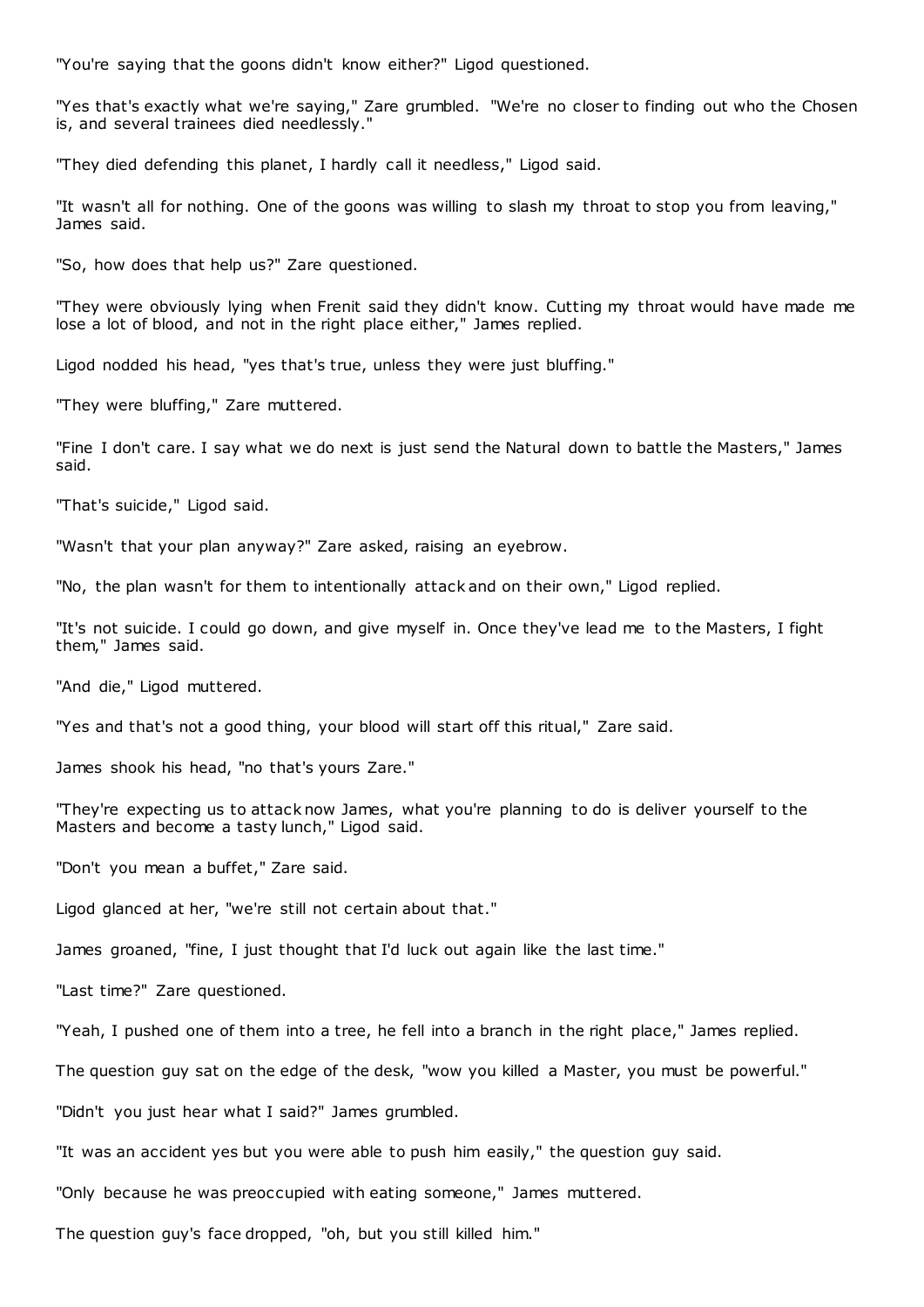"So you were the one who killed the third Master? A Natural couldn't do that," Zare said.

James groaned, "for god's sake, it was an accident. We didn't have a mighty battle or anything, that Frenit guy is the one that was hard to fight."

"Believe what you want, but it doesn't change anything. I know I'm right about this, and if you're not willing to accept it, you shouldn't be Chosen at all," Zare said, she walked out of the office.

"Maybe your plan is a good one after all," Ligod said.

James turned to him, "why the change?"

"You took on the Masters and lived. No other Slayer has done that," Ligod replied.

"Yes that's true, nobody has ever lived to see what they look like or anything," the question guy said.

"You're not missing much," James said.

"How did you get away from the other two?" the question guy asked.

"They ran away after their friend died," James replied.

The question guy grinned, "really? You really scared them, that must have felt good."

Ligod sighed, "Mr Rigan, please let us talk alone for a while."

"Aye aye sir," the question guy said, pulling himself off the table. He walked out.

"Your plan though could do with some work, but it's a very good one. This way we won't risk any other lives," Ligod said.

"It could do with a lot of work. I thought for some reason that I'd be able to handle it, but I can't. I can't even beat Frenit in a fight," James said.

Ligod sighed, "that Frenit has been known to cause a lot of trouble. Only a few have escaped from him, but a lot of Slayers he's faced have been killed."

"Yes well I count myself as one of them," James muttered. "There's no way I can do this."

Ligod sighed, "you may not be a Chosen, that I know, but you do have the potential to be a powerful Natural. You've just got to realise that something's always going to hold you back from getting there."

"And what's that?" James asked.

"That would be your pretty little girlfriend," Ligod replied.

James shook his head, "that's where you're wrong."

"Really? If you had to choose from saving her from a vampire, or a large group of people from a vampire gang, who would you choose?" Ligod asked, folding his arms.

"Well the gang cos I'm sure Jessie could handle one vamp," James replied.

Ligod shook his head, "ok if it were Frenit then..."

"She did quite well against him actually," James said.

"Oh fine. The point is if she was in really serious danger at the same time as a large group, like a family, you'd instinctively go to save her," Ligod said.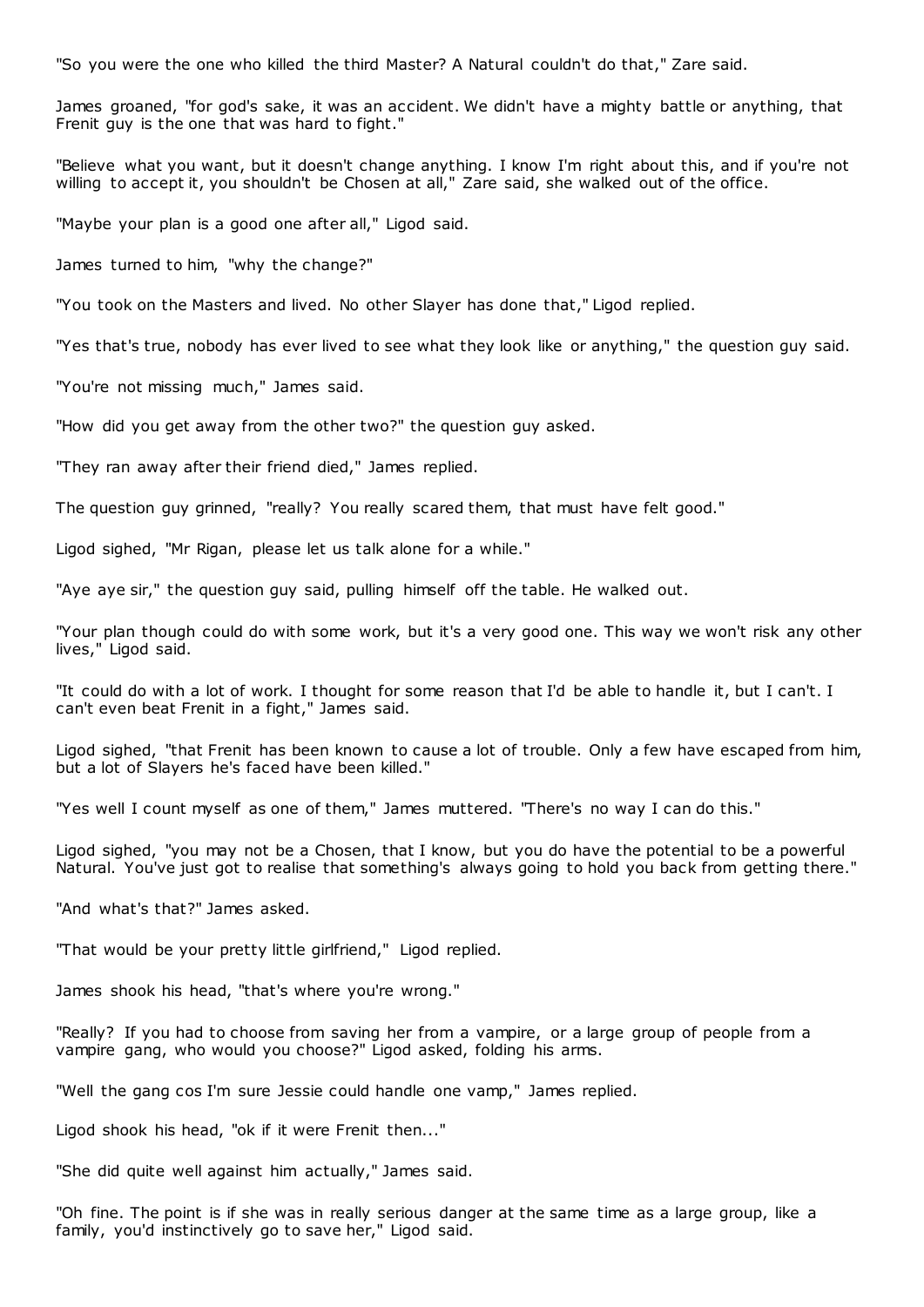"You don't understand," James muttered.

"No I think that's you. This is why Slayers should never get involved with others. They have enough people to care about like their family, without adding girlfriends to that," Ligod said.

"No, you're wrong. When Jessie wasn't around when I was in Manchester, I got hurt in an awful lot in fights, and didn't give a damn. If I had kept up that attitude, I probably would have gotten killed," James said.

Ligod interrupted him, "you would have just been careless, you were new to it then."

"Because I'm with Jess now, I do want to return from a fight like before, in one piece. Now I have something to live for, so I try harder, thus making me stronger than before. Without her I'd just be a miserable sod all the time, not giving a damn and be too careless. Maybe that's why all the other Slayers die young, you watchers don't let them live," James said.

Ligod smiled, "interesting theory. Unfortunately, a Slayer in love is a dangerous one. Revenge has such a bitter taste to it, but evil likes it all the same."

"Fortunately it's too late for your speeches. Apart or together, lovers or enemies, I'd still feel the same way about her. You can't say anything that'll change that," James said.

"Then we move on," Ligod said with a slightly evil smile on his face. "Listen to my plan, and it's up to you whether you do it or not."

# **Later, the bridge:**

Everyone but obviously Kathryn were in their usual spots. Zare was standing nearby Chakotay.

"I was surprised too. It is one of Ligod's ideas, amazing isn't it?" Zare was saying.

Chakotay nodded his head, "yes indeed." He stood up and turned to Tuvok. "Mr Tuvok, lock phasers on the co-ordinates of the underground hideout. Stand by once you're ready."

"Aye sir," Tuvok responded.

"What will that do?" Jessie asked.

"The blast should leave a..." Zare started to reply.

"I wasn't talking to you, you Goth whore," Jessie snapped.

"Ooh, meow," Tom laughed.

Zare rolled her eyes, "ugh, I bet James told you his version of events."

"Yes he did but I saw it for myself," Jessie muttered. She glanced over at Tom, "and don't compare me to a cat, James wouldn't come near me then."

"And Janeway wouldn't go near her either, she's allergic," Chakotay said, smirking a little.

"Well, is there anybody that isn't a little vampire look alike slut that can answer me?" Jessie questioned.

Chakotay sighed, "it will make the cavern collapse, exposing them all to um." He whispered the last word, "sunlight."

"Oh I see," Jessie said.

"Unfortunately the goons and Masters will be hiding much deeper underground, and will probably miss out on all the sunbathing," Zare said.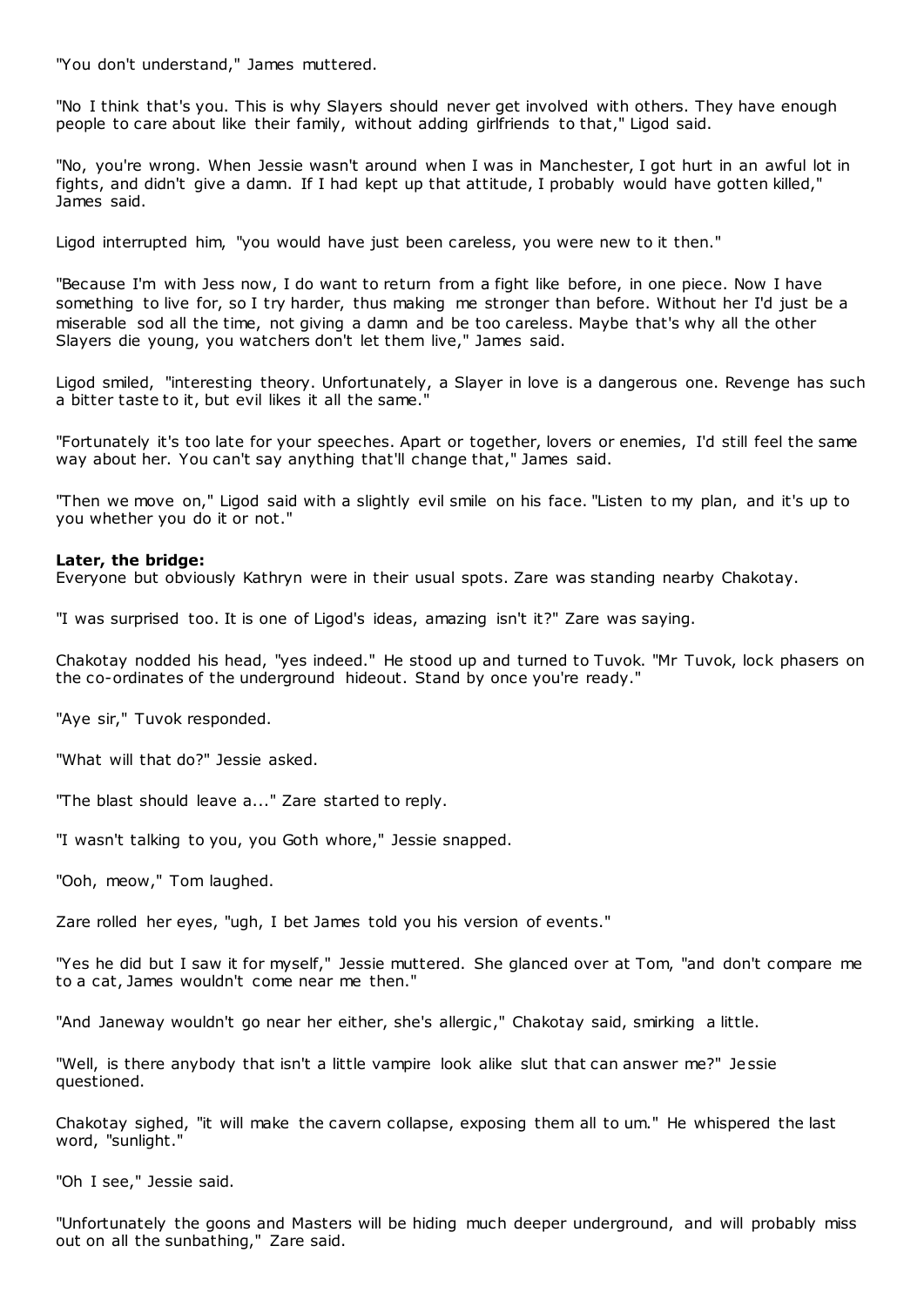Jessie shrugged, "you'd know about that, wouldn't you." Zare glared at her, "that's offensive to my race you know. We all have this skin colour." "All right I'm sorry, I'll just focus on the whore-ness of you instead," Jessie grumbled. "Ooh, this is a fight I really don't want to miss," Tom said, turning his chair around to watch. Harry tried not to laugh, "why am I not surprised." "Oh get over yourself Jessie, it's not my fault that James likes me more than you," Zare muttered. Jessie looked even more annoyed, "what did you say?" Tom pulled popcorn out of nowhere, "this is going to be so cool." "I said he likes me more than you," Zare replied. "Well I doubt he'll like you now after forcing yourself onto him. He really doesn't like friends doing that," Jessie muttered. Zare shrugged, "well he must despise you then." "Oh yeah, go on Jess," Tom giggled. Jessie glanced at him with a nasty look on her face, "oh I will." She got out of her seat. "Uh you two, not now or here or at all," Chakotay said, stepping in between the two. "Oh come on Chakotay, it's some entertainment after all," Tom moaned. Chakotay groaned, "are you ready Tuvok?" "Yes Commander," Tuvok replied. "Good, let's get this over with so we can get Zare off on her mission," Chakotay said. "I have to go too, to watch the Masters rip her to shreds," Jessie said. "Now please," Chakotay stuttered. "Firing phasers," Tuvok said. "I'm sure Jess could do that herself," Tom said. Zare shook her head, "I doubt that." Everyone watched the phaser blast hit the surface. A cloud of dust took over the entire viewscreen. "Status Harry?" Chakotay ordered. Harry worked at his station, "the cavern's collapsed." "How long until it's safe to transport?" Chakotay asked. "The dust'll take a while to clear, I'd say about half an hour," Harry replied.

"Oh yeah, Jessie will have murdered Zare by then," Tom said.

Zare frowned at him, "what on earth did I do to you?"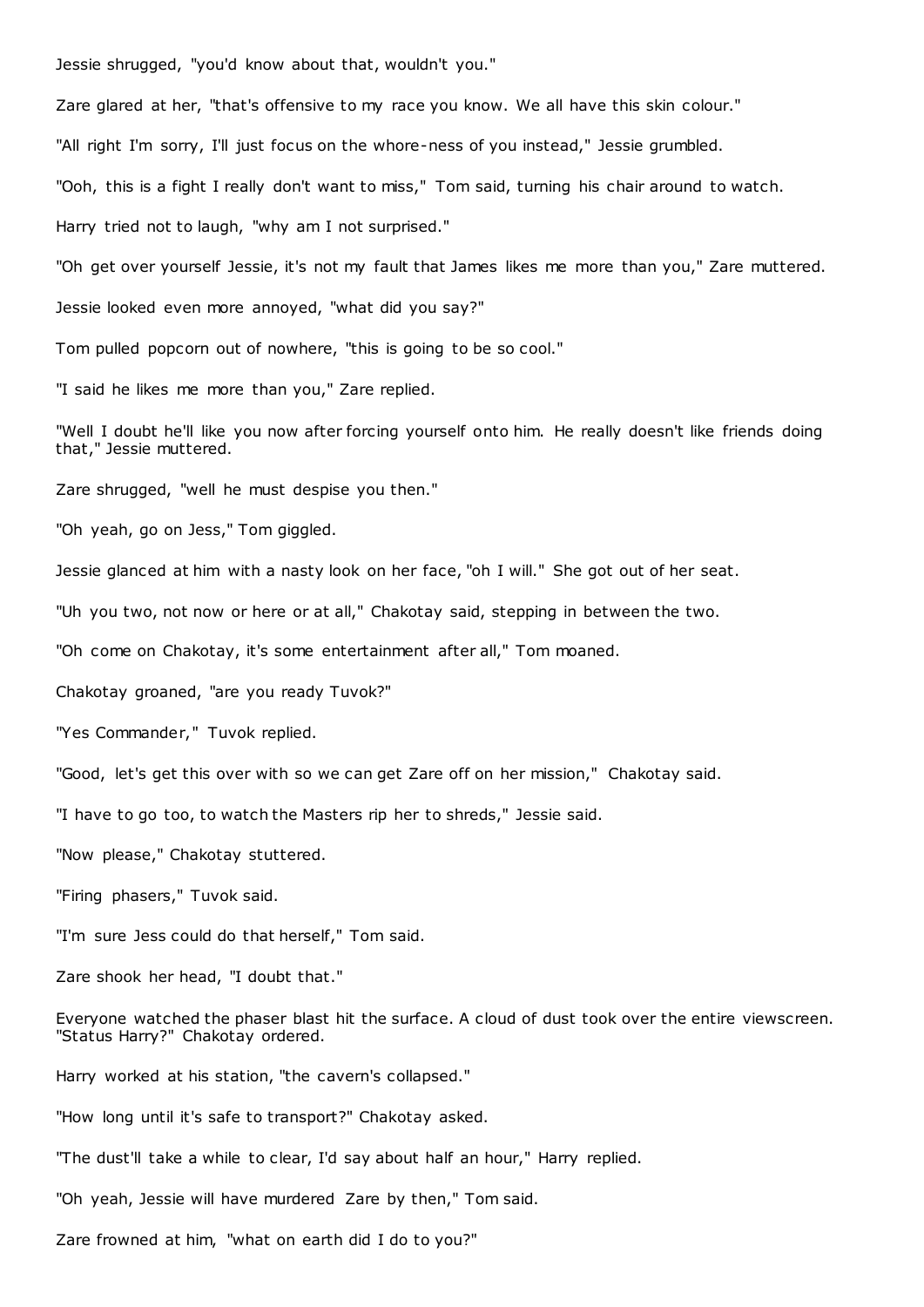"Nothing, I just think Jessie's tougher than a lot of people," Tom replied.

Jessie put one hand on her hip, "he's right you know. But just make sure we do this before later in the morning, that's when my mo... Neelix's food kicks in."

Zare smirked, "oh that's just funny."

"Oh yeah, it's not pretty in the morning," Tom commented.

Harry's console started beeping. "Oh god."

Chakotay turned to him, "what is it?"

"Somebody has just beamed down to the crater," Harry replied.

"Well it wasn't me. Whoever would do that is nuts," Zare said.

"Why, it's only dust," Tom questioned.

Harry looked up from his station, "it was James, and because of the dust settling, I can't beam him back."

"Well he suits the nuts description perfectly," Zare muttered.

Jessie pushed passed her and headed over to Harry, "can you beam me down then?"

"No of course not. The transporters cut out in conditions like these, it's a safety procedure," Harry replied.

"Then override them, obviously James got down there fine," Jessie grumbled.

"Let her go, I doubt she'd get very far. All that dust getting in her hair sounds very traumatic ," Zare muttered.

Jessie turned around, "if you don't shut up, I'm going to knock that smug look off your face."

Zare rolled her eyes, "well you started it."

"Now girls, let's look at this calm and objectively," Chakotay said.

"Screw that," Jessie grumbled, she headed for the turbolift.

#### **The underground:**

Frenit stood by a cave opening, next to two of the goons. "That was a very good move, I never expected that from people like them."

One of the goons nodded his head, "they surprised us all."

"No matter, we'll just create a new army out of this planet's inhabitance," Frenit sneered. "It'll be a lot of fun to do it mostly myself."

The three heard some footsteps coming towards them. "Who on earth could that be?" goon two muttered.

"Maybe it's the Chinese takeaway," Frenit said, sniggering at his own joke. The goons of course didn't get it. "There's a guy on that ship I saw, he's supposedly Chinese, and they have something called Chinese takeaway. Oh forget it."

"The joke was lame anyway," James said's voice said. He appeared from around the corner.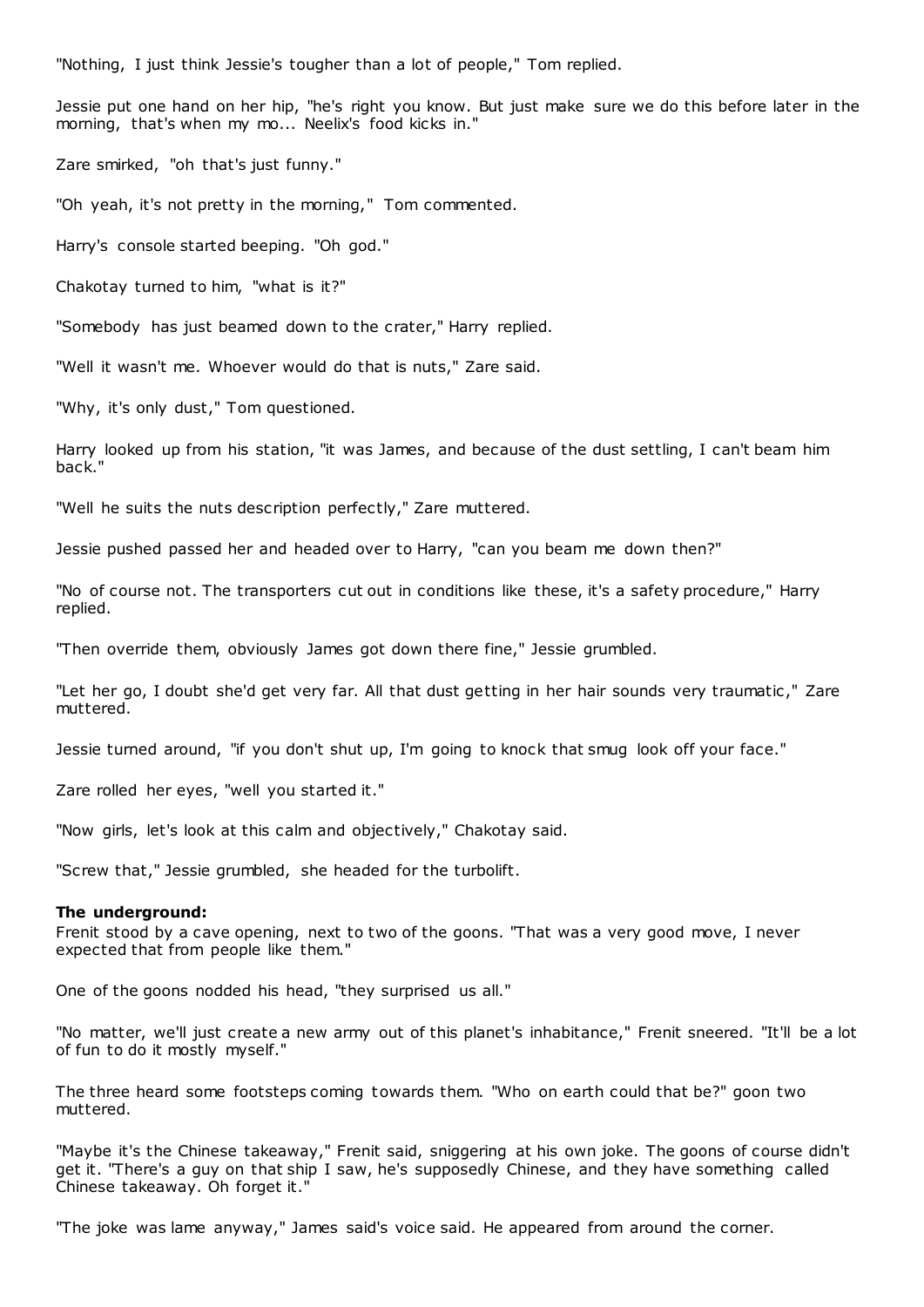"Oh it's better, it's the English takeaway. No it's not as funny," Frenit muttered.

"It's just not funny," James said.

"What are you doing here anyway? I thought that was considered a victory, what's the point?" Frenit questioned.

"Not really. I'm just here to see what's left of the management," James replied.

Frenit raised his eyebrow, "how generous. Now what have you done with that Slayer, you know the blond human with the bitchy girlfriend?"

"Speaking of bitchy," James muttered.

Frenit narrowed his eyes, "oh really." He stepped forward. "Before you take on the Masters, I say we should see if you can take on me first."

"Let him through Frenit, we haven't got time for this," goon one said.

"You'd better get going anyway Frenit," goon two said.

Frenit groaned, "fine, good luck. It would not be a shame to lose you." He walked off down a different tunnel.

The two goons walked closer to James. "Come with us then," goon two said. They both headed down the third tunnel Frenit was guarding before, James followed them. They led him to a dead end, where there stood two dark figures.

"Masters, we've brought you one of the Slayers," goon one said. Both of them bowed.

Yuji turned around, "you have excellent timing, welcome."

The goons got up. "Unfortunately the other Slayer couldn't make it," goon two said.

"Give her time," Tryce said.

"You may leave," Yuji said.

The two goons bowed slightly, they turned to leave.

"They don't make Slayers like they used to," a girl's voice said. Another vampire came out of the shadows.

Tryce stepped forward, "what makes you think that?"

"Well this one's so, so yummy," she replied.

"Slayers blood has always been a lot better than ordinary blood," Tryce said.

The vampire giggled, "that's not what I meant."

"Can we just get this over with?" James muttered, ignoring the female vampire.

"It's not the time yet," Tryce said.

"Forget it, Zare's not coming. She can't leave for another half an hour, I made sure of that," James said.

"Zare's the other Slayer isn't she, yes that's right," Tryce said, glancing at Yuji.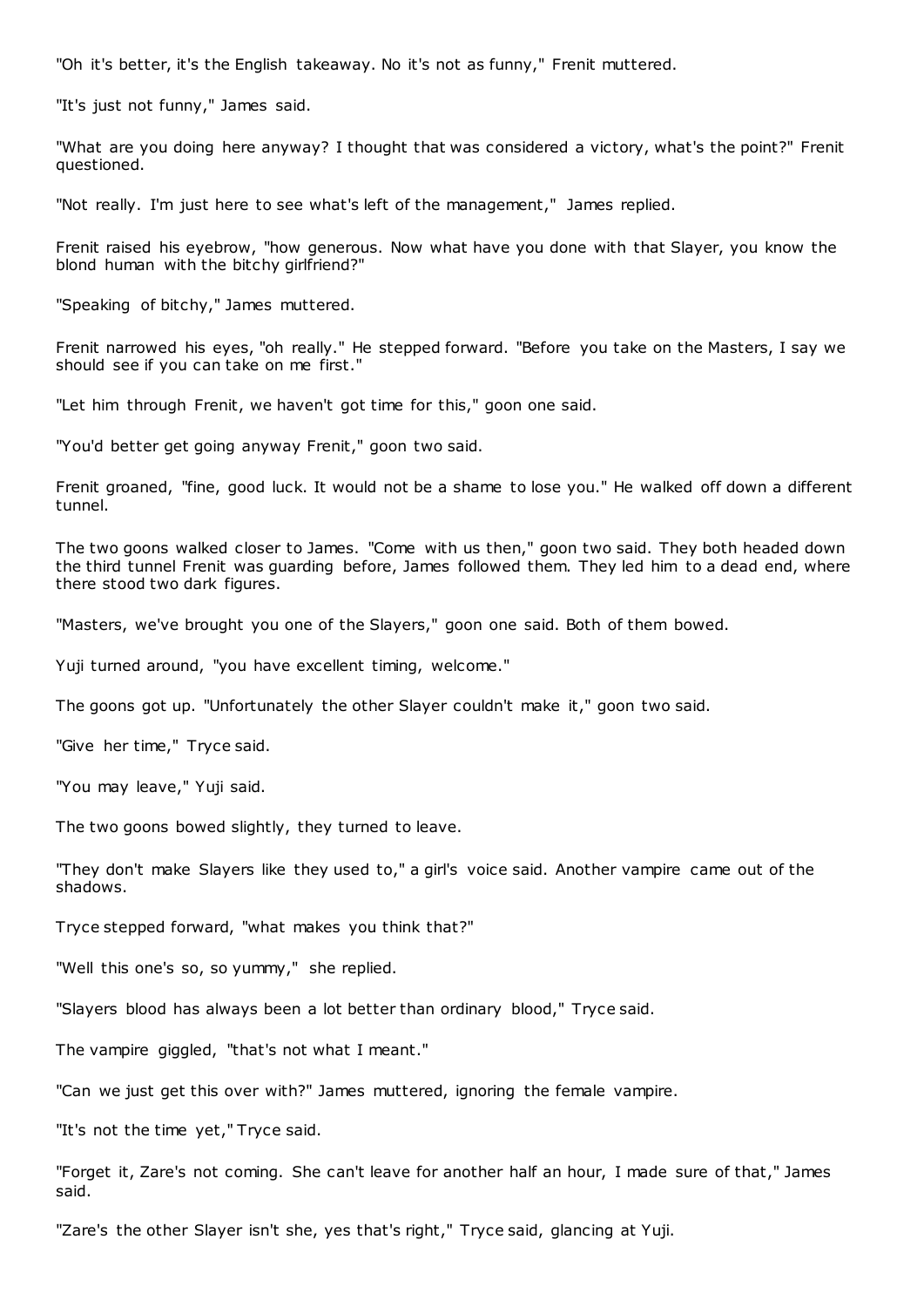"Never mind, he's just as good," Yuji said.

"What does that mean?" James asked.

Yuji smiled, "nobody filled you in on the ritual, that's a shame."

Tryce walked over to stand in front of James. "We don't know who is who, but that doesn't matter. We'll easily find out." James pulled out a knife, Tryce grabbed it off him very quickly. Just as quick, he slashed his face with it.

Yuji smiled, "they're never prepared for that."

James put a hand over the side of his face, "how the hell did you..."

"Oh, we can move a lot faster than you," Tryce sneered.

Yuji folded his arms, "you have to if you want to slaughter much stronger Slayers than you."

The girl giggled, "ooh, can I have a taste? I'm starving."

Tryce quickly went behind him, put his arm around his neck. He used his other hand to wipe some blood off his face, he licked his hand. "Hmm, I miss that."

Yuji smiled, "well?"

"It's been a while since I tasted a Chosen, so it's hard to say," Tryce replied.

The girl vamp started fidgeting, "I wanna try."

"Hmm, this is interesting," Tryce mumbled as James struggled to get away from him.

"Oh what, there's nothing that surprises me anymore," Yuji sighed.

"I can smell another on him, a girl," Tryce replied.

Yuji looked interested, "really? That is new."

"Yeah, well so's this," James muttered. He threw Tryce over his shoulder, he took out another knife and quickly stabbed him with it. Yuji and girl vamp stared in shock as he turned to dust.

"That was so cool," girl vamp giggled.

James stood back up, holding his two knives.

Yuji just smiled, "it is true what they say."

James stepped a little closer to him, "yeah, and what's that?"

Vamp girl interrupted Yuji, "he's so tasty looking and strong, can I eat him?"

Yuji snorted, "right, like you could take him on."

"No offense but, you really should go into retirement before you get it too," James said.

Yuji tried not to laugh, "oh please, those two were puny little children in comparison to me. Not one Slayer has managed to beat me. Not even close."

"That's funny, didn't they say that about the other two as well?" James muttered, folding his arms.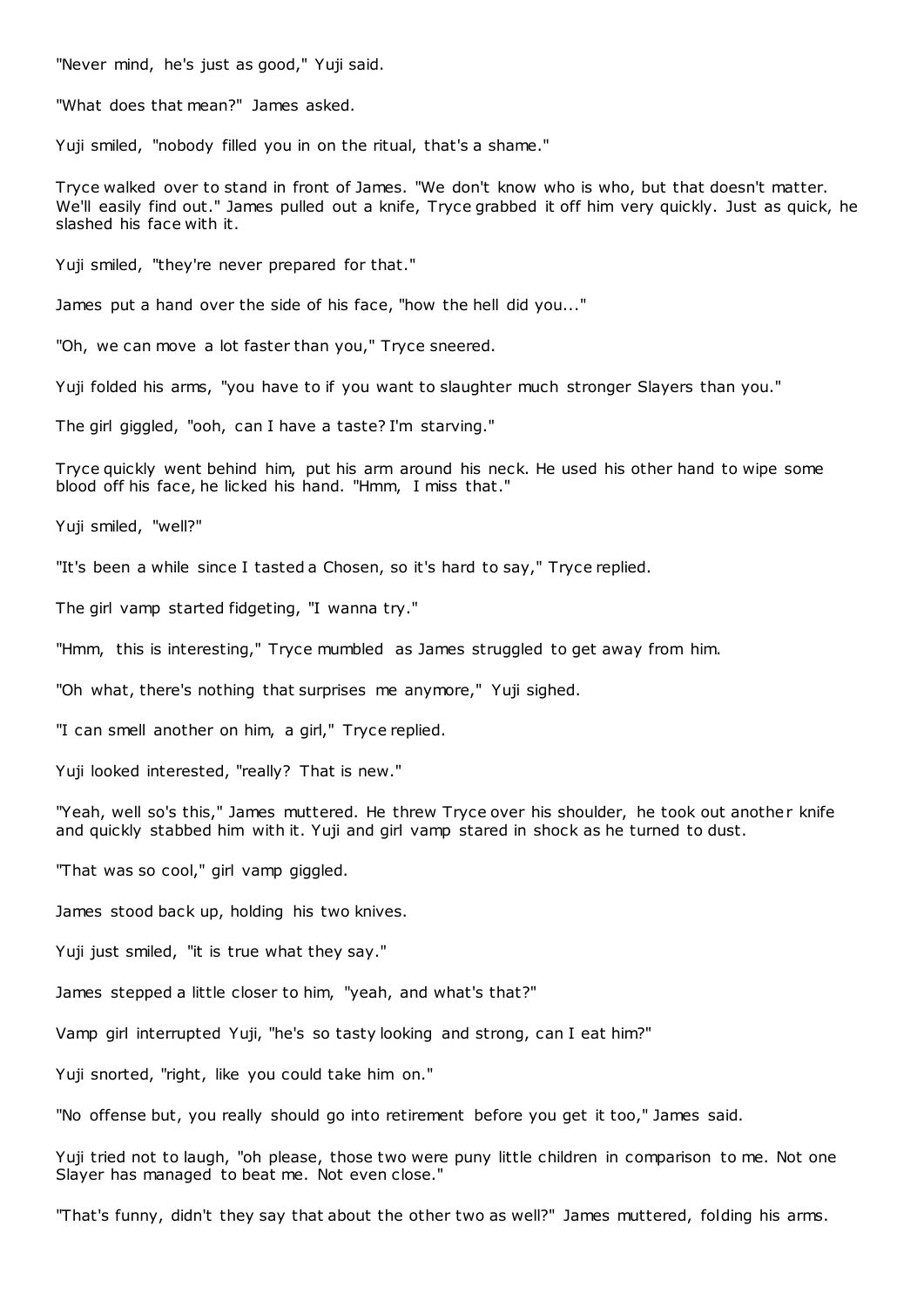"Throw all the insults you want at me, boy, it's not going to save you," Yuji snarled. He stepped up close to him. "I've got a little time to spare, try it."

James sighed, "fine." He tried to hit him but he just grabbed his arm. He twisted it sharply, and pulled him up close to him.

"Time's up," Yuji whispered. In a blink of an eye he snatched one of the knives off of James, and pushed it into his chest. Yuji turned to the vamp girl, "I never get tired of doing that."

She giggled, "oh good, lunch time."

Yuji pulled the knife back out, he pressed it against James' face. "You don't like it do you," he whispered. He pushed him easily to the ground. The entire area started shaking. "It's true after all, I'm so touched," he said.

#### **Voyager:**

Harry's eyes widened, "oh Commander."

"What is it now?" Chakotay questioned, making his way over to opps.

"The planet, it's having an earthquake," Harry stuttered.

"Where about's?" Chakotay asked.

Harry glanced at him, "that's the thing, it's happening everywhere."

Zare turned to them, "the ritual."

"That's the ritual?" Harry questioned.

"No, you fool, that's the result," Zare snapped.

Harry laughed nervously, "that's not it."

"Great, what now?" Chakotay groaned.

"Somebody else has managed to override the transporters, they've beamed down to that crater," Harry replied.

Zare sighed, "that'll be Jessie, no doubt." She headed for the turbolift.

Chakotay rushed over to stand in front of her, "ohno, where do you think you're going?"

"Isn't it obvious. James goes down there, and the whole planet gets rocked with earthquakes. The ritual wasn't just a legend, and I have to get him out of there, or the whole planet is at risk," Zare replied.

"I wouldn't recommend it. It was bad enough before all this," Harry said.

"So? I think my life's insignificant to the lives of about fifteen billion people," Zare said.

Tom looked even more worried, "yeah I suppose, but how are you going to get him out? If he's the Chosen and he got over powered by the Masters, how are you going to manage?"

Chakotay raised his eyebrow, "he has a point."

"I have to try don't I?" Zare said.

"We've already got one suicidal girl down there, we don't need another," Chakotay said.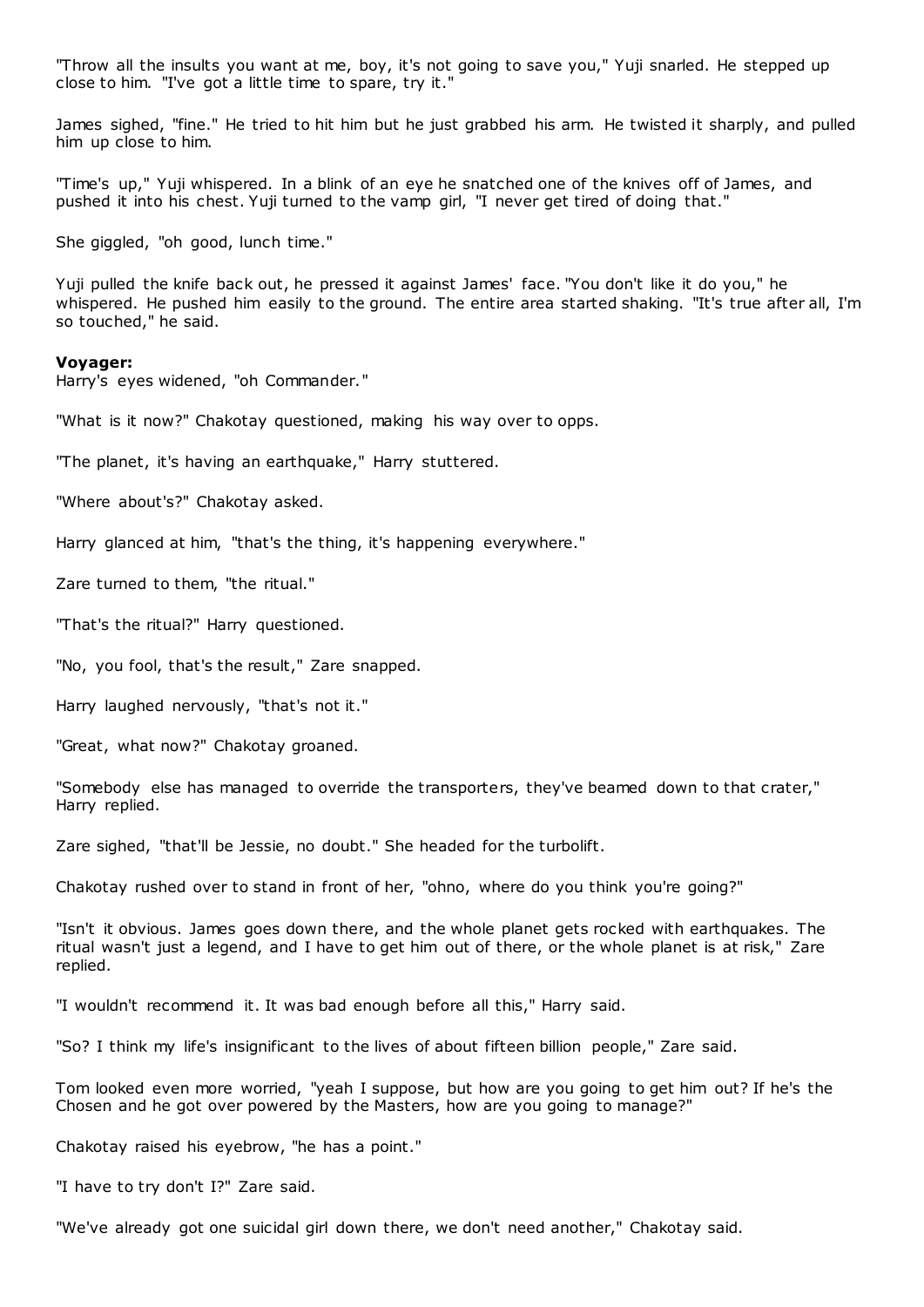"Yeah and I think Jess can handle it on her own," Harry said.

Zare rolled her eyes, "you don't understand. These guys are rumoured to be fast, very strong and brutal. They'll only fight Slayers, even in a fight no Slayer can defend themselves. A normal person like Jessie will just get her throat slashed or something before she can even say or do anything."

"Ah, only rumoured. I know better than anyone that rumours aren't always the truth," Tom said.

"Then you explain why nobody else but James has even seen these guys," Zare said. Tom stared blankly, he shrugged. "Because everyone who has before James, are either buried or missing."

"So why isn't James dead or missing?" Tom asked.

"He will be if you keep stalling me," Zare muttered.

"Zare, there's nothing you can do. I doubt you'd be able to override the transporters anyway, " Chakotay said.

"If Jessie can do it, I'm sure even a newborn baby can so I think I'll have no bother," Zare grumbled. She pushed him out of the way, and went into the turbolift.

"That was harsh, good thing Jess didn't hear it," Tom said.

# **The underground:**

Yuji paced the area, looking pretty amused. The vamp girl had knelt over James.

"Come on cutey, I only wanna play with ya," she giggled, grabbing a hold of his face. "It's better than laying there feeling sorry for yourself isn't it."

"If you really want to play, just cut him or something. Anything else just makes me feel sick," Yuji muttered.

The girl looked back at him, "sure boss." She picked up the knife Yuji had dropped, she sat over James. "You're so cute I could just eat you."

"No eating him!" Yuji snapped.

"I know, shame really," the girl sighed. She put the knife across James' face, he grabbed her arm to try and pull it away, but he was too weak. She giggled, "don't worry, it won't be long now."

Yuji frowned, "what's that?"

"What's what?" the girl asked.

"You can't feel that?" Yuji questioned. He looked around the room, "I sense somebody."

"Oh maybe it's the girl. We can stab her instead and I can eat this one," the girl said.

Yuji shrugged, "if you insist but there will be more to eat if you take her."

James continued to struggle against the girl, "I thought it was Zare, but why am I...?"

The girl frowned, "that's the problem with draining people, they get so weak you can't understand a word they say."

Yuji shook his head, "Yes a Chosen's blood is the key to the ritual, but lucky for us this generation has a few extra candidates, the rejected Chosens. Thanks to the confusion, we had three to choose from, you, Zare and her dead brother. It's funny you should have known that, the watchers have known that for generations."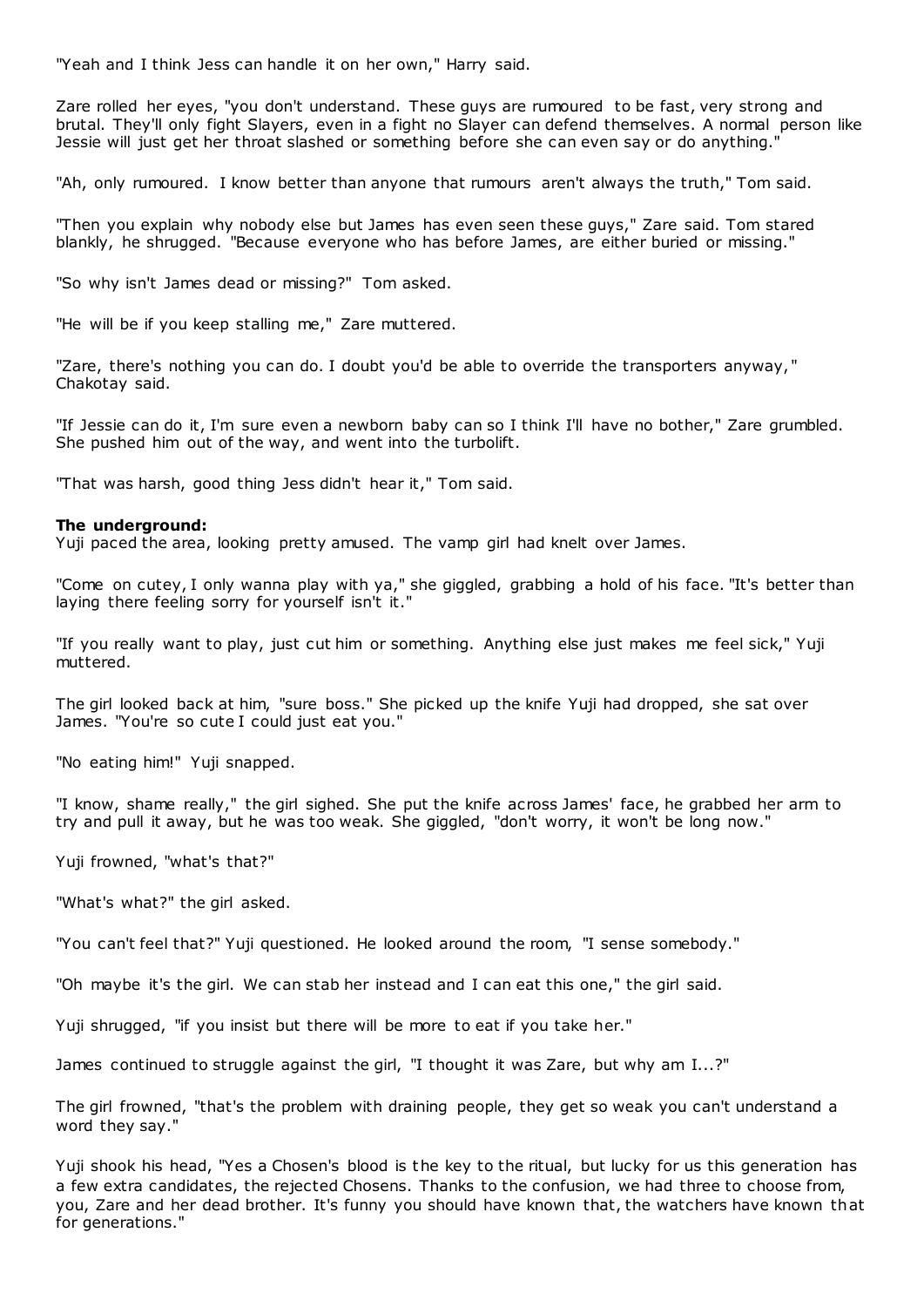"Can't you tell who's who by tasting their blood?" the girl asked, whilst cutting James' face with the knife. "I might find out."

"Don't take too much," Yuji groaned.

The girl leaned over to get closer, she jumped a little and gasped. "What the, how did." She then turned to dust.

Yuji turned around to see Jessie standing nearby James, holding a knife in her hands. He just smiled, "aaw, this is so sweet, it's the lover."

"Are we just going to talk or," Jessie grumbled.

James tried to get up, "Jess, get out of here."

Jessie looked down at him, "I'm not leaving without you."

Yuji walked forward towards them, "did you really think that a little girl like you, could interfere?"

"No, didn't really think about it actually," Jessie replied, kneeling down. She gently placed her hand across the cut the vamp girl made.

"Jess please, just get out of here," James said weakly.

Yuji smiled, he quickly went forward and grabbed Jessie by the arm, he roughly pulled her to her feet. "Can't you stay still for a second?" He pushed her to the ground, then stood over her. "You know what, you killed my girlfriend."

Jessie started to get back up, "well we're even then."

Yuji smiled, "not even close." He knelt down nearby her, pushed her back down to the ground. "I do need a replacement you know."

"Ugh, in your dreams," Jessie muttered. She tried to get back up again, but he held her down.

"Well she certainly has a lot of fight in her," Yuji said, glancing over at James. "She's feisty, I like that in a woman. You have good taste." He turned back to Jessie. "What do you say sweetheart, ever wanted to be immortal?"

"No, but I'm sure you aren't anyway," Jessie grumbled in response, struggling to get away from him.

Yuji grabbed a hold of her arms to hold her still. "Ok, what about being involved with the strongest man in the galaxy?"

"Actually it's good, I already am," Jessie replied.

Yuji laughed, glancing over at James again, "you mean him? He doesn't look so tough right now does he? Even if he was, he's going to be dead soon anyway. Not much blood left you know." He jumped back onto his feet.

Jessie pulled herself back onto her feet, "then, how is he?"

"Still alive?" Yuji questioned. "The cave keeps him alive during the whole thing." He kicked him in the stomach, "so I can do whatever I want to him, he'll still be alive. Though I wonder what would happen if I cut his head off."

Jessie took one step closer, "you do that and I..."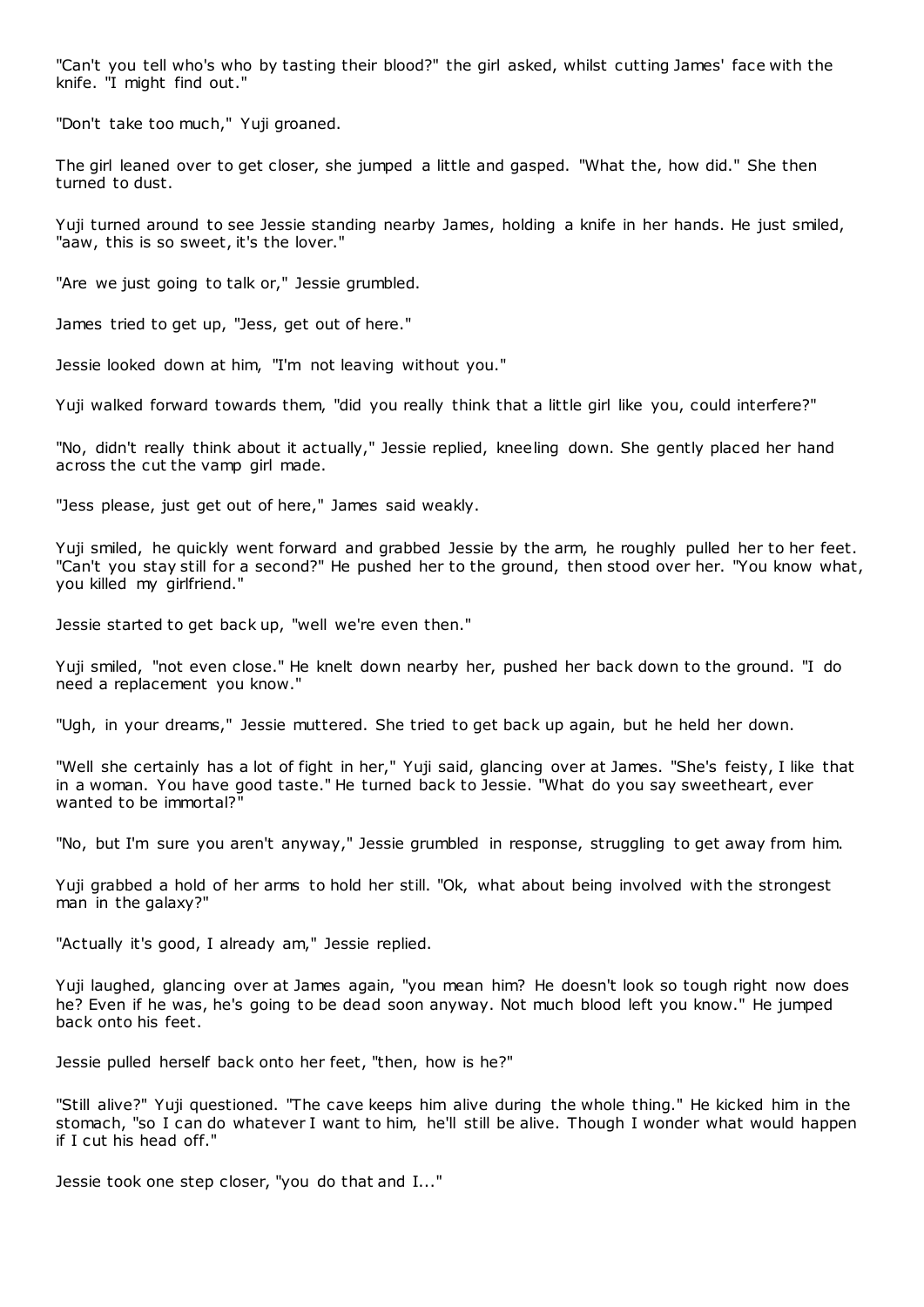"Yeah yeah," Yuji muttered. He turned back to her, "I doubt he'd feel anything that way. This way he'll be in a lot of pain for a few minutes." He kicked James again, but this time in the head. "It's cool isn't it, he stays conscious too."

"Yes it's cool, for cowards like you," Jessie muttered.

Yuji turned to her, "coward, what does that mean?"

"You're beating on him when he can't do anything about it. Only cowards would do that," Jessie replied.

Yuji narrowed his eyes, he quickly walked up to her. "And only a fool would insult me like that."

Jessie shrugged, "I don't care, James only has a few minutes left and I won't be much happier after that. It's probably safer for you if you kill me now."

Yuji smiled, "you want to die, why didn't you say so?"

"I just want to spare you a little embarrassment," Jessie said.

"Right, you're not a Natural or Chosen Slayer, so you won't turn evil if he dies," Yuji laughed. "What will you do when you turn evil, leave the cave to get your hair dyed and then scratch my eyes out?"

"You know what I notice, you're avoiding attacking me," Jessie said.

"That's because I do like you, a little. But not enough," Yuji grumbled. Quickly, he grabbed a hold of her arm, pulled her around so she had her back to him. Before she knew what was happening he dug his teeth into her neck.

James meanwhile tried to get up, he only got as high as an inch before collapsing back onto his back.

Yuji pulled a face, he pulled away from Jessie. "What the, what's...?"

She quickly got away from him, and turned to face him. She placed a hand over the bite on her neck, "what's the matter?"

He just glared at her. "What did you do?"

Jessie smiled sweetly, "oh, I spiked it."

"With what exa..." Yuji grumbled, he went up in flames before he could finish off what he was saying.

"Holy water," Jessie replied. She knelt down next to James, "sorry I took so long, I had to wait about ten minutes for the holy water to get around my system, I think."

"Jess, you shouldn't have come," he said quietly.

"You're welcome," Jessie muttered. She stood back up, "be right back." She rushed out of the cavern, but came straight back in carrying small transporter beacons. She placed them around the area he was lying in. Afterwards she tapped her commbadge, "Rex to Voyager."

In: "Jessie, what on earth do you think you're doing?"

"No time to answer, you should be able to lock onto James and I now. Beam us to Sickbay," Jessie replied.

In: "Ok Jess, this'll take a couple of seconds, standby."

In: "Ugh, you're going to get a telling off when you get back. Chakotay out."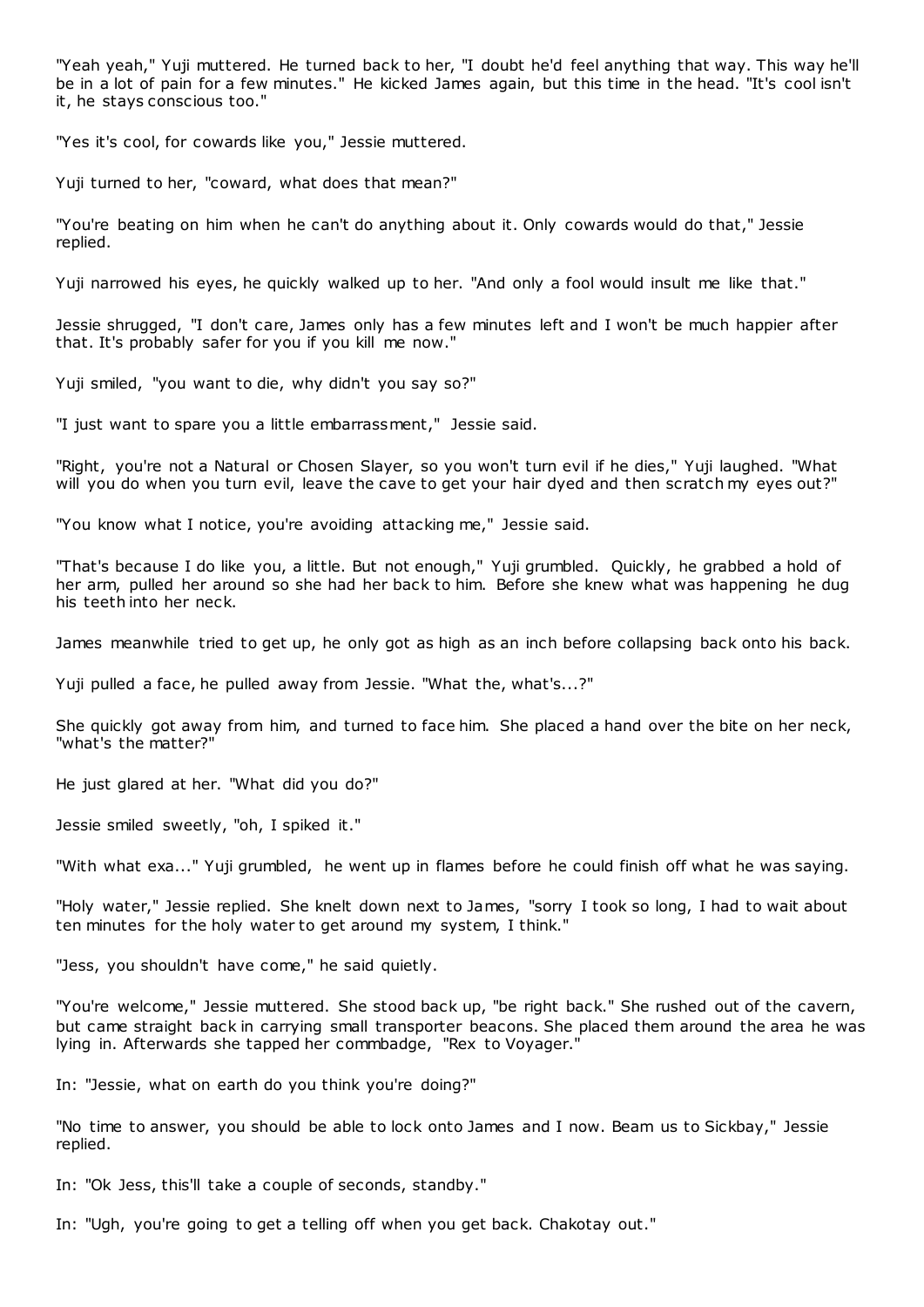Jessie knelt back down next to James, she gently raised his head so she could rest it on her lap. "Don't worry, this'll be over with soon," she said while brushing some strands of hair to the side of his face. They both dematerialised.

## **Sickbay:**

The Doctor rushed passed several people, "Kes, you continue treating the other injured."

Kes nodded her head, "yes Doctor."

James and Jessie rematerialised in one of the few clear spots in the room. Jessie's eyes widened in panic, "doc, Kes!"

The Doctor finally made it over, "ok I'm here." He knelt down, opening the tricorder.

Jessie looked up at him, "he just went unconscious."

The Doctor frowned as he started his scan, "no, he's dead."

"Well do something then!" Jessie screamed at him.

"Um, well there are other patients who need treating now and well if he's dead already, they take pri..." the Doctor stuttered, fearing for his matrix.

Kes pushed through to the scene, "I'll treat him while Doc treats the others."

The Doctor sighed, "I know he's a friend, but," The two girls looked at him, bewildered and or annoyed. "I'll contact Tom, he can help." He quickly got out of the way.

Kes knelt down, "he does have a point Jess, I'll still try though." She opened up a tricorder. "There's barely any blood left in him, one more minute and the ritual would have been completed."

"We can get donors easily enough right?" Jessie stuttered.

"Depends on his type," Kes said, standing back up. She pushed her way through to the station. "No problem, I'll ask around the group as well. Problem is, with him being already dead we'll have some trouble."

"I don't care, just do it," Jessie stuttered.

"It'll take a while though, just keep calm," Kes said.

## **A little while later:**

The Doctor sighed, "if you have minor injuries, please follow Mr Paris to the Holodeck simulation to be treated." Most of the Slayers followed a nervous Tom out of the room. The Doctor looked around at the remaining ones, there was James and two others.

Kes frowned, "we still have a problem. Where are those blue shirts when we really need them?"

Jessie smiled, despite the situation, "oh I called them here for blood donations."

"But all of them can't be the same blood type," Kes muttered.

"They're getting it anyway," Jessie muttered, folding her arms.

The Doctor's eyes widened as he made his way over to one of the patients, "how is that going to help James?"

"Those skiving twits will just have to help us work then, won't they," Jessie replied.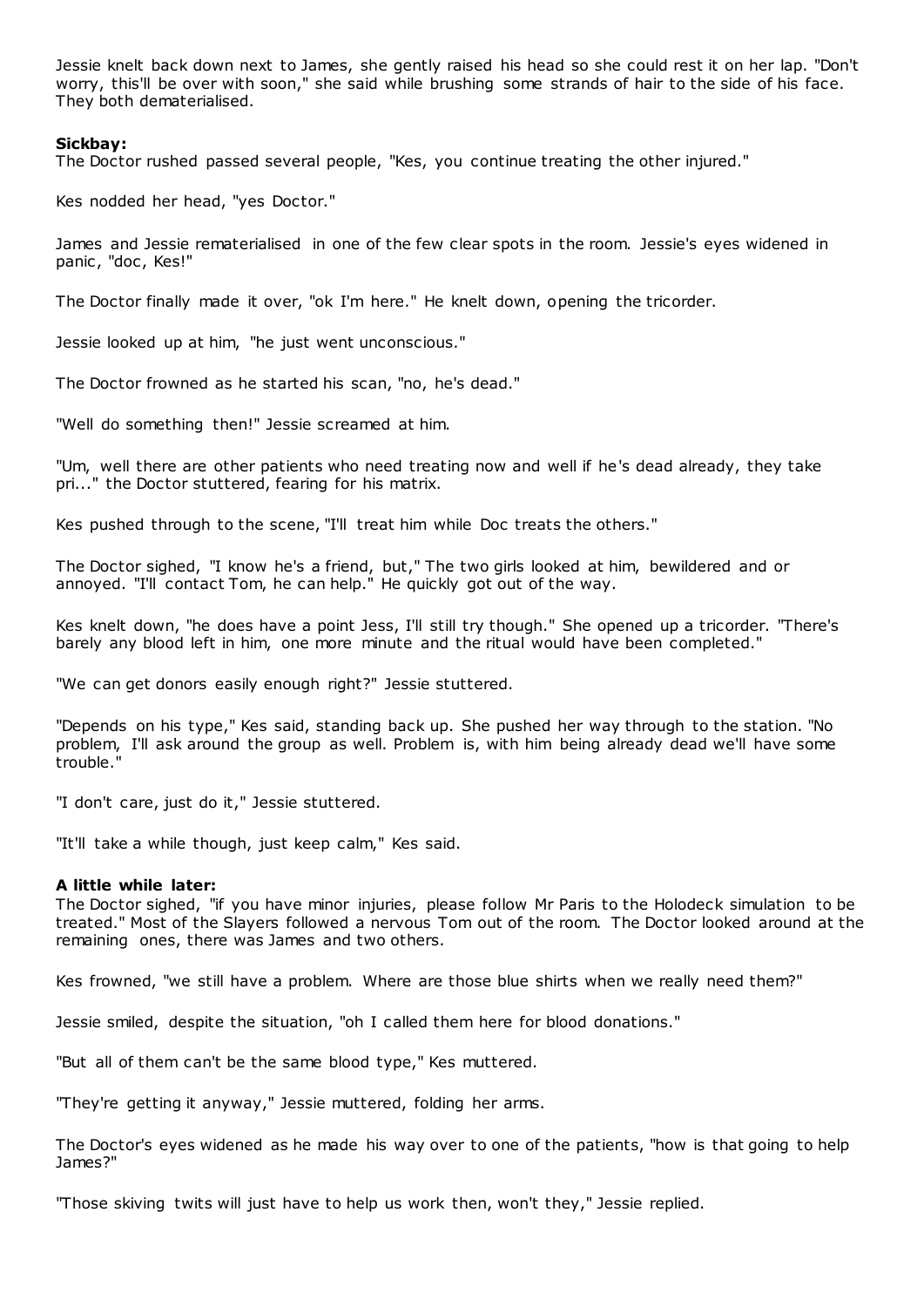Kes smirked, "they have other jobs, they're not skiving."

"I don't see anyone healing stab wounds, chop chop," Jessie grumbled.

Kes bit her lip nervously, "sorry." She went over to James and started treating him.

The Doctor glanced back, "what about the patient with the bite marks in his neck?"

"You don't see me complaining, do you," Jessie snapped.

"Well he got more blood taken from him than you did," the Doctor muttered.

"Well if we're going by how much blood they've lost, I say James is the clear winner, so shut up or I'll delete your mouth," Jessie grumbled.

"He's alive though," the Doctor said quietly.

"You've stopped the bleeding so he'll live," Jessie said as she made her way over to the station. She rested her hand on it, "now, how long should I delete your mouth for?"

A few blue shirted crewmembers walked in looking nervous. "I thought we had a choice these days, what's the deal?" one crewmember asked.

Sid pushed him out of the way on the way in, "come on, come on, I love blood donations! Let's do it."

Kes' eyes shifted nervously, "um, you're not compatible."

"Well do it anyway, somebody might need my type someday," Sid grinned.

"Um, maybe later thanks," Kes said, heading over to the group.

The Doctor glanced back, "actually Kes, that other one is the same type as Sid."

"Oh yeah, let's do it," Sid giggled.

Kes sighed, "wait your turn." She pushed a hypospray into one guy's arm.

Jessie rolled her eyes, "you're not going to get much blood out with that. Use a big needle."

"Yeah, those are more fun," Sid grinned. The other people turned a little pale.

"We don't use needles, and these can take more than you think," Kes said. She used a hypospray on another crewmember.

"Hey, don't we get a cookie?" one donor asked.

"Yes, Neelix was cooking some Mystery Cookies today," Kes replied sweetly, moving on to the next crewmember.

"No that's fine, it's for a good cause," the same guy muttered, turning paler.

More of the usual blue shirted crewmembers came in, Tom followed them holding a lot of hyposprays. "Kes, some of the Slayers volunteered to donate some blood."

Kes smiled, "great, that should be enough to revive him. Put them all on the last biobed, I'll check the type in a minute."

Sid jumped up and down, "come on, it's my turn."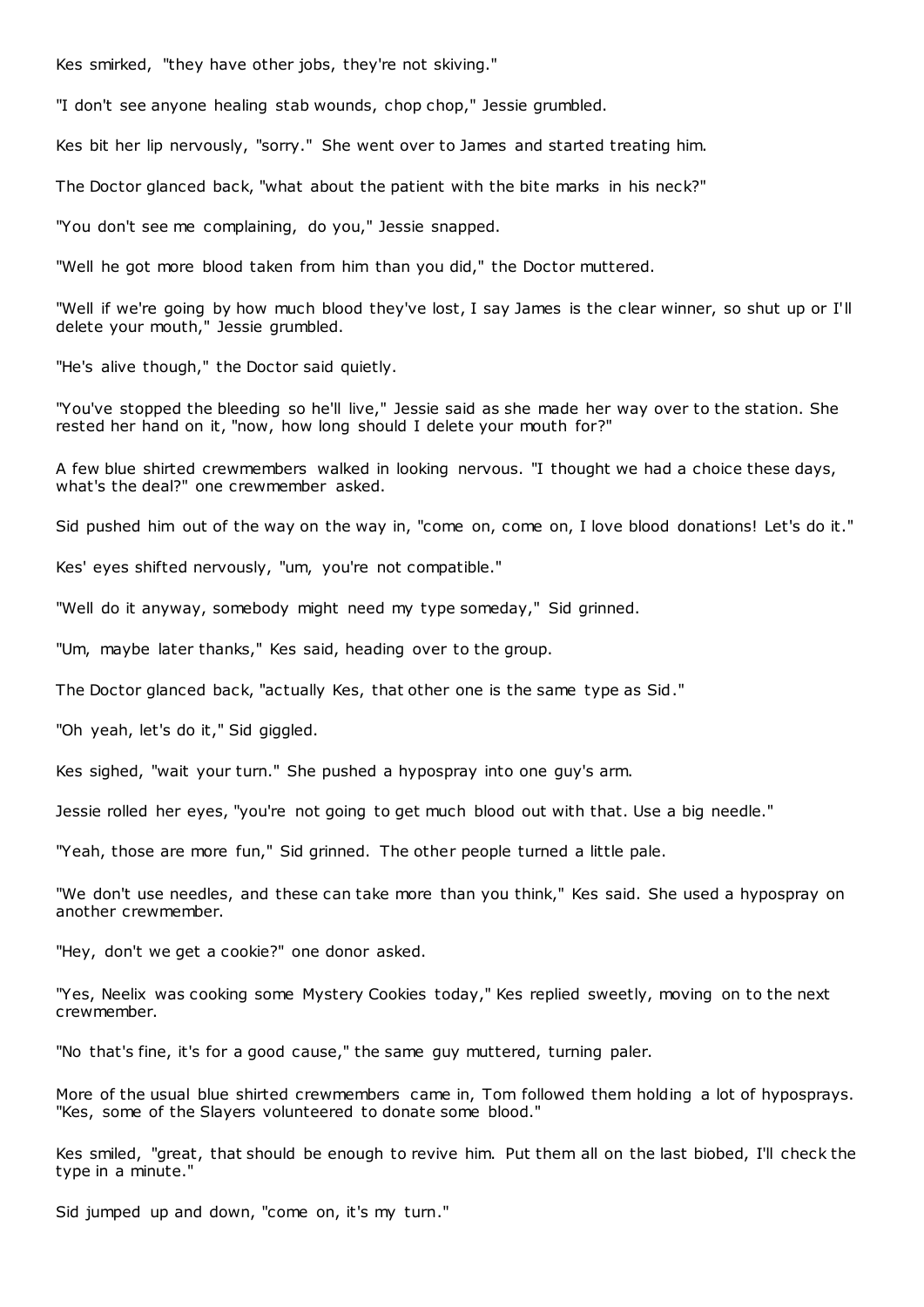Kes rolled her eyes, "fine." She pushed the hypospray into his arm roughly. She turned to Jessie, "you can help me scan them all."

"So, can we go?" one new crewmember asked.

"Yeah, you can help me treat people," Tom replied. He walked out, they all groaned and followed.

The Doctor finished treating the patient, he walked over to the girls. "Which ones are for the other patient?"

Kes pointed at the bigger pile, "no offense Doc, but he is stable for now. James needs our help more."

"Just because he's a main character, doesn't mean he gets priority," the Doctor grumbled.

"That's not what you said two seasons ago," Kes muttered.

"Is that guy dying?" Jessie asked.

The Doctor glanced over at the patient, "not now, he's just very weak."

"Then you'd better help James or you'll be programmed to be a Justin Timberlake tribute act!" Jessie snapped.

The Doctor backed off a few steps, "um, yes ma'am."

"Why torture us?" Kes questioned, raising an eyebrow.

"I still would have to delete his mouth, so no torture," Jessie replied.

Kes shrugged, "good, let's do it then." The three started using the hyposprays.

"Just inject enough to revive him, we don't want to waste it," the Doctor carefully said.

While they all finished off using the hyposprays, Sid was refilling the empty ones with his own blood. "This is so cool," he giggled.

The Doctor glared at him, "would you stop that!" Sid just giggled again, then collapsed onto the floor. "Ugh, Kes."

"On it," Kes said, sniggering slightly. She knelt down next to Sid.

The Doctor glanced at Jessie, "get the cortical stimulator."

Jessie looked over at the medical tray, "um, it's the round thing right?" She picked up the stimulator, the Doctor nodded as she handed it over to him. He placed it on James' neck, then walked over to the station.

"Ok, clear," he said, keying in the commands. Nothing happened. He did the same a few more times, but still nothing happened. He shook his head, "sorry, it's not working."

Jessie stared at him, "well keep trying."

"There's no effect, Jessie," the Doctor muttered.

Jessie glanced at James, and then back at the Doctor, tears forming in her eyes, "no, do it again."

Kes stood up, "Jess, he's tried his best."

"No, if he had, James would be alive," Jessie muttered.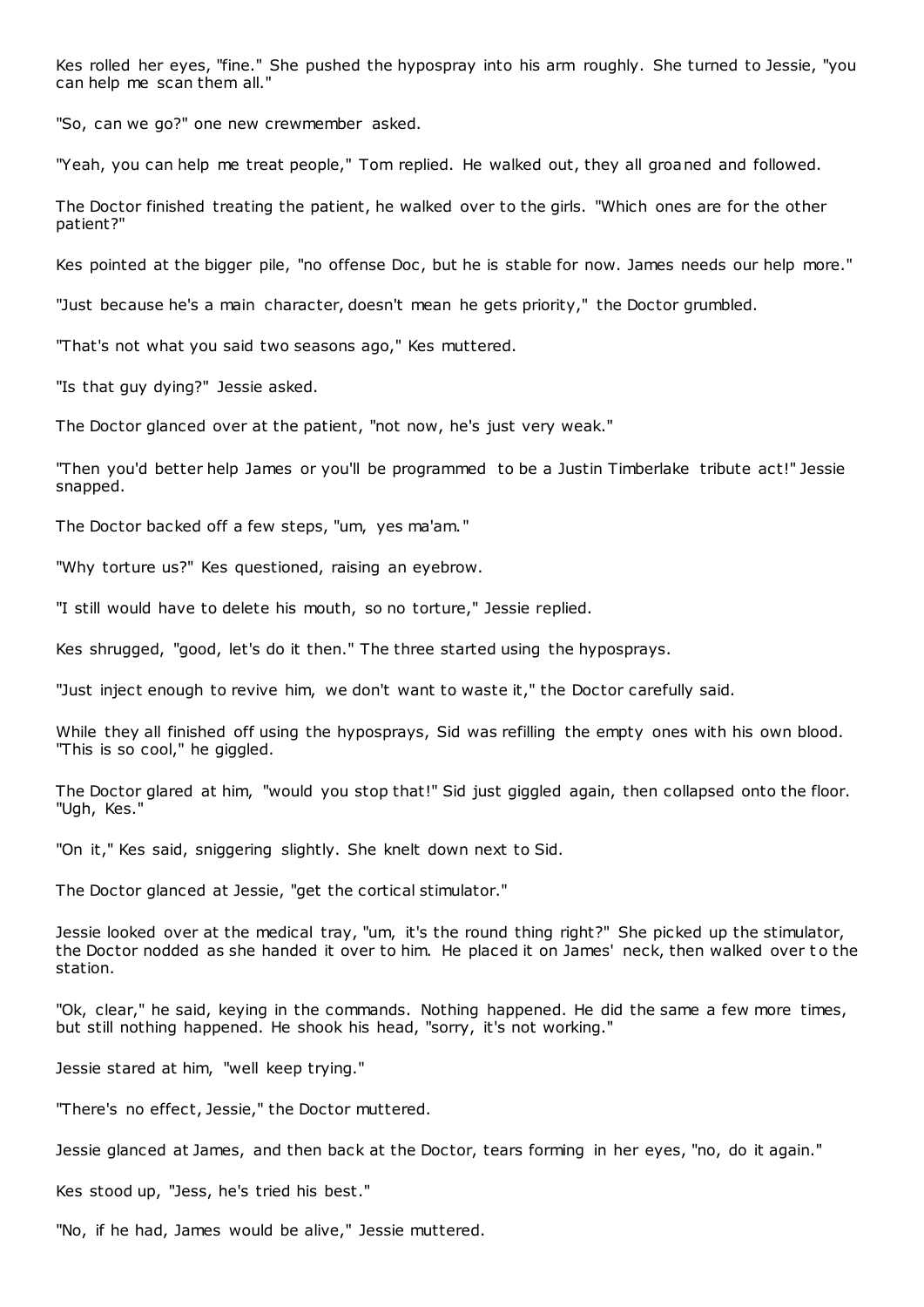"That's not fair," the Doctor said.

Jessie slammed her hand down on the biobed, "it's not going to hurt to do it again!"

The Doctor sighed, "I should treat the other patient." He walked away.

Jessie, looking gobsmacked, started following him. Kes walked in front of her, and put a hand on her arm, "I know it's hard but there's nothing more we can do."

"You don't know anything!" Jessie snapped. "He's my best friend, he just can't die, not now."

Kes sighed, "Jess, try and stay calm. I know it wasn't the best time but..."

The Doctor glanced over, looking uncomfortable. He moved away from the biobed, and headed for his office. He passed Ligod as he walked into the room.

"He wasn't just my best friend Kes, he was my everything. What am I going to do?" Jessie cried, putting her hands over her face.

"I know, I really do. You'll always have a part of him with you, remember," Kes said.

"No, this isn't happening," Jessie muttered, lowering her hands. She turned to the biobed.

"Jess, come on, he wouldn't want you to be like this," Kes said.

"Then he should come back then," Jessie muttered. She leaned over James, and started shaking him. "Come on James, wake up, come on!"

Kes walked over, she tried to pull her away. "Jess, stop it, that's not going to work."

Jessie pushed her hands off her, she placed one of her own hands across the side of his face. "Come on, don't do this, this can be what you can do for me."

Kes closed her eyes as she backed away, she turned around and spotted Ligod. She walked back over to Sid. Ligod just watched Jessie with interest.

"James please, don't do this to me. You said you'd never ever hurt me," Jessie cried. She rested her head on him. "Please, come back," she whispered.

Kes walked over to Ligod, "the rest of your Slayers are on the Holodeck."

"What happened to James?" he just asked.

"He died, that's what. Now stop watching her like a freak," Kes muttered in response, she walked away.

Ligod frowned as the station started beeping, "what's that?"

Kes turned back around, "I don't know."

Jessie lifted her head back up so she could look at James, "what, what's going on?"

Kes rushed over to them, opening up a tricorder. "My god, he's coming back."

"You mean he listened to me?" Jessie stuttered.

"Hang on, I'll get the Doc," Kes said, she rushed into the office.

Jessie stood back up, she stood beside the foot of the bed. She took a hold of one of James' hands.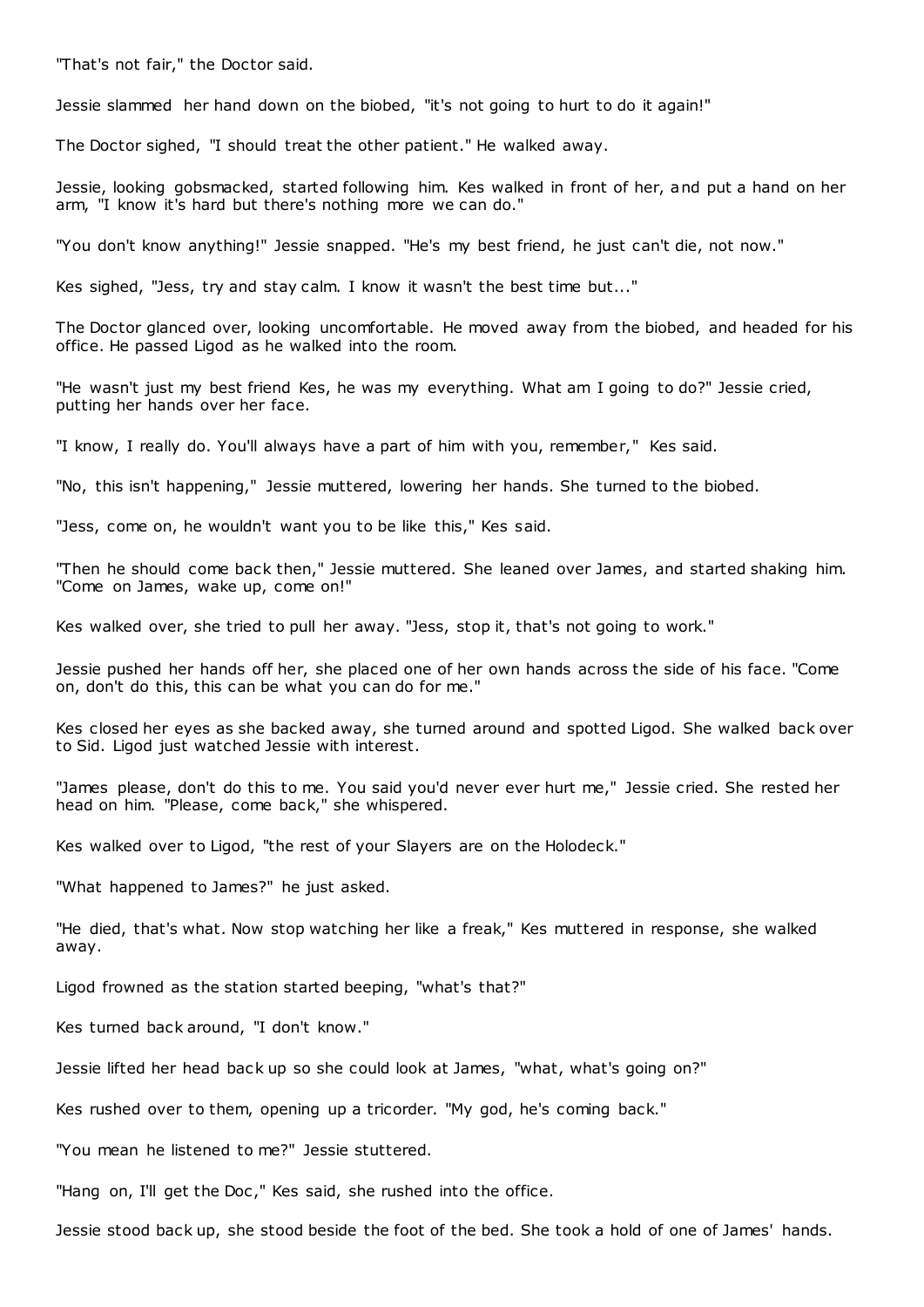The Doctor and Kes rushed in, and over to the biobed. "This is not possible," the Doctor said.

"Not really, he responded to the treatment, just a little later than expected," Kes said.

The Doctor leaned over, "it's still very odd."

James started to open his eyes, of course the Doctor was right in his face. Both jumped a little at the same time. "Why must you do that, everytime," James muttered weakly.

The Doctor sighed, "sorry, we're just glad to have you back Mr Taylor." Jessie shoved him out of the way.

"You didn't care at all doc ," she grumbled. She sat down on the edge of the biobed.

James frowned, "have you, have you been crying or something?"

Jessie wiped some tears from her left eye, she leaned back over him so she could hug him. The Doctor got his bearings back, "that was very rude."

Kes rolled her eyes, "let's just give them some privacy, doc." She pulled him away with her. He pulled her back.

"Jessie, you should let him get some rest," he said.

"I will in a minute," Jessie mumbled.

James looked confused, but put one arm around her anyway. "Somebody tell me."

Kes shrugged, "you died, again."

"Oh, that makes a little sense," James muttered.

Jessie lifted her head up slightly, "that's the last time you do that to me, right?"

"Um, I'll try," James replied meekly.

Jessie sighed, "but, that will be. You said you'd be careful, then you go and hand yourself over to those Master guys."

James looked a little nervous, "I didn't, I killed one."

Ligod looked a little impressed, "that's two, now just ditch the girl and you could be the best."

"I feel like I talk to a wall sometimes," James muttered.

Jessie glared in Ligod's direction, she pulled herself off the biobed and stormed over to him.

The Doctor quickly rushed to his previous spot, "now get some rest, you're going to need it."

Ligod smiled sneakily, he stepped out of the room just as Jessie reached him. She followed him anyway. "Hey, get back here. What are you afraid?"

He stopped and turned around, "me, afraid of you? No I don't think so."

"You should be. You sent James down there didn't you?" Jessie grumbled.

"He wanted to, I just helped him out with a plan," Ligod replied.

"But you're not supposed to send your Slayers down to get themselves killed," Jessie muttered.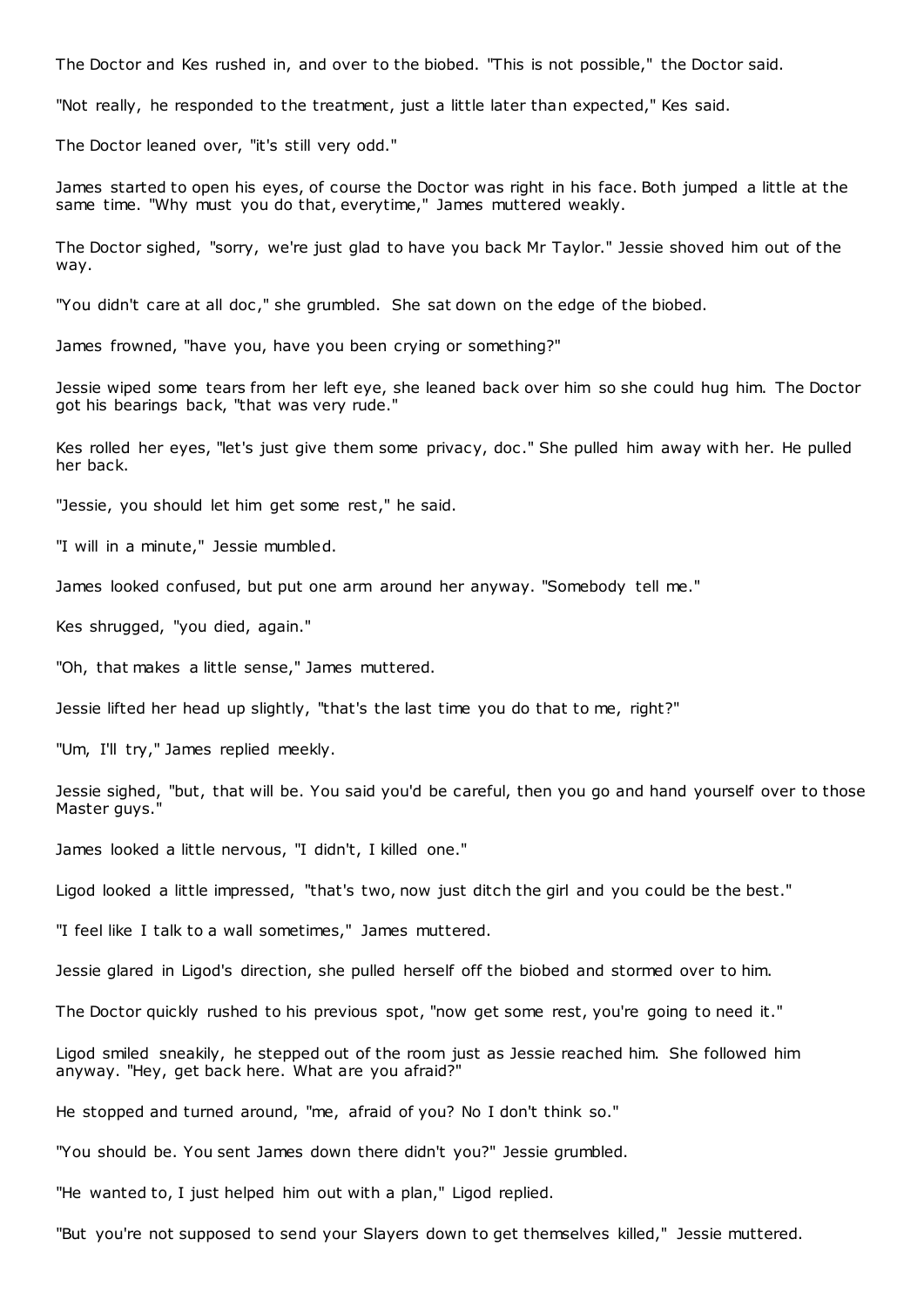Ligod shook his head, "now now, you can't judge me. You went down yourself, didn't you. And you're only human."

"I had to, what kind of person would I be if I left him?" Jessie snapped.

Ligod smiled sneakily again, "what made you think you could rescue him?"

"I did, didn't I?!" Jessie snapped again. "I had a plan, but even if I didn't, that wouldn't have stopped me."

"Hmm, you must be pretty brave or stupid," Ligod said.

"Bravery or stupidity had nothing to do with it. I had to save him, and nothing could be scarier than losing him," Jessie said.

"I see," Ligod sighed, smiling slightly. "Do you love him?"

Jessie stared blankly, "what?"

"You must do if you were willing to risk your life for him," Ligod replied. "And cry like a little baby over his dead body. It's pathetic really."

Jessie narrowed her eyes, turning slightly red. She punched him in the face, knocking him to the ground. "That's enough, you can keep yourself out of our business."

Ligod smiled again, pulling himself back up, not caring about his now broken nose. "Now when it comes to my Slayers and their personal lives, it is my business. What worries me is that he'd do the same for you, if it were you down there instead of him."

"Why on earth should you worry about that?" Jessie asked.

"Because that's the exact thing I'm meant to prevent. A Slayer cannot love, it will kill them and many others one day, and I'm afraid James will be its next victim," Ligod replied.

Jessie shook her head, rolling her eyes, "who said anything about him being in love with anyone?"

"I did. He has proved already that he is powerful, and could be amongst the best Slayers of them all. Problem is, he has you," Ligod replied.

Jessie tried not to laugh, "oh right, if only things were that perfect. He is not in love with me, and another thing, him having me is not a bad thing."

"Hmm I see, him being in love with you is your idea of perfection, is it? That is sweet," Ligod said mockingly.

Jessie narrowed her eyes again, she again punched him, this time harder.

He pulled himself back up slowly, "don't you see? That state you were in was pretty pathetic, can you imagine what it would be like if it were the other way around?"

"No, enlighten me," Jessie grumbled.

"You said he was your everything, and him dying is obviously painful," Ligod said, he started circling her. "I know he has strong feelings for you, and for a Slayer that is very dangerous. I recall an incident one month ago where he tried to murder somebody, just because he thought you had been using him. Can't you imagine what kind of anger he will have if something happened to you?"

Jessie looked confused, "wait, how exactly do you know about that?"

"It's my job to know a lot of things," Ligod replied, still circling her. "And you're missing my point."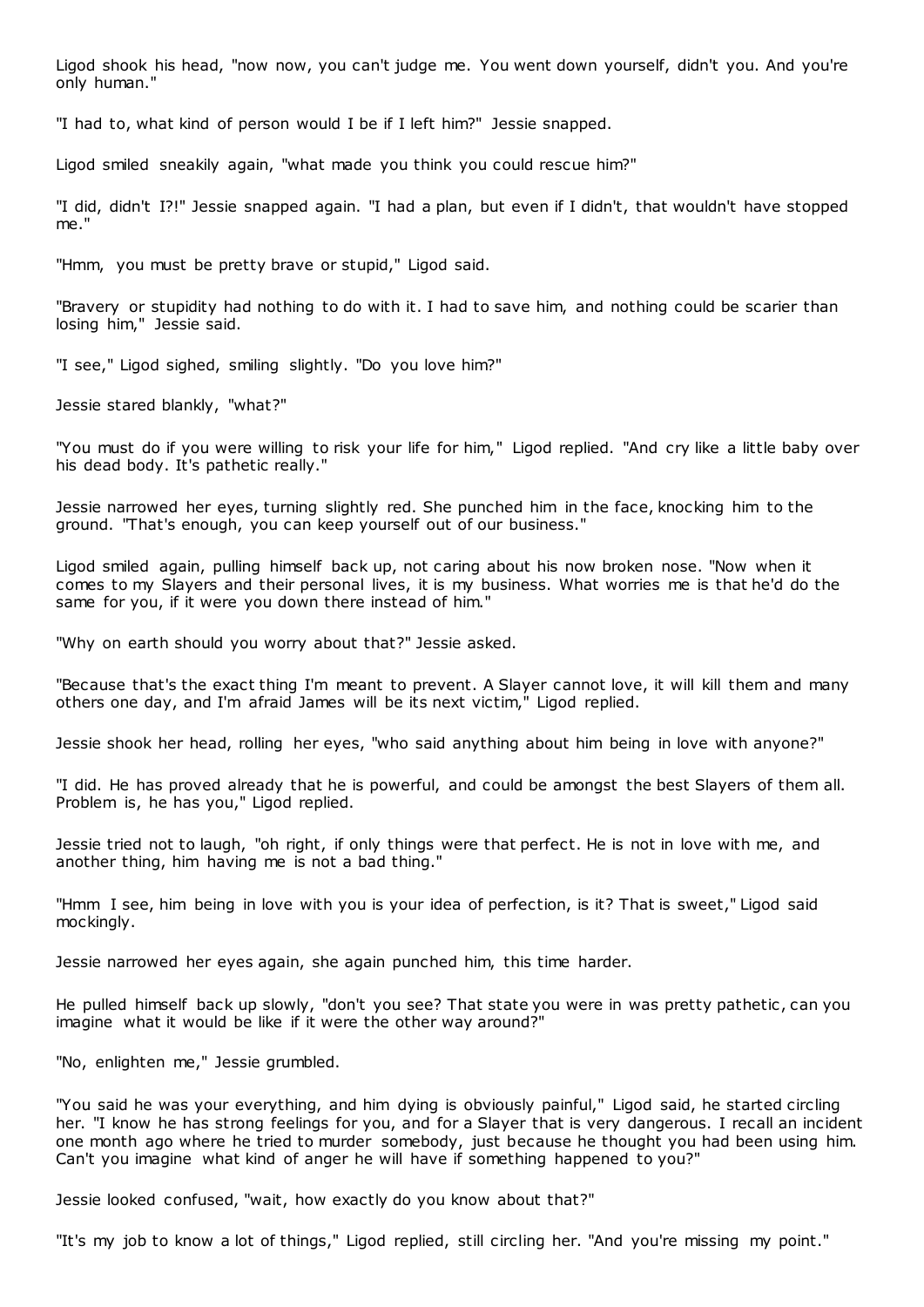"You're saying that if I died, he'd go evil again," Jessie said.

"That's exactly what I'm saying," Ligod said, stopping behind her. "You wouldn't want him being a total psychopath in front of any children, would you?"

Jessie's eyes widened, "ok, there is no way you should know about that."

Ligod smiled as he walked around to face her again, "yes there is a way. Once he has turned into that state and has killed, do you really think your child will be safe?"

"James would never," Jessie muttered.

"How do you know? Evil Slayers kill anything in their path," Ligod said. "Even if he decided not to hurt it, what kind of life do you think it'll have? Watching daddy kill countless people, replicate him or her some lunch, and then go back to more countless killing. Its going to think it's right to do it, and I can't see a good kid coming from an upbringing like that."

"Fine, I see your point, I'll be more careful in future," Jessie muttered. "Is that what you wanted me to say?"

"Who said I wanted you to say that?" Ligod said, smiling evily. He headed off down the corridor. "Take care Jess."

Jessie watched him go down the corridor, looking bewildered.

#### **Meanwhile, Shuttle Sacajawea:**

Kathryn sighed in relief, "well we're free at last."

"Good, there's just one problem," Faye said.

"And what's that?" Kathryn asked.

Faye glanced back at Justin, who was practising his dodgy dance routines. "What do you think?"

"Faye, he is a human just like us," Kathryn muttered.

"I'm only half," Faye said innocently.

Kathryn groaned, "well that's not my point. He maybe annoying, but we can't just dump him in an escape pod."

Faye shrugged, "fine, then you won't mind me telling everyone when we get back, that you and him made out."

"I didn't do that!?" Kathryn snapped.

Faye smiled innocently, "yeah, and who are they going to believe? You, the coffee nut, Justin who'd be glad to be hooked up with anyone. Media whore remember? Or me, the shy and innocent one."

Kathryn stared at her, "you're neither shy or innocent."

"What will it be?" Faye asked, grinning.

Kathryn sighed, "computer put a forcefield around the front of the shuttle. Once that's done, open the shuttle doors."

"Warning, there is a lifesign in the other designated area," the computer's voice said.

"Yeah and? Do another scan and you'll find out who it is," Faye said.